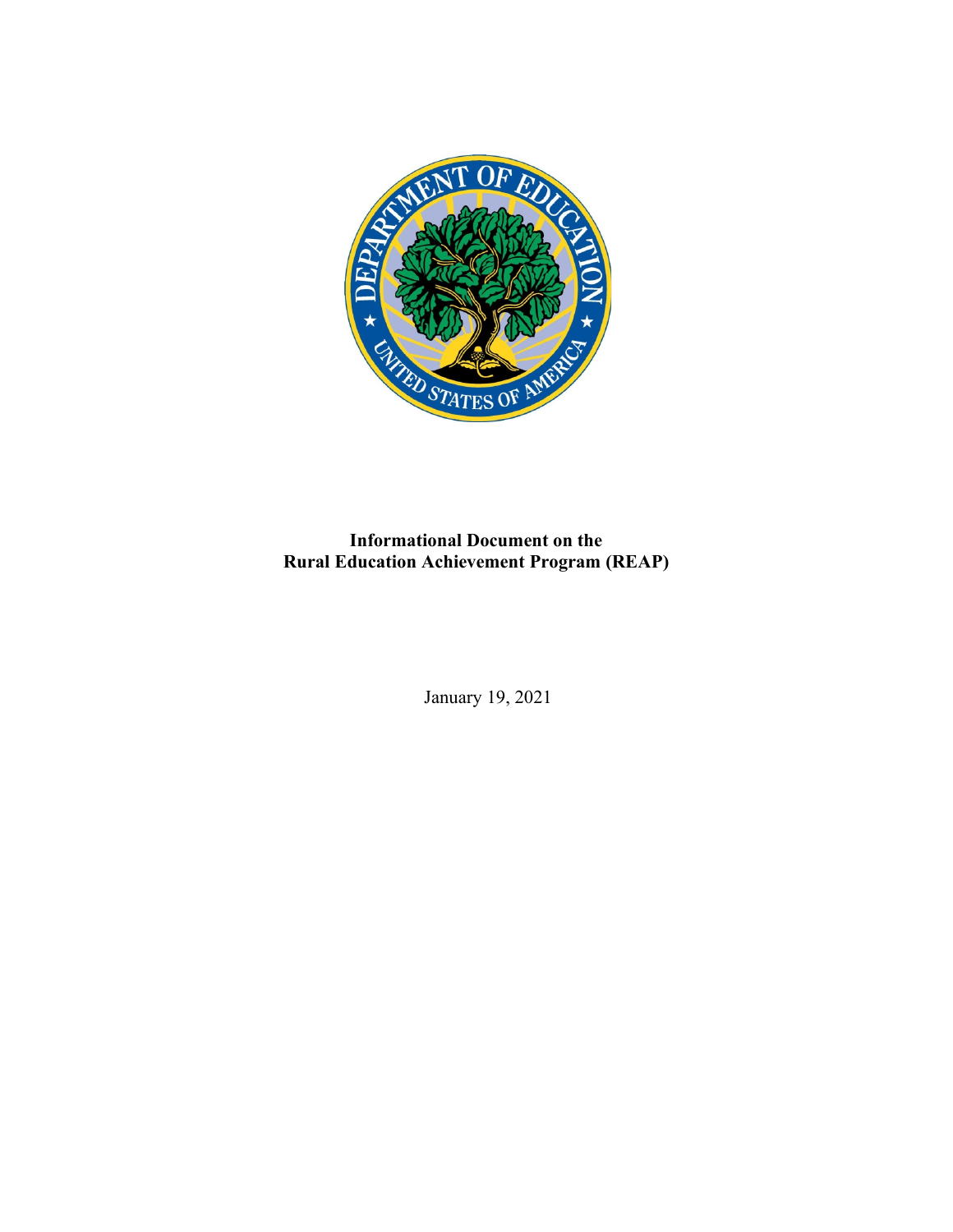# **U.S. Department of Education**

Betsy DeVos Secretary

# **Office of Elementary and Secondary Education**

Frank T. Brogan Assistant Secretary for Elementary and Secondary Education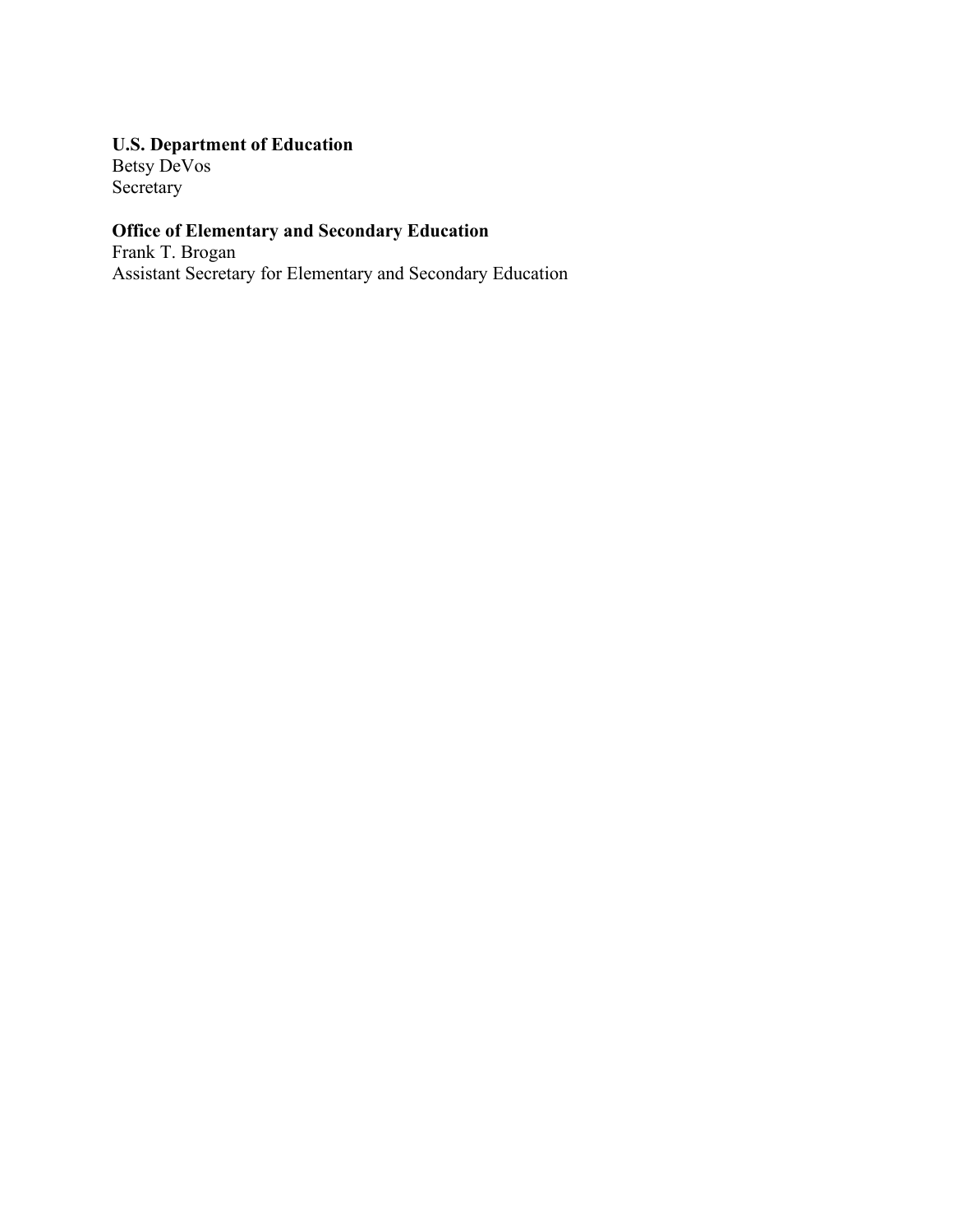This document is in the public domain. Authorization to reproduce it in whole or in part is granted. While permission to reprint this publication is not necessary, the citation should be: U.S. Department of Education, Office of Elementary and Secondary Education, Informational Document: Rural Education Achievement Program, 2020.

This document is available at [http://www2.ed.gov/policy/elsec/leg/essa/index.html.](http://www2.ed.gov/policy/elsec/leg/essa/index.html)

#### **Availability of Alternate Formats**

On request, this publication is available in alternate formats, such as Braille, large print, or computer diskette. For more information, contact the U.S. Department of Education's Alternate Format Center at 202-260-0852 or by contacting the 504 coordinator via email at [OM\\_eeos@ed.gov.](mailto:OM_eeos@ed.gov)

### **Notice to Limited English Proficient Persons**

If you have difficulty understanding English, you may request language assistance services free of charge for the U.S. Department of Education information that is available to the public. If you need more information about these interpretation or translation services, please call 1-800-USA-LEARN (1-800-872-5327), TTY: 1-800-437-0833), or e-mail us at [ed.language.assistance@ed.gov.](mailto:ed.language.assistance@ed.gov)

Or write to: U.S. Department of Education Information Resource Center LBJ Education Building 400 Maryland Avenue, SW Washington, DC 20202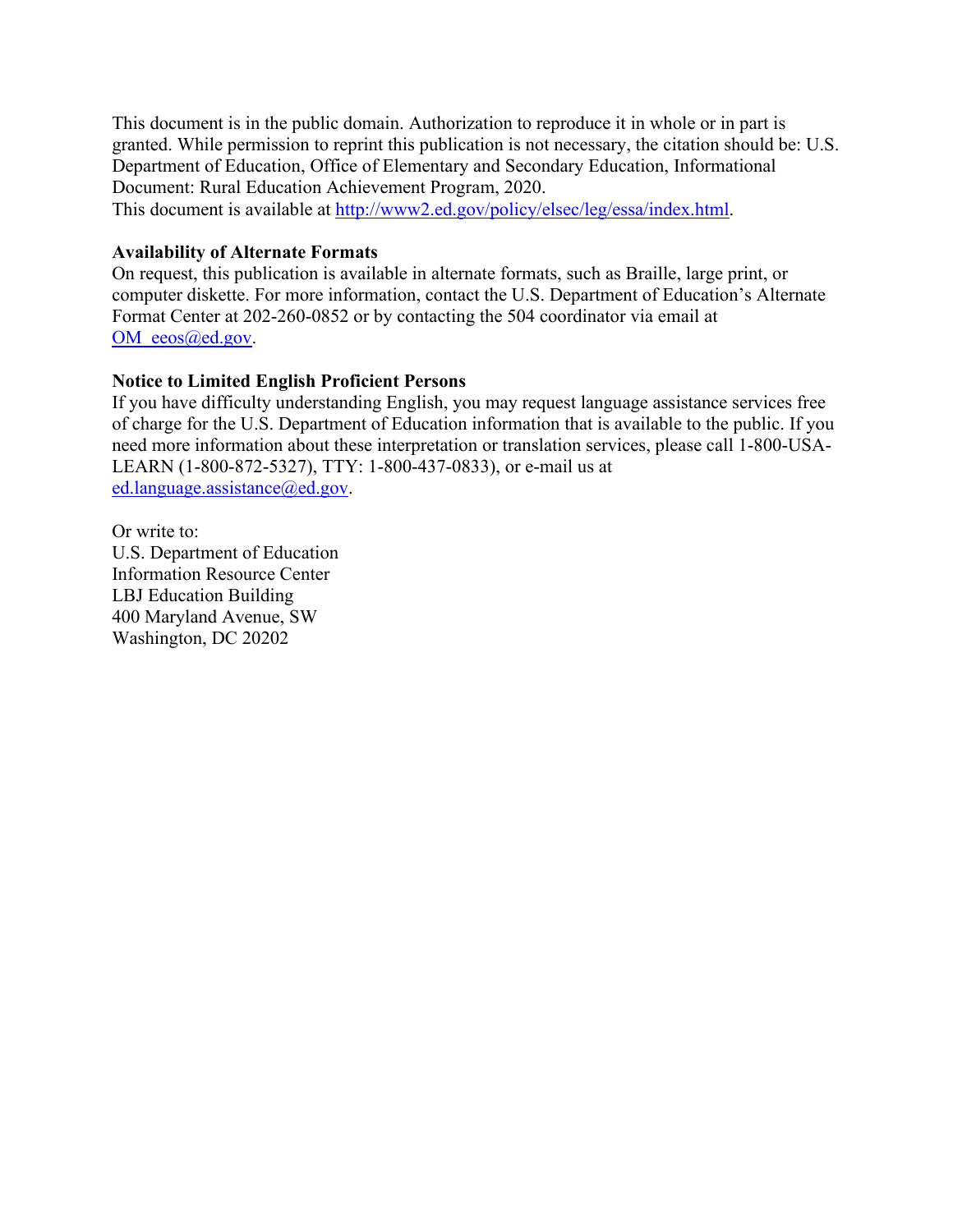| А.        |                                                                        |    |
|-----------|------------------------------------------------------------------------|----|
| <b>B.</b> | RLIS Eligibility 2                                                     |    |
| C.        |                                                                        |    |
| D.        |                                                                        |    |
|           | III. SMALL, RURAL SCHOOL ACHIEVEMENT (SRSA) PROGRAM________________ 13 |    |
| A.        |                                                                        |    |
| <b>B.</b> |                                                                        |    |
| C.        |                                                                        |    |
| D.        |                                                                        |    |
| Ε.        | SRSA Monitoring 23                                                     |    |
| F.        |                                                                        |    |
|           | IV. RURAL LOW-INCOME SCHOOL (RLIS) GRANT PROGRAM __________________ 28 |    |
| A.        |                                                                        |    |
| <b>B.</b> |                                                                        |    |
| C.        |                                                                        |    |
| D.        |                                                                        |    |
| E.        |                                                                        | 37 |
|           |                                                                        | 37 |
|           | APPENDIX A: CONSIDERATIONS FOR LEAs ELIGIBLE FOR BOTH REAP             | 38 |
|           | APPENDIX B: SUMMARY OF SIGNIFICANT CHANGES MADE BY ESSA ________ 40    |    |
|           |                                                                        |    |
|           | APPENDIX C: AFUA AND TRANSFERABILITY GUIDELINES FOR REAP LEAS 43       |    |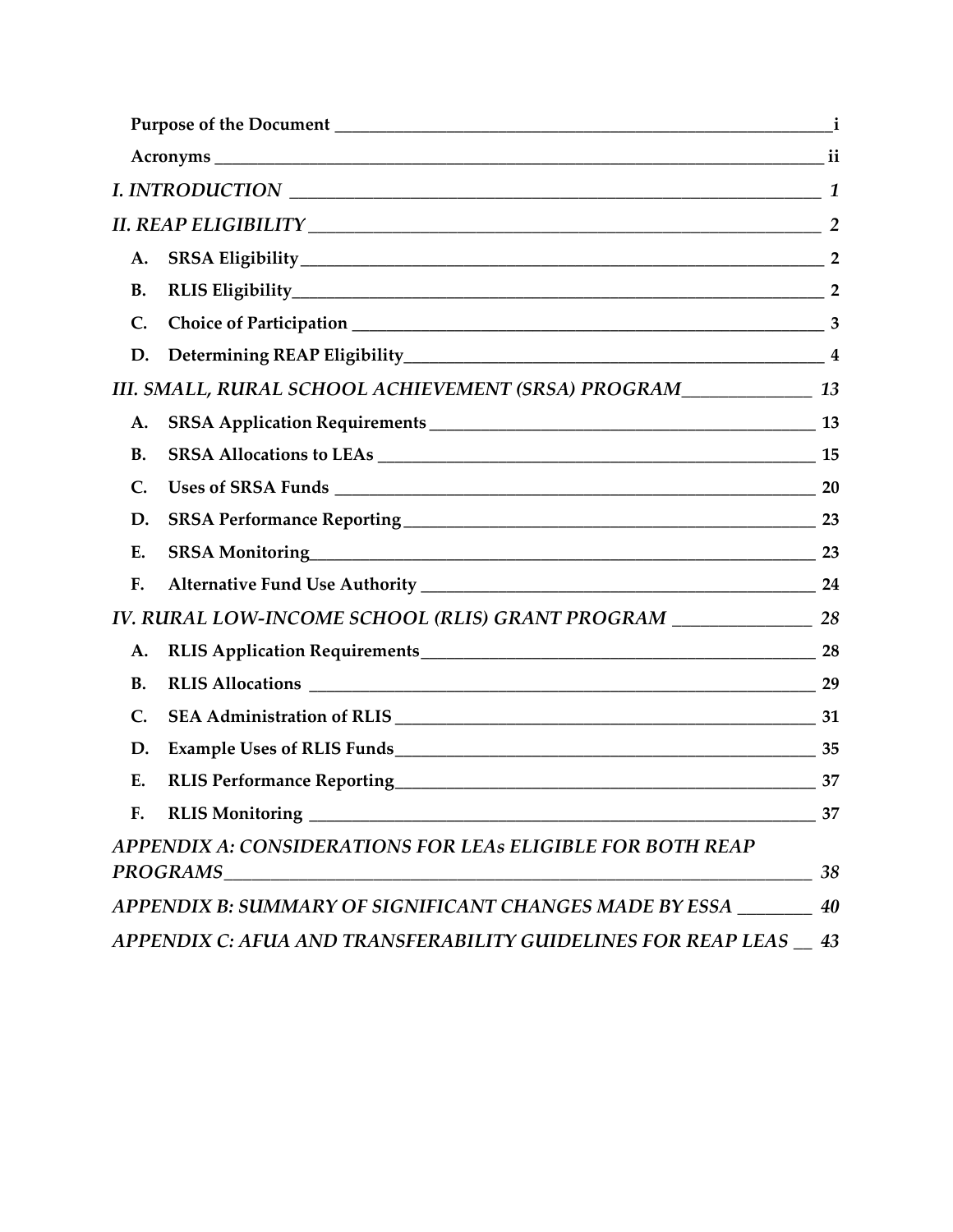#### <span id="page-4-0"></span>**Purpose of the Document**

This document is designed to provide State educational agencies (SEAs) and local educational agencies (LEAs) with essential information about the Rural Education Achievement Program (REAP). This informational document will supersede non-regulatory guidance on REAP published in 2003, providing information consistent with changes to the program enacted in the Every Student Succeeds Act (ESSA) of 2015, which reauthorized the Elementary and Secondary Education Act of 1965 (ESEA).

This document does not impose requirements beyond those in the ESEA and other Federal statutes and regulations that apply to REAP. The document is not intended to be prescriptive or exhaustive, but rather, one of many resources to support SEAs and LEAs in utilizing REAP to meet the needs of small, low-income, and rural schools. It is intended to be read in conjunction with the authorizing statute, applicable regulations, and the U.S. Department of Education's (Department's) guidance on other programs that are relevant to REAP (such as Title IV, Part A).

This document presents information about how the Department administers REAP to assist SEAs and LEAs with applying for, receiving, and using funds. The topics in this document address the frequent requests of small, rural LEAs to provide clear and current information on how to apply for, receive, and use REAP funds. By disseminating this document, the Department is committed to improving communication with all REAP grantees in order to support grantee understanding of program requirements and flexibilities.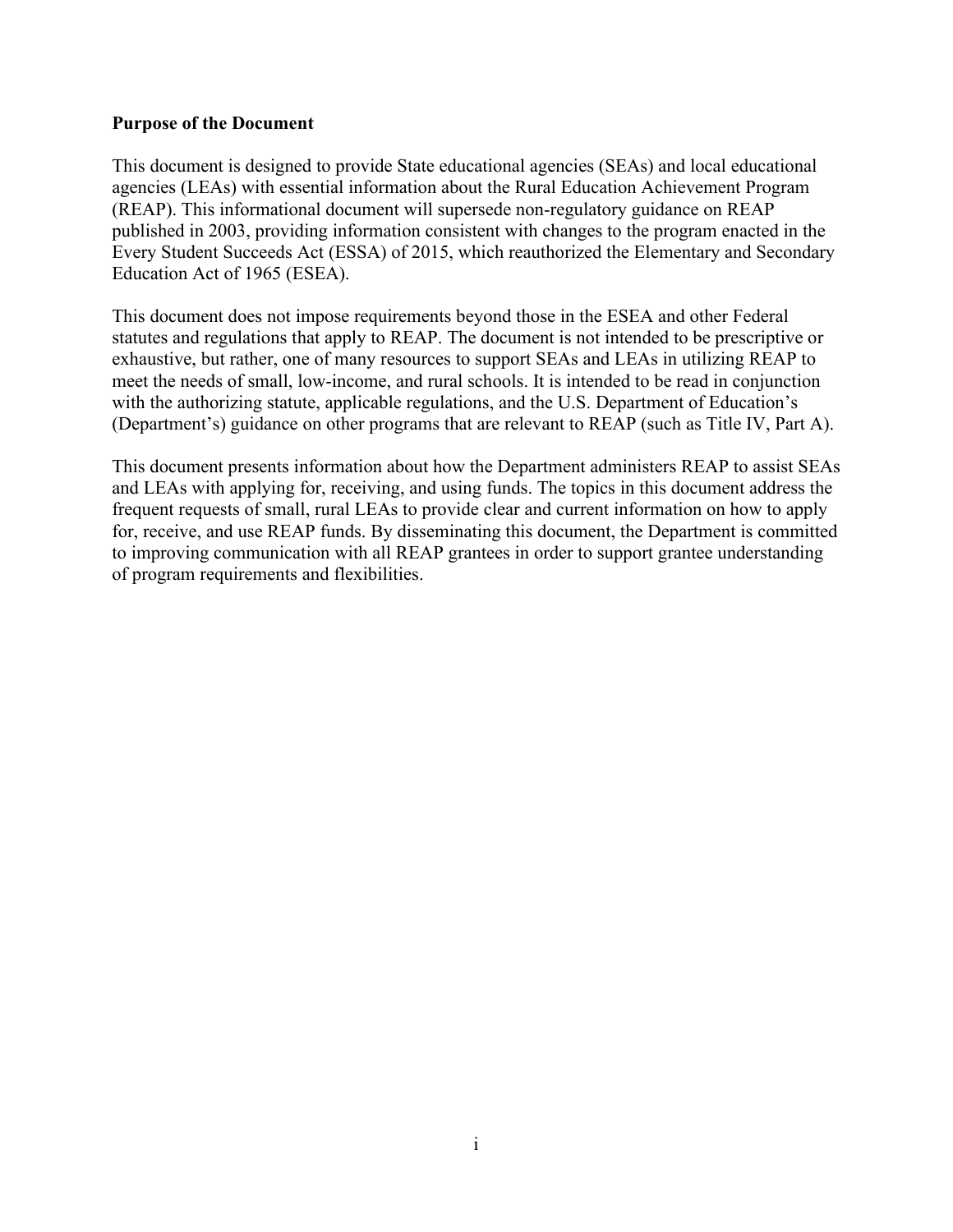### <span id="page-5-0"></span>**Acronyms**

AFUA – Alternative Fund Use Authority BIE – Bureau of Indian Education CSPR – Consolidated State Performance Report DEPARTMENT – U.S. Department of Education DUNS – Data Universal Numbering System EDGAR – Education Department General Administrative Regulations ESA – Educational Service Agency ESEA – Elementary and Secondary Education Act ESSA – Every Student Succeeds Act FY – Fiscal year GAN – Grant Award Notification GEPA – General Education Provisions Act GPRA – Government Performance and Results Act LEA – Local Educational Agency NCES – National Center for Education Statistics NCLB – No Child Left Behind OESE – Office of Elementary and Secondary Education REAP – Rural Education Achievement Program RLIS – Rural and Low-Income School Program

ADA – Average Daily Attendance as defined by state law

SAIPE – Small Area Income and Poverty Estimates

SAM – System for Award Management

SEA – State Educational Agency

SQA – Specially Qualified Agency

SRSA – Small, Rural School Achievement Program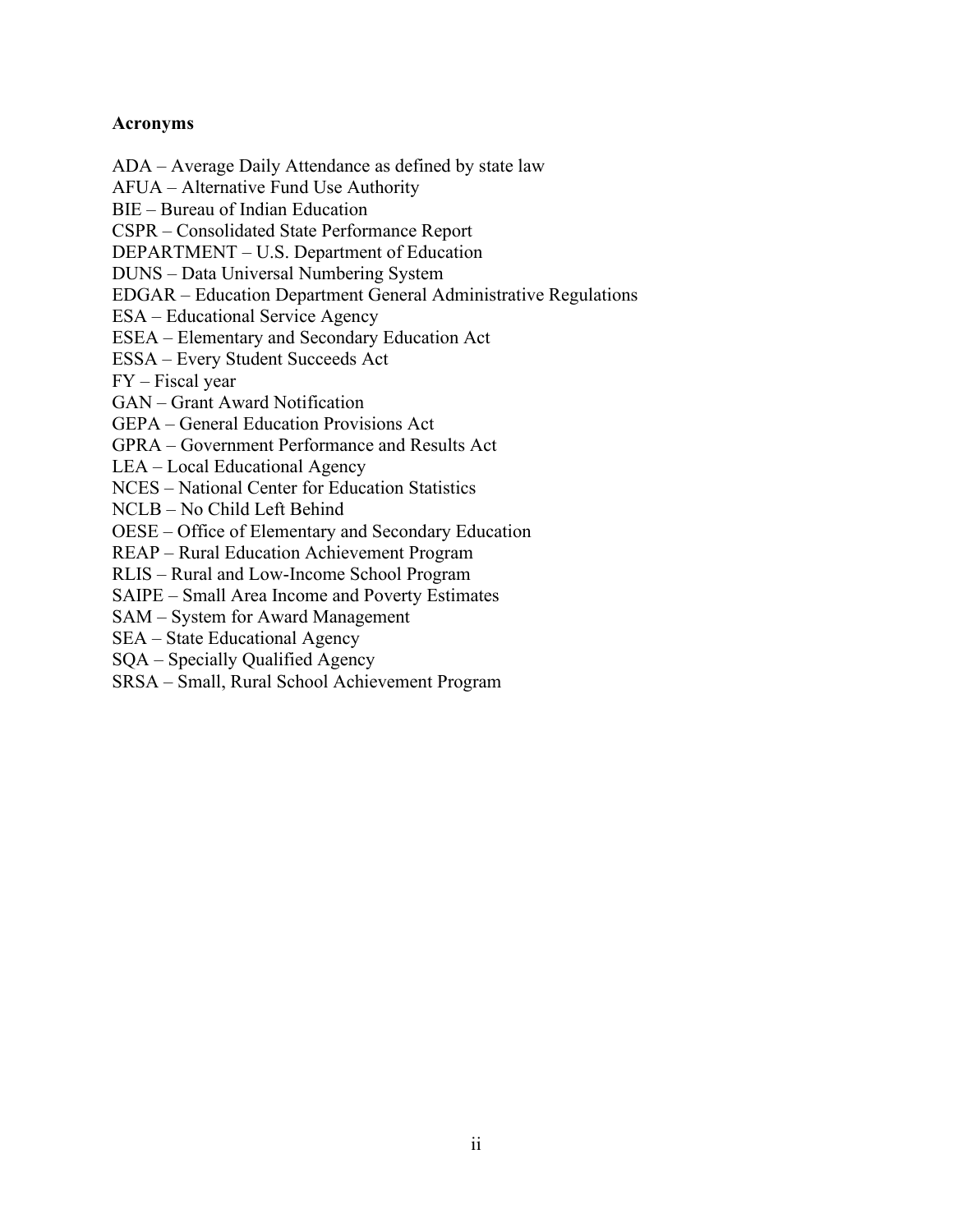### <span id="page-6-0"></span>**I. INTRODUCTION**

The Every Student Succeeds Act (ESSA), signed into law in December 2015, reauthorized the Elementary and Secondary Education Act of [1](#page-6-1)965 (ESEA).<sup>1</sup> The reauthorized ESEA maintains our country's commitment to provide all students with a high-quality education, while also recognizing the unique challenges some students, schools, and school districts face.

Part B of Title V of the ESEA authorizes the REAP. REAP is designed to help rural LEAs use Federal resources more effectively in order to address their unique needs. The formula grant funds and the fund use flexibility available under REAP enable these rural LEAs to participate more fully and effectively in many of the ESEA programs and allow them to provide better educational services to their students.

There are two programs authorized under REAP: the Small, Rural School Achievement (SRSA) program and the Rural and Low-Income School (RLIS) program. Under SRSA, the U.S. Department of Education (Department) awards grants each year directly to eligible LEAs nationwide based on a statutory formula. SRSA program grantees must be small and rural, and LEAs must apply directly to the Department each year. An LEA may use its funds on a range of authorized activities and also has the ability to use some of its ESEA formula funds more flexibly under the Alternative Fund Use Authority (AFUA), which is discussed in [section III. F](#page-29-0) below.

The RLIS program provides grant funds to rural LEAs that serve concentrations of children from low-income families. Under RLIS, the Department awards funds to SEAs, which in turn make subgrants to LEAs. An SEA may award the RLIS grant funds to its eligible LEAs via a formula or via a competition. In some cases, the Department awards RLIS funds directly to eligible LEAs; these LEAs are referred to as specially qualified agencies (SQAs). Whether receiving a subgrant from its SEA or a grant directly from the Department, an LEA uses these funds to support a range of authorized activities, in order to assist students in meeting challenging State academic standards.

The focus of this document is implementation of REAP and its two component programs: SRSA and RLIS. The intended audiences for this information are LEA and SEA administrators. This informational document begins with an explanation of LEA eligibility for both REAP programs. It provides a description of the eligibility criteria for each program and the information the Department collects to determine eligibility. We encourage readers to first review the REAP Eligibility section to understand the eligibility criteria and then proceed to the section that addresses the program under which they receive or seek to receive funds.

The program-specific sections that follow provide important information on the program's application requirements, funding, grant administration, allowable uses of funds, performance reporting, monitoring and oversight, and, in the case of SRSA, AFUA.

<span id="page-6-1"></span><sup>&</sup>lt;sup>1</sup> Throughout this document, unless otherwise indicated, citations to the ESEA refer to the ESEA, as amended by the ESSA.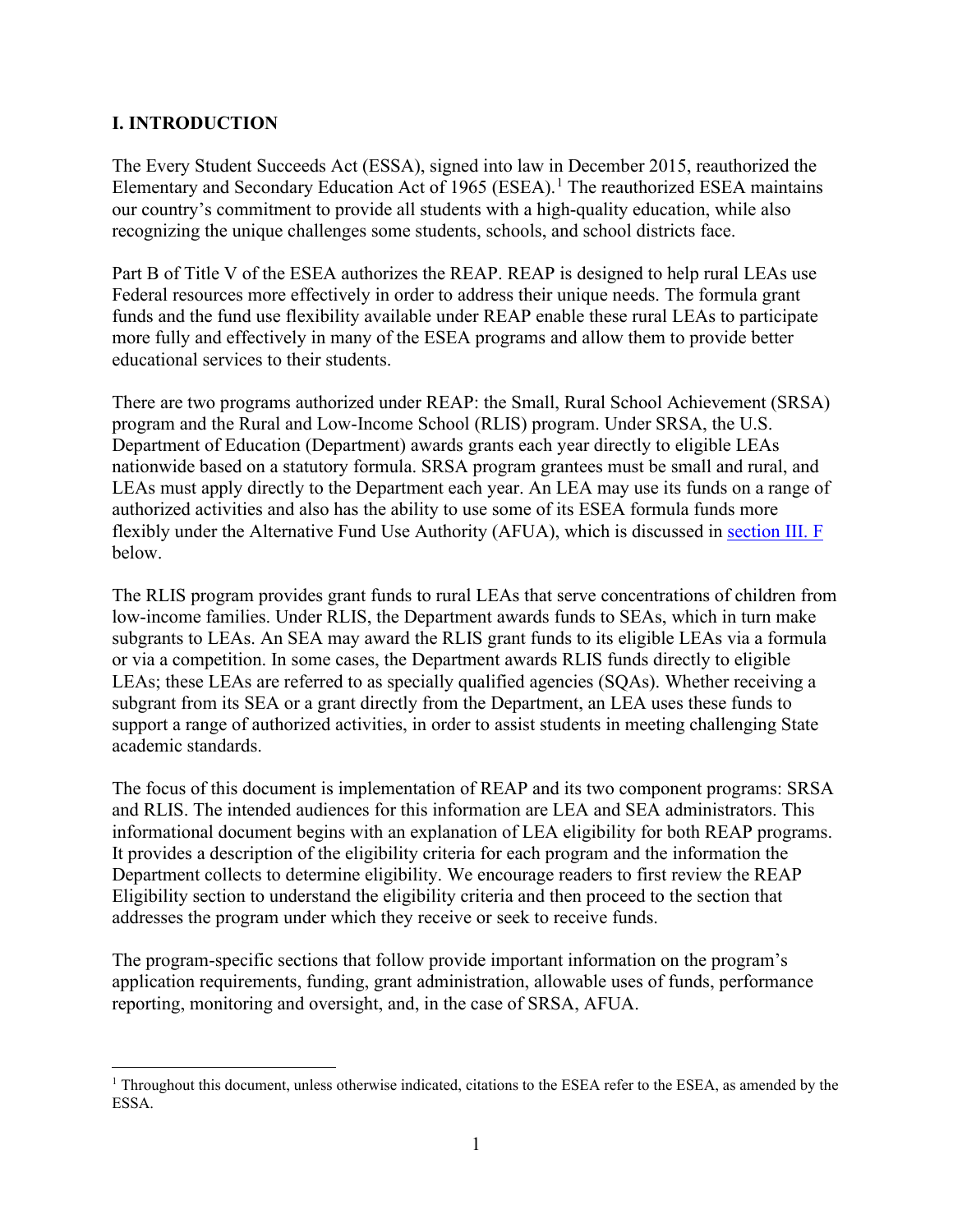# <span id="page-7-0"></span>**II. REAP ELIGIBILITY**

REAP funds are awarded to eligible LEAs, as established in the ESEA. This section explains those eligibility criteria in greater detail, describes how the Department collects the data needed to determine SRSA and RLIS eligibility for LEAs nationwide, including the roles SEAs and LEAs play in the collection of information, and addresses frequently asked questions about REAP eligibility. This section also provides considerations for LEAs eligible for both programs.

# <span id="page-7-1"></span>**A. SRSA Eligibility**

*Statutory Citations* ESEA Sections 5211 and 5231

An LEA is eligible for the SRSA program if it meets the statutory criteria of being both small and rural (see ESEA section 5211(b)).

- 1. To be considered small, an LEA must have a total average daily attendance (ADA) of fewer than 600 students *or* exclusively serve schools that are located in counties with a population density of fewer than 10 persons per square mile.
- 2. To be considered rural, all schools within the LEA must have a school locale code of 41, 42, or 43 (assigned by the Department's National Center for Education Statistics (NCES)) *or* be located in an area of the State defined as rural by a governmental agency of the State (see questions  $II-14$  and  $II-15$  below).

In some States, the entity legally established to administer the SRSA program is an educational service agency (ESA), which is defined in section 8101(18) of the ESEA as "a regional public multiservice agency authorized by State statute to develop, manage, and provide services or programs to [LEAs]." Section  $5211(b)(1)(C)$  of the ESEA clarifies that an individual LEA within an ESA may apply for and receive SRSA grant funds if that LEA meets the SRSA eligibility criteria and the ESA to which it belongs does not itself receive an SRSA award on its behalf.

Being eligible for the SRSA program does not guarantee that the LEA will receive an award. If the LEA wishes to receive a grant award, it must comply with any requirements established by the Department to receive an SRSA award for a fiscal year (FY), including any application requirements. Additionally, an LEA may be eligible for SRSA but receive an allocation of \$0 based on the funding formula (i.e., may not receive an SRSA award). For more information about the application process, see section III. A. [SRSA Application Requirements.](#page-18-1)

Regardless of whether an SRSA-eligible LEA receives a grant award, the LEA may still make use of AFUA. For more information about AFUA see section III. F. [Alternative Fund Use](#page-29-0)  [Authority.](#page-29-0)

# <span id="page-7-2"></span>**B. RLIS Eligibility**

# *Statutory Citations*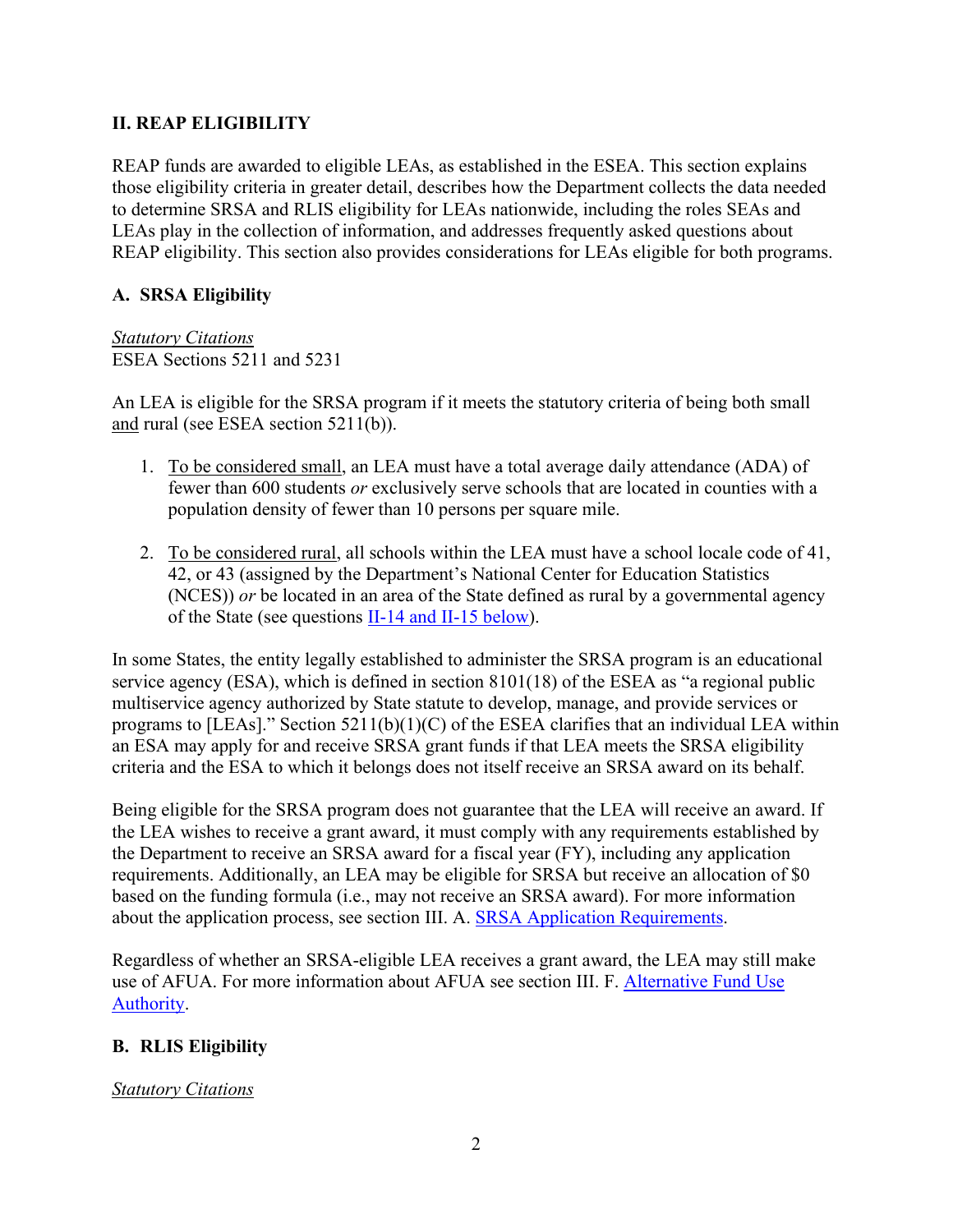ESEA Sections 5221 and 5231

*Regulatory Requirements*

Title 34 of the Code of Federal Regulation (C.F.R.) Section 200.72

An LEA is eligible to participate in the RLIS program if it meets the criteria of being both lowincome and rural (see ESEA section 5221(b)(1)).

- (1) To be considered low-income, 20 percent or more of the children ages five to 17 served by the LEA must be from families with incomes below the poverty line, based on data from the U.S. Census Bureau's Small Area Income and Poverty Estimates (SAIPE). Rural nongeographic LEAs for which SAIPE data are not available that are eligible based on the same State-derived equivalent of SAIPE data that the State uses to make allocations under Part A of Title I of the ESEA, consistent with 34 C.F.R. § 200.72, are also eligible for RLIS funds.
- (2) To be considered rural, all schools comprising the LEA must have a school locale code of 32, 33, 41, 42, or 43 (assigned by NCES), or be located in an area of the State defined as rural by a governmental agency of the State (see questions [II-10 through II-15](#page-14-0) below).

RLIS-eligible LEAs do not receive their grant funds directly from the Department. The Department awards funds to SEAs administering the RLIS program, which in turn award subgrants to eligible LEAs based on SEA procedures. Therefore, an SEA may establish an award process that does not guarantee every RLIS-eligible LEA will receive a grant. For more information about SEA responsibilities for administering the RLIS program, see section IV. C. [SEA Administration](#page-35-0) of RLIS.

# <span id="page-8-0"></span>**C. Choice of Participation**

*Statutory Citations* ESEA Section 5225

Prior to FY 2017, any LEA that met the eligibility criteria for both the SRSA and RLIS programs was, per the REAP statute at the time, funded under SRSA instead of RLIS. With the enactment of the ESSA, Congress added a new "choice of participation" provision to the REAP statute that enables an LEA eligible for both programs to choose SRSA or RLIS (see ESEA section 5225(a)). The Department refers to LEAs eligible for both REAP programs as "dual-eligible" LEAs.

A dual-eligible LEA indicates a choice of participating in SRSA by submitting an SRSA application to the Department. A dual-eligible LEA that submits an SRSA application in accordance with the application submission procedures will receive an SRSA award (as long as the statutory funding formula does not result in an LEA allocation of \$0). A dual-eligible LEA that does not submit an SRSA application in accordance with SRSA application submission procedures will be included in the RLIS cohort for that fiscal year.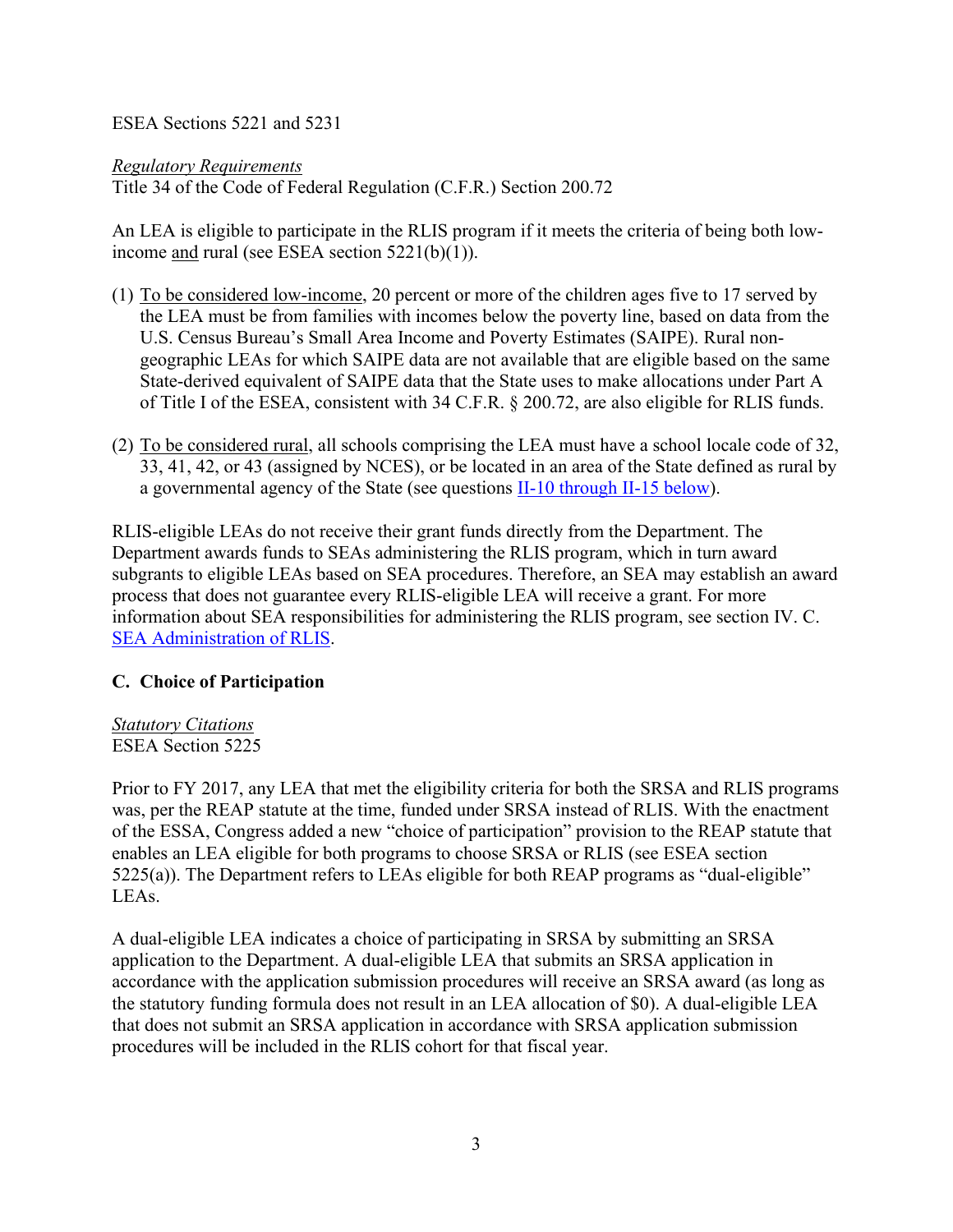The Department notifies SEAs which dual-eligible LEAs are in the RLIS cohort by sending the list of RLIS-eligible LEAs to SEAs, including dual-eligible LEAs that did not submit an application for SRSA. While the Department cannot advise individual LEAs on which program to choose, [Appendix A](#page-43-0) of this document lists factors an LEA should consider when making its decision. Additionally, the Department will make available on its website information to assist dual-eligible LEAs in making an informed decision. The Department strongly encourages an LEA eligible for both REAP programs to research the requirements and provisions of both programs in order to determine which program best meets its needs.

# <span id="page-9-0"></span>**D. Determining REAP Eligibility**

### *Statutory Citations*

# ESEA Sections 5211 and 5221

The Department begins the process of determining REAP eligibility almost a year before it intends to make awards. The process is completed in phases and uses data from multiple sources.

During Phase 1, NCES creates a list of LEAs using the NCES Local Education Agency Universe Survey (LEA Directory) for the Department. This list of LEAs is the basis of the REAP Master Eligibility Spreadsheet, which is a subset of the LEAs in the LEA Directory. In preparing the file for determining REAP eligibility, NCES generally excludes entities whose operational status or LEA type (e.g., Federally Operated Agency) disqualifies an LEA from REAP eligibility (see [question II-5 below for additional information\)](#page-13-0). NCES populates the file with the most recently available (1) school locale code for each school in each LEA, (2) county population density and (3) poverty rates by LEA. The county population density data and the poverty data are originally collected by the U.S. Census Bureau.

Phase 2 involves separating the REAP Master Eligibility Spreadsheet into a separate Excel spreadsheet for each State and making the spreadsheets available to SEAs, thereby enabling them to submit the data needed for the Department to make REAP eligibility determinations and allocation calculations for each LEA.

During Phase 3, SEAs provide information that the Department needs to make awards to LEAs; that information includes: ADA, alternate poverty data for LEAs for which the U.S. Census Bureau does not provide poverty data (i.e., non-geographic LEAs such as charter schools), LEA contact information, and, if applicable, whether the LEA is located in an area designated as rural by a State agency. SEAs also inform the Department of any LEA included in the LEA Directory that is no longer in existence or that will not be in existence during the performance period (i.e., upcoming school year). SEAs also provide the full funding amounts their LEAs received as subgrants under Part A of Title II of the ESEA (Title II, Part A) and Part A of Title IV of the ESEA (Title IV, Part A) that are used in the SRSA award calculations. The Department publishes on its website the initial eligibility spreadsheet, notifies LEAs that the data is available for review, and LEAs then have the opportunity to verify the data. If an LEA believes that there is an error with the data that the SEA has submitted to the Department, it should reach out to its SEA, which should then contact the Department if it believes a correction is necessary.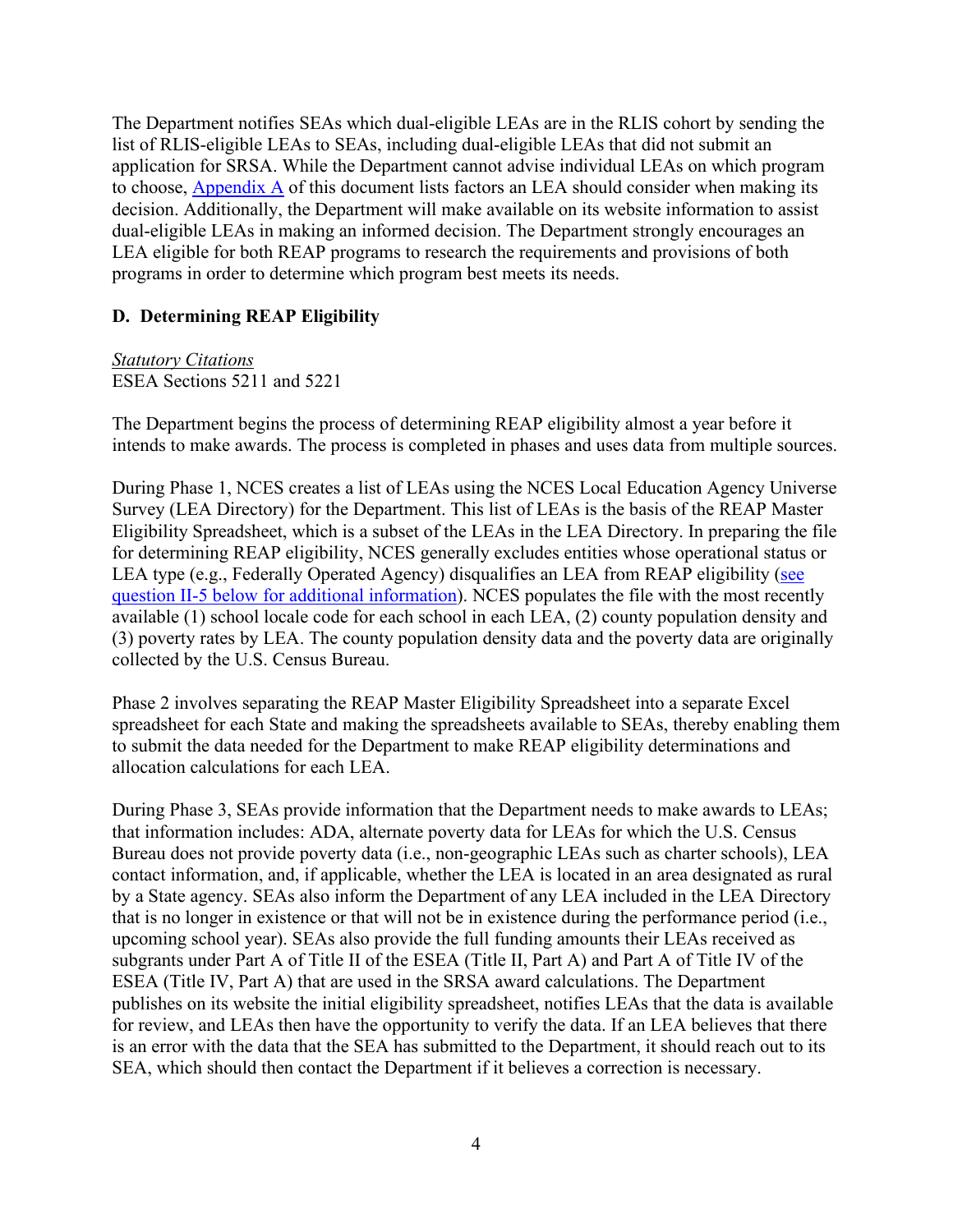In Phase 4, the Department uses the data provided by SEAs to determine if an LEA is eligible for either the SRSA or RLIS program or, in some cases, eligible for both programs. The Department publishes this information in the REAP Master Eligibility Spreadsheet and makes it available to the public on its website. During this phase, LEAs again have an opportunity to verify that the data are correct. Each LEA should review the spreadsheet to determine its eligibility status and, if an LEA believes there is an error, it should reach out to its SEA, which should report the matter to the Department for review and, if applicable, correction. After a correction period, the Department then accepts SRSA applications. LEAs intending to apply for RLIS funds do not need to take any action during this phase.

In Phase 5, the Department updates the REAP Master Eligibility Spreadsheet to indicate which LEAs are in the SRSA cohort of grantees (i.e., those LEAs that applied for SRSA funds) and which LEAs are in the RLIS cohort of grantees. SEAs will use this updated REAP Master Eligibility Spreadsheet to determine which LEAs are eligible to apply to the State for RLIS funds. The updated list takes into account which dual-eligible LEAs did not apply for SRSA and, therefore, are included in the RLIS cohort list.

See Figure 1 below for the REAP eligibility determination process by phase.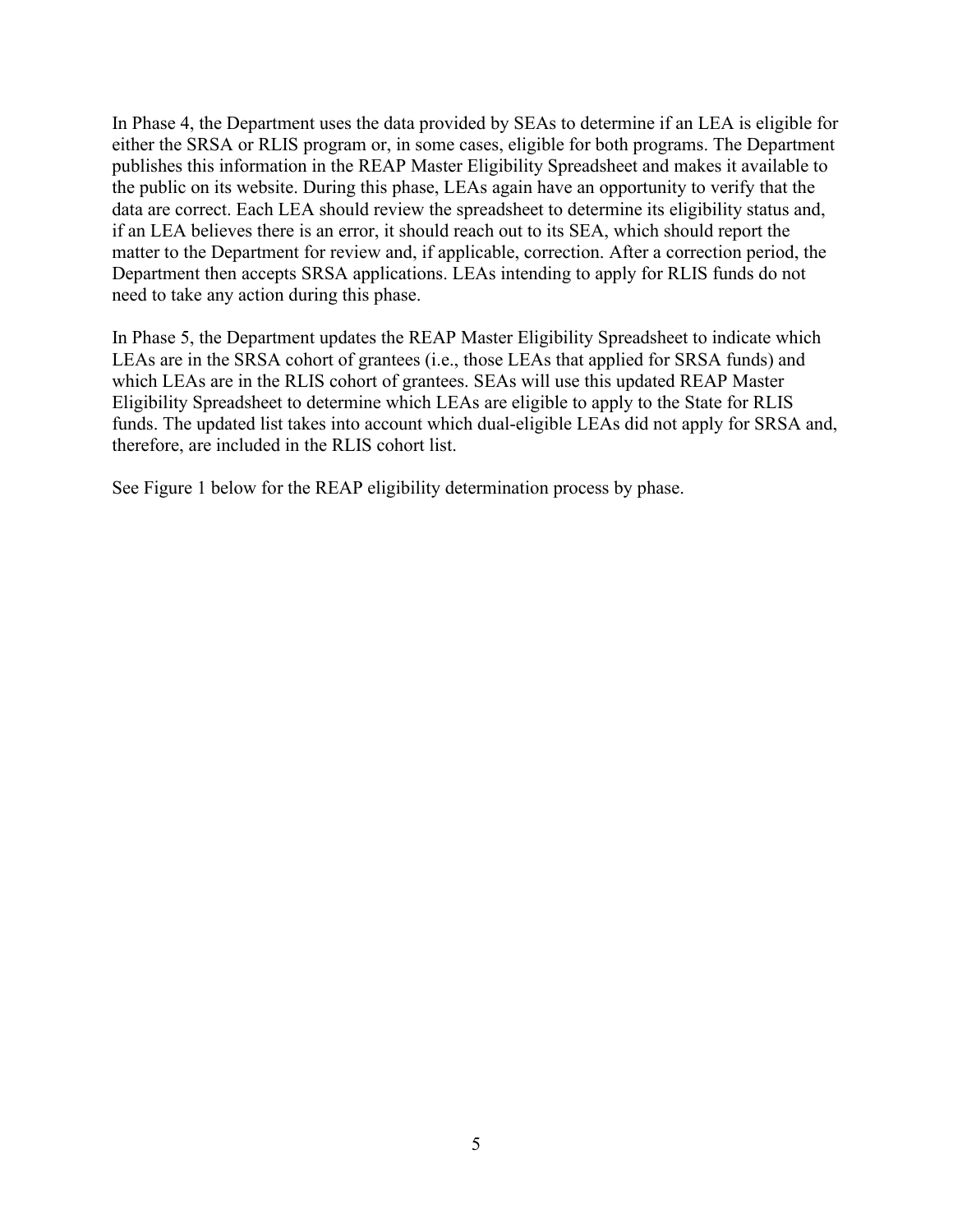Figure 1: REAP Eligibility Determination Process by Phase (listed dates are approximate and may shift slightly from year to year).

| Phase 1                                                                                                                                                                                | Phase 2                                                                                                                                                                            |                                                                                                                                                                                                                                                                                                                                                               |                                                                                                                                                                                                                                                                                                   |                                                                                                                                                                                                                                                          |
|----------------------------------------------------------------------------------------------------------------------------------------------------------------------------------------|------------------------------------------------------------------------------------------------------------------------------------------------------------------------------------|---------------------------------------------------------------------------------------------------------------------------------------------------------------------------------------------------------------------------------------------------------------------------------------------------------------------------------------------------------------|---------------------------------------------------------------------------------------------------------------------------------------------------------------------------------------------------------------------------------------------------------------------------------------------------|----------------------------------------------------------------------------------------------------------------------------------------------------------------------------------------------------------------------------------------------------------|
| NCES provides<br>to the<br>Department:<br><b>LEA</b> Master List<br>School Locale<br>Codes<br>County<br>Population<br>Density<br><b>LEA Poverty</b><br>Rates<br>(August-<br>September) | The Department<br>prepares NCES<br>data by State<br>and requests<br>SEAs provide<br>additional data<br>needed to make<br>eligibiltiy<br>determinations.<br>(September-<br>October) | Phase 3<br>SEAs provide:<br><b>LEA ADA</b><br><b>State Definitions</b><br>of Rural and the<br>LEAs meeting<br>those definitions<br>Alternate<br>Poverty for<br>LEAs without<br>SAIPE poverty<br>data<br>LEA operational<br>status update<br>LEA Title II, Part<br>A and IV, Part A<br>allocation<br>amounts<br>LEAs have an<br>opportunity to<br>verify data. | Phase 4<br>The Department<br>makes LEA<br>SRSA and RLIS<br>eligiblity<br>determinations,<br>and posts<br>eligibility<br>spreadsheets to<br>website.<br>LEAs have<br>opportunity to<br>verify data.<br><b>SRSA</b><br>applications<br>accepted (dual-<br>eligible LEAs<br>choose SRSA or<br>RLIS). | Phase 5<br>The Department<br>updates the<br><b>REAP Eligibility</b><br>Spreadsheet to<br>show whether an<br>LEA will be<br>included in the<br>SRSA cohort of<br>grantees or be<br>included on the<br>RLIS-eligible list<br>sent to SEAs.<br>(April-June) |
|                                                                                                                                                                                        |                                                                                                                                                                                    | (October-<br>December)                                                                                                                                                                                                                                                                                                                                        | (January-March)                                                                                                                                                                                                                                                                                   |                                                                                                                                                                                                                                                          |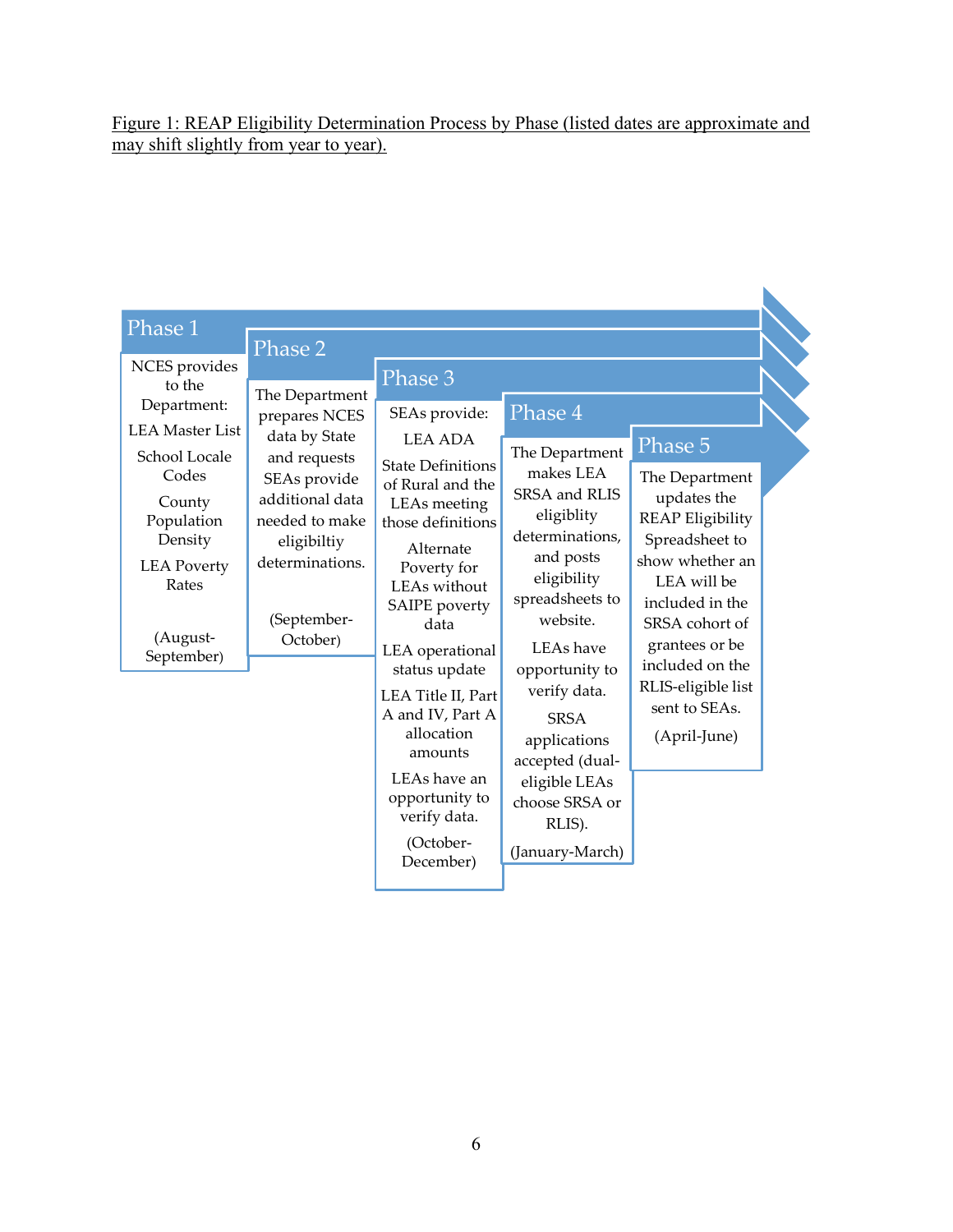#### Part II: Frequently Asked Questions

### *II-1 What is an LEA?*

An LEA is defined in section 8101(30) of the ESEA as:<sup>[2](#page-12-0)</sup>

"(A) IN GENERAL.—The term "local educational agency" means a public board of education or other public authority legally constituted within a State for either administrative control or direction of, or to perform a service function for, public elementary schools or secondary schools in a city, county, township, school district, or other political subdivision of a State, or of or for a combination of school districts or counties that is recognized in a State as an administrative agency for its public elementary schools or secondary schools.

(B) ADMINISTRATIVE CONTROL AND DIRECTION.—The term includes any other public institution or agency having administrative control and direction of a public elementary school or secondary school.

(C) BUREAU OF INDIAN EDUCATION SCHOOLS.—The term includes an elementary school or secondary school funded by the Bureau of Indian Education but only to the extent that including the school makes the school eligible for programs for which specific eligibility is not provided to the school in another provision of law and the school does not have a student population that is smaller than the student population of the local educational agency receiving assistance under this Act with the smallest student population, except that the school shall not be subject to the jurisdiction of any State educational agency other than the Bureau of Indian Education.

(D) EDUCATIONAL SERVICE AGENCIES.—The term includes educational service agencies and consortia of those agencies.

(E) STATE EDUCATIONAL AGENCY.—The term includes the State educational agency in a State in which the State educational agency is the sole educational agency for all public schools."

#### *II-2 What is an ESA?*

An ESA is defined in section 8101(18) of the ESEA as "a regional public multiservice agency authorized by State statute to develop, manage, and provide services or programs to [LEAs]."

<span id="page-12-0"></span><sup>&</sup>lt;sup>2</sup> Title VIII of the ESEA provides statutory definitions and is available here: [https://www2.ed.gov/policy/elsec/leg/essa/legislation/title-viii.html#TITLE-VIII-PART-A.](https://www2.ed.gov/policy/elsec/leg/essa/legislation/title-viii.html#TITLE-VIII-PART-A)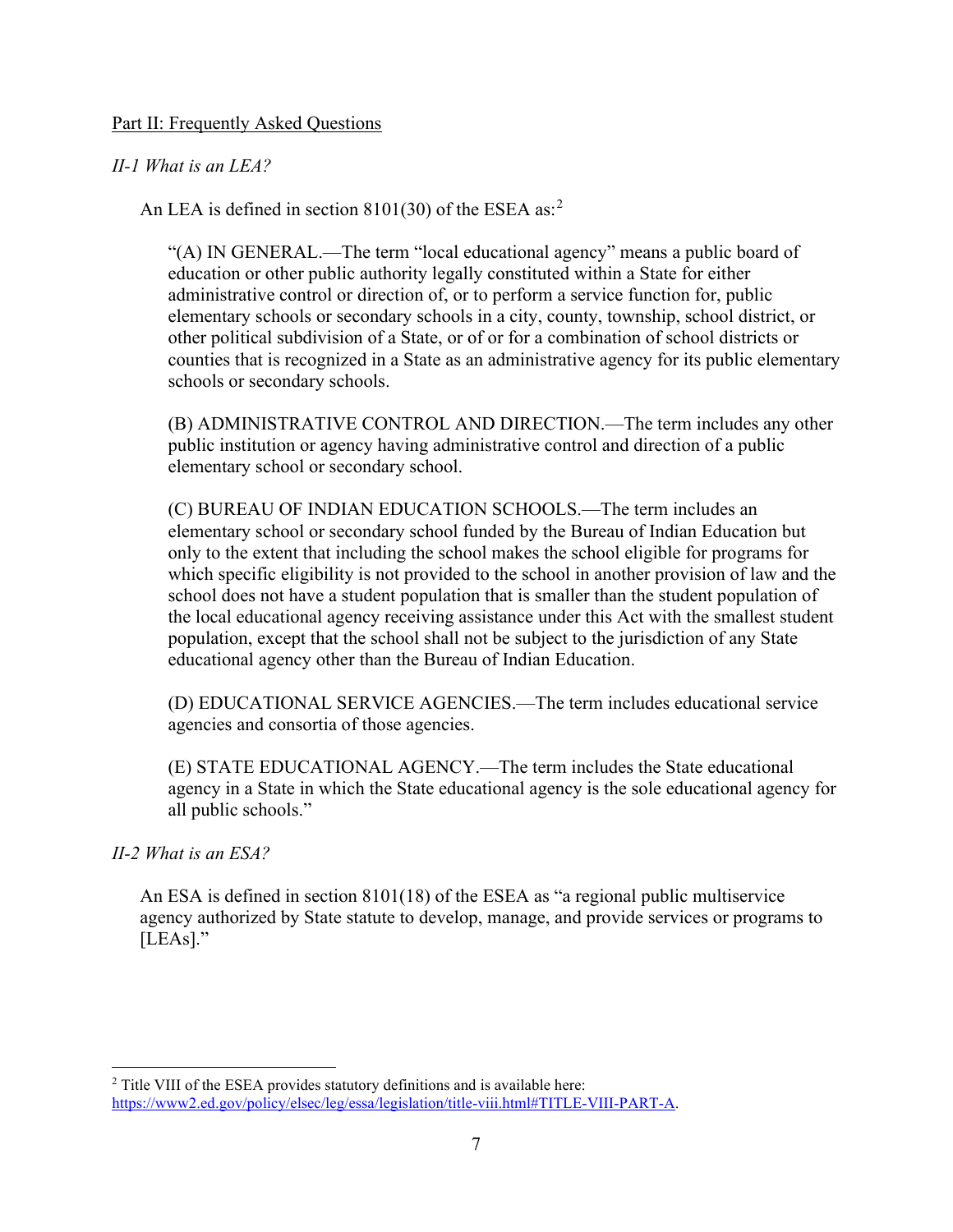#### *II-3 What is an SEA?*

A State educational agency is defined in section 8101(49) of the ESEA as "the agency primarily responsible for the State supervision of public elementary schools and secondary schools."

### *II-4 What is the LEA Directory?*

The LEA Directory, officially referred to by NCES as the Local Education Agency Universe Survey, is a subset of the data submitted by SEAs to the Department through ED*Facts*, a centralized data collection system of the Department. The goal of the LEA Directory is to provide a complete listing of the education agencies in the United States that are responsible for providing free public elementary and secondary instruction or education support services and to provide basic information about all education agencies and the students within those agencies. The LEA Directory provides key education statistics to the Department, as well as serves as a sampling frame for studies on public elementary and secondary education. The Department also uses the LEA Directory to develop the REAP Master Eligibility Spreadsheet. For more information about NCES' Local Education Agency Universe Survey data, please visit [http://nces.ed.gov/ccd/pubagency.asp.](http://nces.ed.gov/ccd/pubagency.asp)

### <span id="page-13-0"></span>*II-5 Does the REAP Master Eligibility Spreadsheet include all LEAs in the LEA Directory?*

No. The REAP Master Eligibility Spreadsheet does not include all LEAs in the LEA Directory. An entity is not included in the REAP Master Eligibility Spreadsheet if it has an operational status of closed or inactive. The list also excludes an entity that is generally not considered to be an LEA by its SEA, such as those identified as a State-Operated Agency, Federally Operated Agency, and Other Education Agency, as well as LEAs that operate only fully virtual schools.

# *II-6 If an LEA has closed or will close prior to the beginning of a grant's performance period, can the LEA still receive a REAP, either SRSA or RLIS, award?*

No. An LEA that has closed or will close prior to a grant's performance period is not eligible to receive an SRSA or RLIS award, regardless of whether the LEA was included in the LEA Directory used to determine the master list of LEAs for that particular performance period.

#### *II-7 May a charter school participate in the REAP program?*

A charter school's eligibility for the SRSA or RLIS program depends upon whether the charter school is an LEA. If a charter school is reported as an LEA by the State and meets the definition of LEA in ESEA section 8101(30), it is eligible to receive an SRSA or RLIS grant award so long as it meets the eligibility criteria for these programs. A charter school that is a public school but not an LEA is not eligible for RLIS or SRSA award. However, it may participate in the program through its LEA, provided the LEA receives either an RLIS or SRSA award.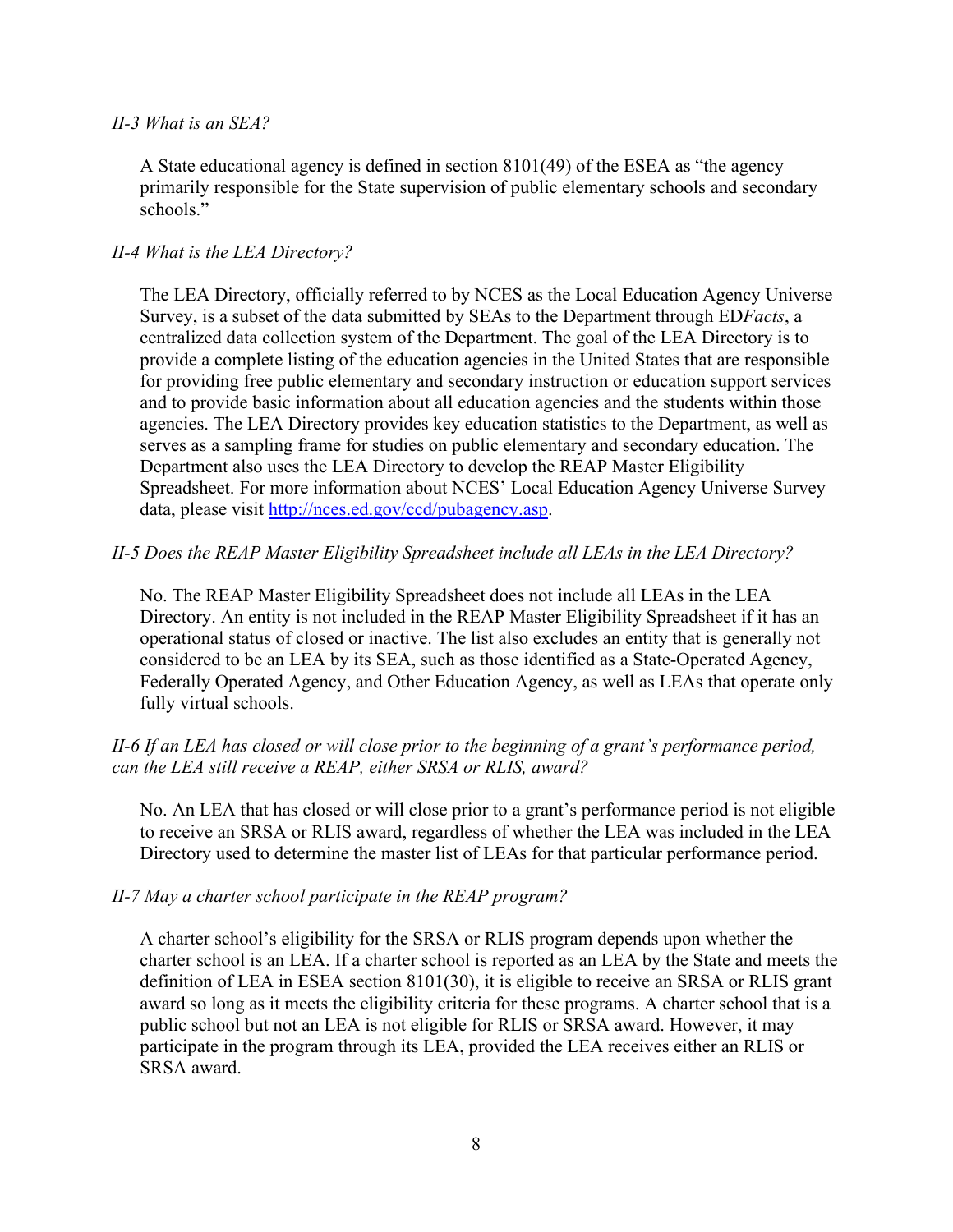#### *II-8 May an LEA that serves one or more "full virtual" schools, in addition to one or more nonvirtual schools, participate in either of the REAP programs?*

Yes. However, such an LEA may not serve those "full virtual" schools with its REAP funds. A full virtual school is defined by NCES as a school with no physical building where students meet with each other or with teachers and all instruction is virtual. These schools are not included when determining an LEA's REAP eligibility and award amount. The SRSA and RLIS grant programs were created to address the unique capacity and resource access challenges faced by schools and LEAs serving students who reside in rural and remote communities. Because "full virtual" schools serve students regardless of the residence of their students, they are excluded from the ADA count.<sup>[3](#page-14-1)</sup>

### <span id="page-14-0"></span>*II-10 What are school locale codes, and how are locale codes 32, 33, 41, 42, and 43 defined?*

The locale code is a geographic indicator of the type of community where a school is located. There are 12 categories, ranging from "City, Large" to "Rural, Remote." All territory in the United States is classified by locale. The Department's NCES assigns locale codes to schools based on the physical location of the school. The Department uses school locale codes to determine if an LEA can be considered rural for purposes of the REAP program. The school locale codes required for SRSA program eligibility are 41, 42, and 43. The school locale codes required for RLIS program eligibility are 32, 33, 41, 42, and 43.

The relevant locale codes for the SRSA and RLIS programs are defined by NCES as:

Locale Code 32 - Town, Distant: Territory inside an urban cluster that is more than 10 miles and less than or equal to 35 miles from an urbanized area.

Locale Code 33 - Town, Remote: Territory inside an urban cluster that is more than 35 miles from an urbanized area.

Locale Code 41 - Rural, Fringe: Census-defined rural territory that is less than or equal to 5 miles from an urbanized area, as well as rural territory that is less than or equal to 2.5 miles from an urban cluster.

Locale Code 42 - Rural, Distant: Census-defined rural territory that is more than 5 miles but less than or equal to 25 miles from an urbanized area, as well as rural territory that is more than 2.5 miles but less than or equal to 10 miles from an urban cluster.

Locale Code 43 - Rural, Remote: Census-defined rural territory that is more than 25 miles from an urbanized area and is also more than 10 miles from an urban cluster.

For more information about locale codes, please visit: [https://nces.ed.gov/programs/edge/Geographic/LocaleBoundaries.](https://nces.ed.gov/programs/edge/Geographic/LocaleBoundaries)

<span id="page-14-1"></span><sup>&</sup>lt;sup>3</sup> See section 2.4.5 Virtual School Status at [https://www2.ed.gov/about/inits/ed/edfacts/eden/non-xml/fs129-15-](https://www2.ed.gov/about/inits/ed/edfacts/eden/non-xml/fs129-15-3.docx) [3.docx](https://www2.ed.gov/about/inits/ed/edfacts/eden/non-xml/fs129-15-3.docx) for NCES virtual definition.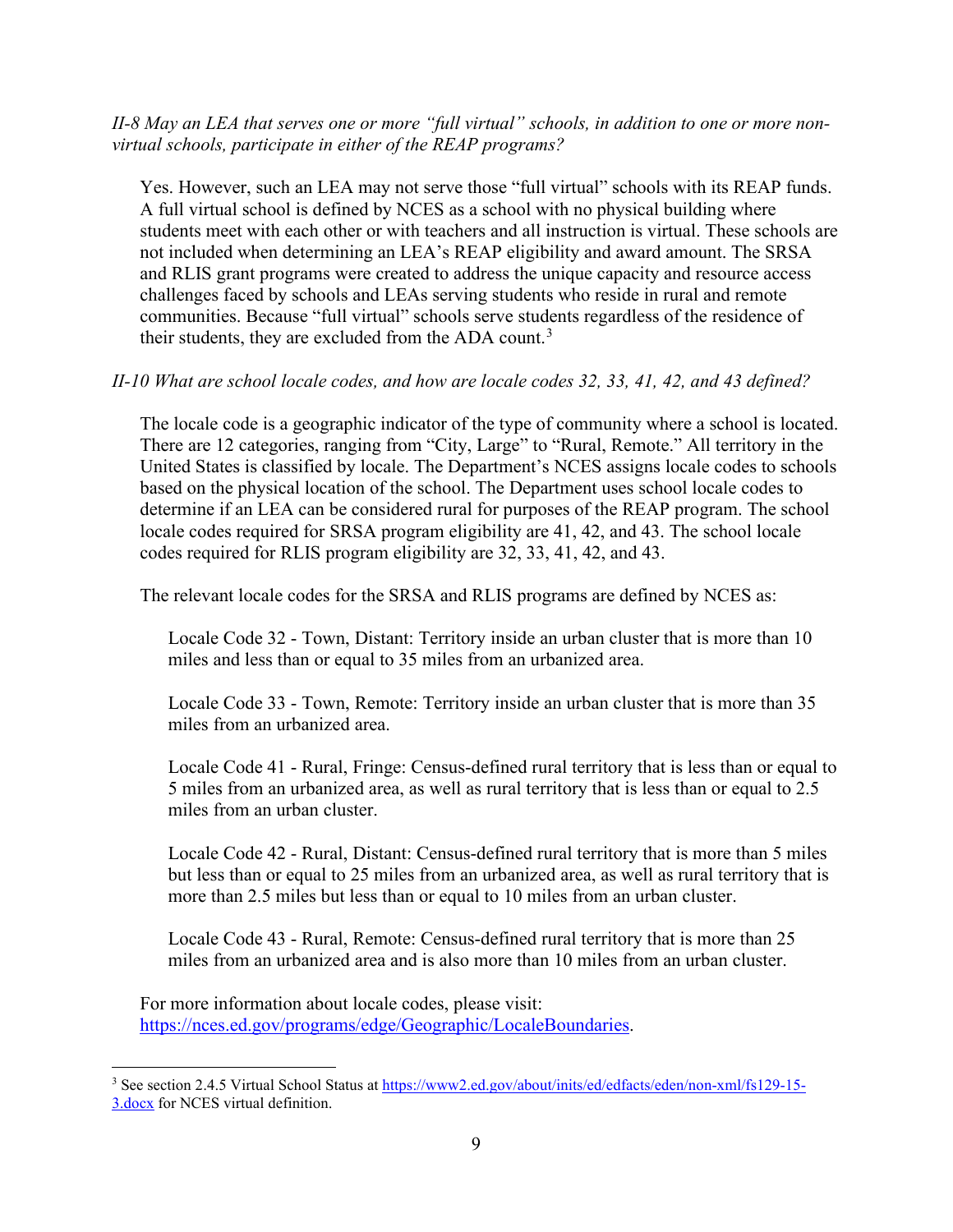### *II-11 How often are locale code designations updated?*

NCES annually updates the school locale classification data item, based on data reported in the NCES Common Core of Data (CCD), an annual collection of administrative data about enrollment, staffing, and program participation for schools, LEAs, and SEAs. As a result, an LEA with updated school rosters is encouraged to review the REAP Master Eligibility Spreadsheet annually to determine if it will be eligible for SRSA and/or RLIS for the upcoming school year.

# *II-12 How can an LEA find out the school locale codes of each of its schools?*

The REAP Master Eligibility Spreadsheet from NCES includes all the unique school locale codes that exist within an LEA. An LEA can review this information on the REAP Master Eligibility Spreadsheet posted on the Department's website. However, it does not show the locale code that corresponds to each school within the LEA. Individual school locale codes are available on the NCES website at<https://nces.ed.gov/ccd/schoolsearch/> and can be viewed with the NCES locale look-up tool at [https://nces.ed.gov/programs/maped/LocaleLookup/.](https://nces.ed.gov/programs/maped/LocaleLookup/)

Please note, NCES also assigns a locale code to each LEA, known as the "LEA locale code." However, the ESEA provisions governing REAP eligibility (ESEA sections  $5211(b)(1)(A)(ii)$  and  $5221(b)(1)(A)(ii)$  require that the Department determine eligibility for REAP based on the locale code of each individual school within an LEA. The NCES "LEA locale code" is not a factor in determining REAP eligibility.

*II-13 How can an LEA learn whether all of the schools within its boundaries are located in counties with a population density of fewer than 10 persons per square mile?*

NCES incorporates this data into the REAP Master Eligibility Spreadsheet. An LEA may review this information on the REAP Master Eligibility Spreadsheet posted on the Department's website. In addition, county population density data are available on the U.S. Census Bureau's website at [http://factfinder2.census.gov/.](http://factfinder2.census.gov/)

# <span id="page-15-0"></span>*II-14 May a State deem an LEA as rural for purposes of RLIS or SRSA eligibility even if it does not have a locale code of 32, 33, 41, 42, and 43?*

Yes, under some circumstances. The Secretary may waive the requirement that an LEA's schools have one of the required locale codes based on a demonstration by the LEA, and agreement by the SEA, that the LEA is located in an area defined as rural by a governmental agency of the State.

*II-15 How might an LEA demonstrate it is located in an area of the State defined as rural by a governmental agency of the State?*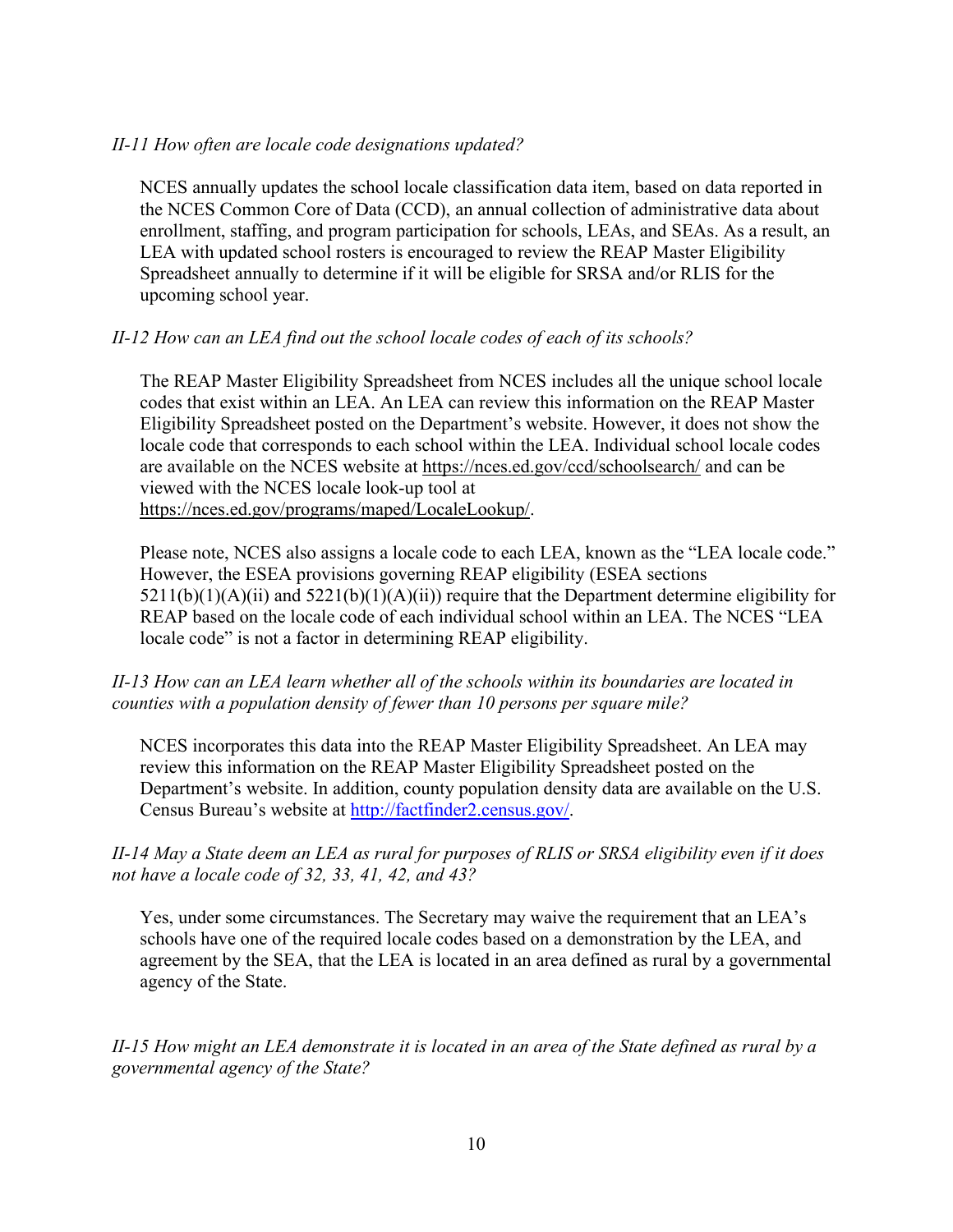In order to demonstrate the LEA is located in an area of the State defined as rural by a governmental agency of the State, the LEA and the [REAP coordinator](https://oese.ed.gov/offices/office-of-formula-grants/rural-insular-native-achievement-programs/rural-education-achievement-program/rural-education-achievement-program-coordinators/) at its SEA should work together to determine whether a governmental agency of the State has a definition of rural that the LEA meets.

If the SEA is satisfied that the LEA is located in an area of the State defined as rural by a State governmental agency, the SEA provides the Department with the State governmental agency's definition of rural and those LEAs that meet the State rural definition as part of the REAP Master Eligibility Spreadsheet. If the Department agrees the definition is appropriate for that LEA, it will consider the LEA to be rural when determining eligibility for the SRSA and RLIS programs.

### *II-16 May the SEA be the State governmental agency that defines the area in which an LEA is located as rural?*

Yes. The SEA, or any other governmental agency of the State, may have a definition of rural that includes the area where an LEA is located.

### *II-17 What data does the Department use to determine if an LEA meets the RLIS 20 percent poverty threshold?*

The Department uses data from the U.S. Census Bureau's SAIPE program to determine, by LEA, the percentage of related children ages 5 through 17 who are from families with incomes below the poverty level. The Department uses the most recent poverty data available at the time it begins the annual process of determining REAP eligibility. To learn more about the U.S. Census Bureau's SAIPE program, visit [https://www.census.gov/programs](https://www.census.gov/programs-surveys/saipe.html)[surveys/saipe.html.](https://www.census.gov/programs-surveys/saipe.html)

# *II-18 What if there is no Census poverty data available for an LEA?*

An SEA may provide the Department the same derived Census poverty data that the State uses to make its allocations under Part A of Title I for an LEA for which Census poverty data are not available. The SEA should provide the derived Census poverty data for LEAs without Census poverty data during the eligibility determination window.

### *II-19 If an LEA that is eligible for both REAP grant programs chooses to participate in RLIS instead of SRSA, may the LEA still exercise the Alternative Fund Use Authority?*

Yes. Any LEA eligible for the SRSA grant program, including a dual-eligible LEA that chooses to participate in RLIS, may exercise AFUA as long as the LEA notifies the SEA, in accordance with the SEA's timeline, of its decision to exercise AFUA.

# *II-20 Is there a list of LEAs currently eligible for the REAP program?*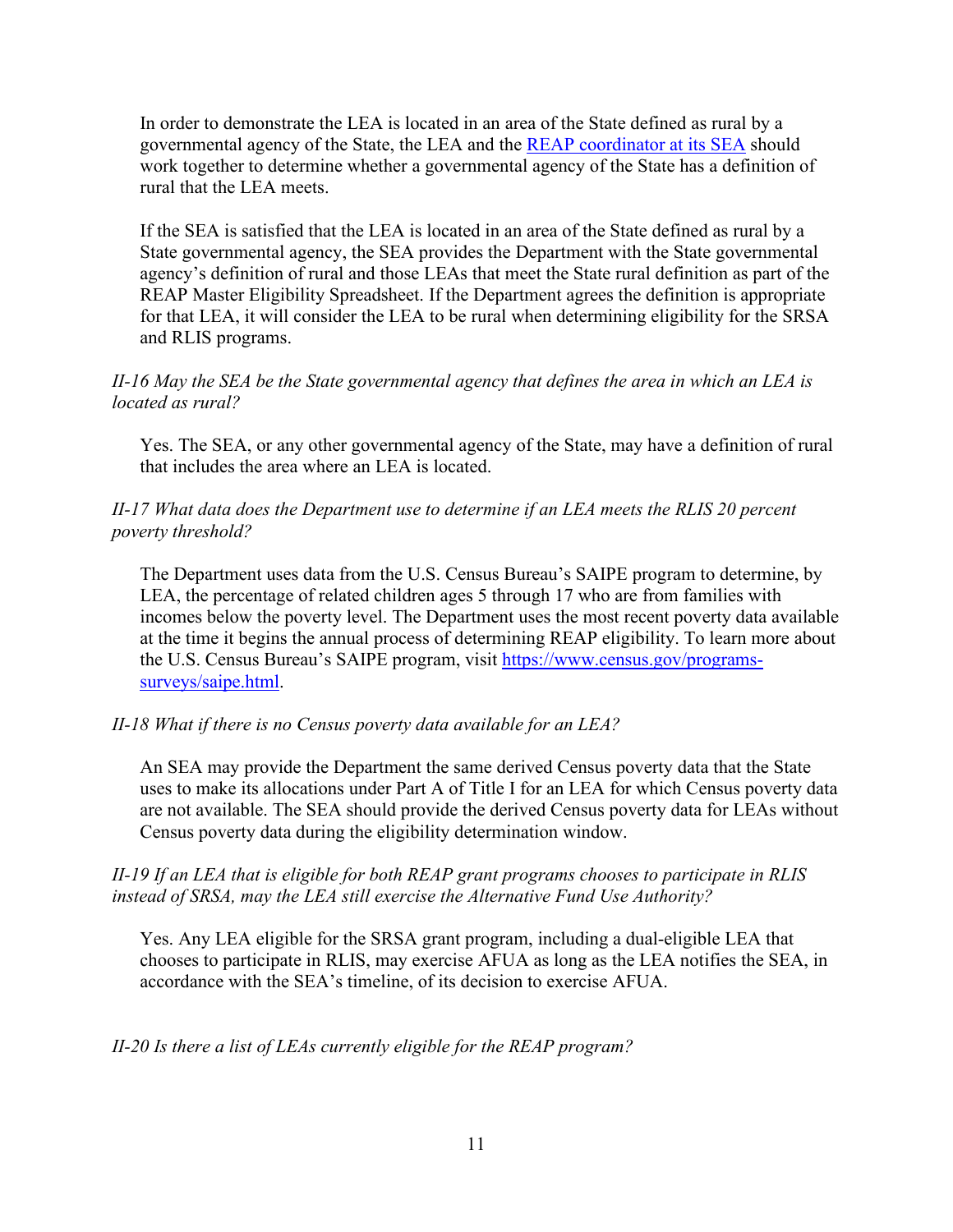Yes. Each spring the Department publishes the REAP Master Eligibility Spreadsheet at https://oese.ed.gov/offices/office-of-formula-grants/rural-insular-native-achievementprograms/rural-education-achievement-program/small-rural-school-achievementprogram/eligibility/. On this site is a link to the spreadsheet that contains a list of all LEAs in the United States eligible for either the SRSA or RLIS program or eligible for both the SRSA and RLIS programs. The eligibility lists from recent years are also available at this website.

# *II-21 Does an LEA have the chance to review its eligibility data before the SEA submits it to the Department?*

Yes. The Department collects data from SEAs in the fall of each year. The Department strongly encourages SEAs, before making this submission, to share with LEAs the data it intends to provide to the Department. An LEA should review the data carefully to verify its accuracy. The Department considers the SEA's submission as acknowledgement that the data are accurate and should be used to determine LEA eligibility for REAP grants. As described above in [Section II. A,](#page-7-1) an LEA has two other opportunities – during Phases 3 and 4 of the eligibility determination process – to review data that its SEA submitted to the Department. During these phases, the Department will post these data on the REAP Master Eligibility Spreadsheet, and an LEA should contact its SEA if it believes there is an error in the data.

# *II-22 How may an LEA inquire if it believes the data on the REAP Master Eligibility Spreadsheet are incorrect?*

If an LEA identifies a possible error in the data, it should contact its [SEA REAP Coordinator](https://oese.ed.gov/offices/office-of-formula-grants/rural-insular-native-achievement-programs/rural-education-achievement-program/rural-education-achievement-program-coordinators/) as soon as possible.<sup>[4](#page-17-0)</sup> The SEA REAP Coordinator will work with the Department to determine the best course of action. If the possible error is related to data the Department collects, the Department can assist the SEA REAP Coordinator with steps the LEA should take to resolve the possible error. The Department will work with the SEA REAP Coordinator to provide information on the steps the LEA or SEA must take to correct the reported data in the future.

<span id="page-17-0"></span><sup>4</sup> Se[e https://oese.ed.gov/offices/office-of-formula-grants/rural-insular-native-achievement-programs/rural-and-low](https://oese.ed.gov/offices/office-of-formula-grants/rural-insular-native-achievement-programs/rural-and-low-income-school-program/)[income-school-program/](https://oese.ed.gov/offices/office-of-formula-grants/rural-insular-native-achievement-programs/rural-and-low-income-school-program/) for a list of State REAP contacts.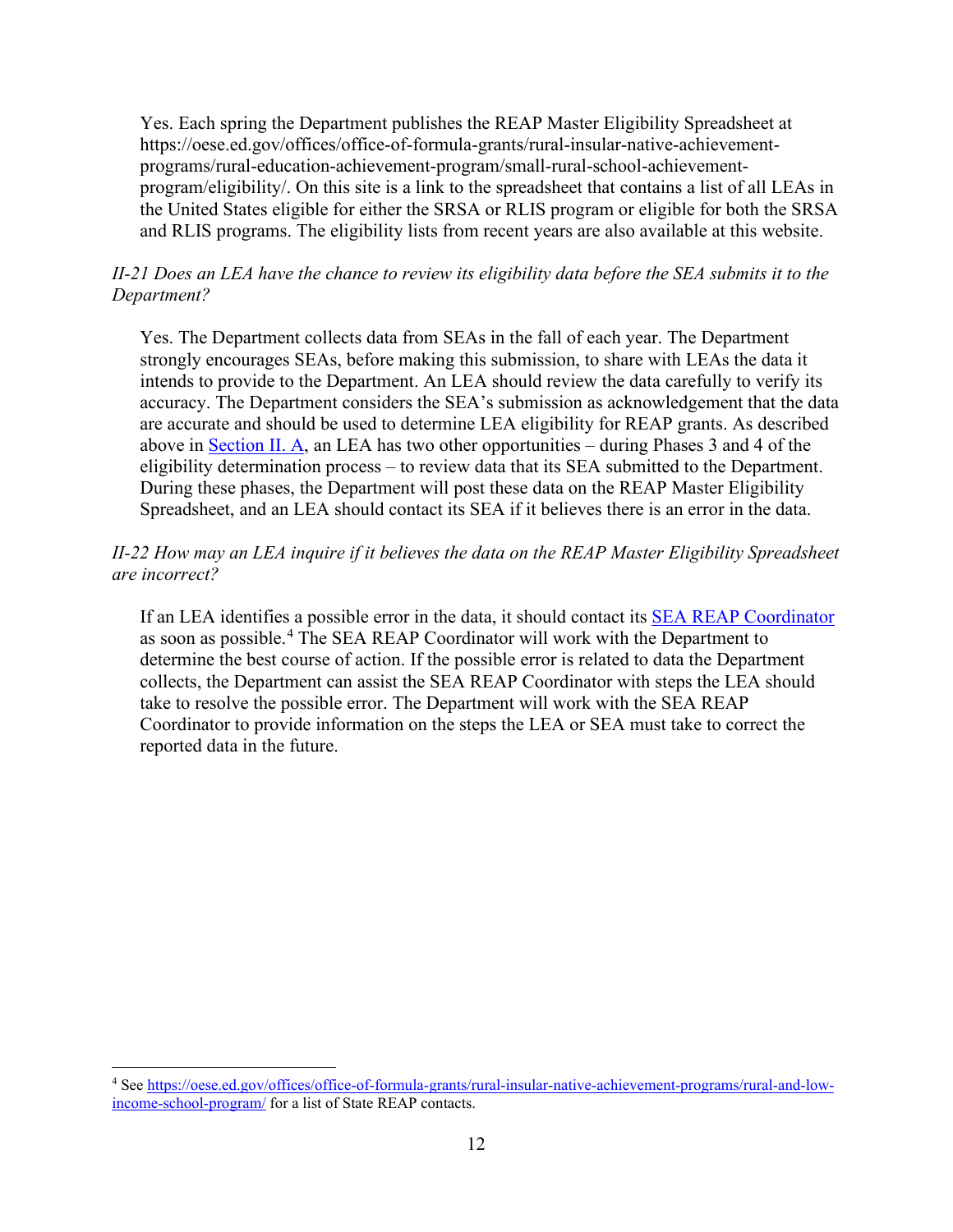# <span id="page-18-0"></span>**III. SMALL, RURAL SCHOOL ACHIEVEMENT (SRSA) PROGRAM**

# <span id="page-18-1"></span>**A. SRSA Application Requirements**

*Statutory Citations* ESEA Sections 5211 and 5231

Similar to other Federal programs, the Department awards SRSA grants to each LEA that submits an application in accordance with the application submission requirements established by the Department. Recognizing the staffing limitations of small, rural LEAs, the Department's SRSA application collects only the minimum information necessary to make a grant award.

Eligible LEAs can learn about the upcoming grant cycle and important dates by visiting the [REAP website](https://oese.ed.gov/offices/office-of-formula-grants/rural-insular-native-achievement-programs/rural-education-achievement-program/small-rural-school-achievement-program/resources/) at [https://oese.ed.gov/offices/office-of-formula-grants/rural-insular-native](https://oese.ed.gov/offices/office-of-formula-grants/rural-insular-native-achievement-programs/rural-education-achievement-program/small-rural-school-achievement-program/)[achievement-programs/rural-education-achievement-program/small-rural-school-achievement](https://oese.ed.gov/offices/office-of-formula-grants/rural-insular-native-achievement-programs/rural-education-achievement-program/small-rural-school-achievement-program/)[program/.](https://oese.ed.gov/offices/office-of-formula-grants/rural-insular-native-achievement-programs/rural-education-achievement-program/small-rural-school-achievement-program/) The Notice of Application Deadline published in the *[Federal Register](https://www.federalregister.gov/)* (at https://www.federalregister.gov/) provides official notice of the SRSA application timeframe, as well as the required procedures for submitting an SRSA application.

After the close of the application period, the Department goes through a final verification process to ensure the eligibility of applicants and that each applicant has submitted all required components of the application (see Section II. D. [Determining REAP Eligibility\)](#page-9-0). Once the Department determines the total number of eligible applicants that submitted complete applications, it then calculates individual award allocations for each eligible LEA and issues electronic grant award notifications (GANs) to these LEAs. An eligible LEA that submitted its application in accordance with the application procedures can expect to receive its SRSA GAN in the summer.

Part III-A: Frequently Asked Questions

*III-A-1. What is a GAN?*

A GAN is the official document that states the terms, conditions, and amount of an award and is signed by the Department official who is authorized to obligate funds. A grant award is not official until a GAN has been signed by the Department official and sent to the LEA.

*III-A-2. If an ESA and its member LEAs meet the SRSA eligibility criteria, which entity should submit an SRSA application?*

The ESA and its member LEAs should coordinate with each other to determine which entity will submit an application. An LEA that is a member of an eligible ESA is not eligible to submit an SRSA application if the ESA applies on its behalf; however, if the ESA does not submit an SRSA application on its behalf, the LEA may do so.

*III-A-3. Is there a minimum or maximum length of time for which an LEA may participate in the SRSA program?*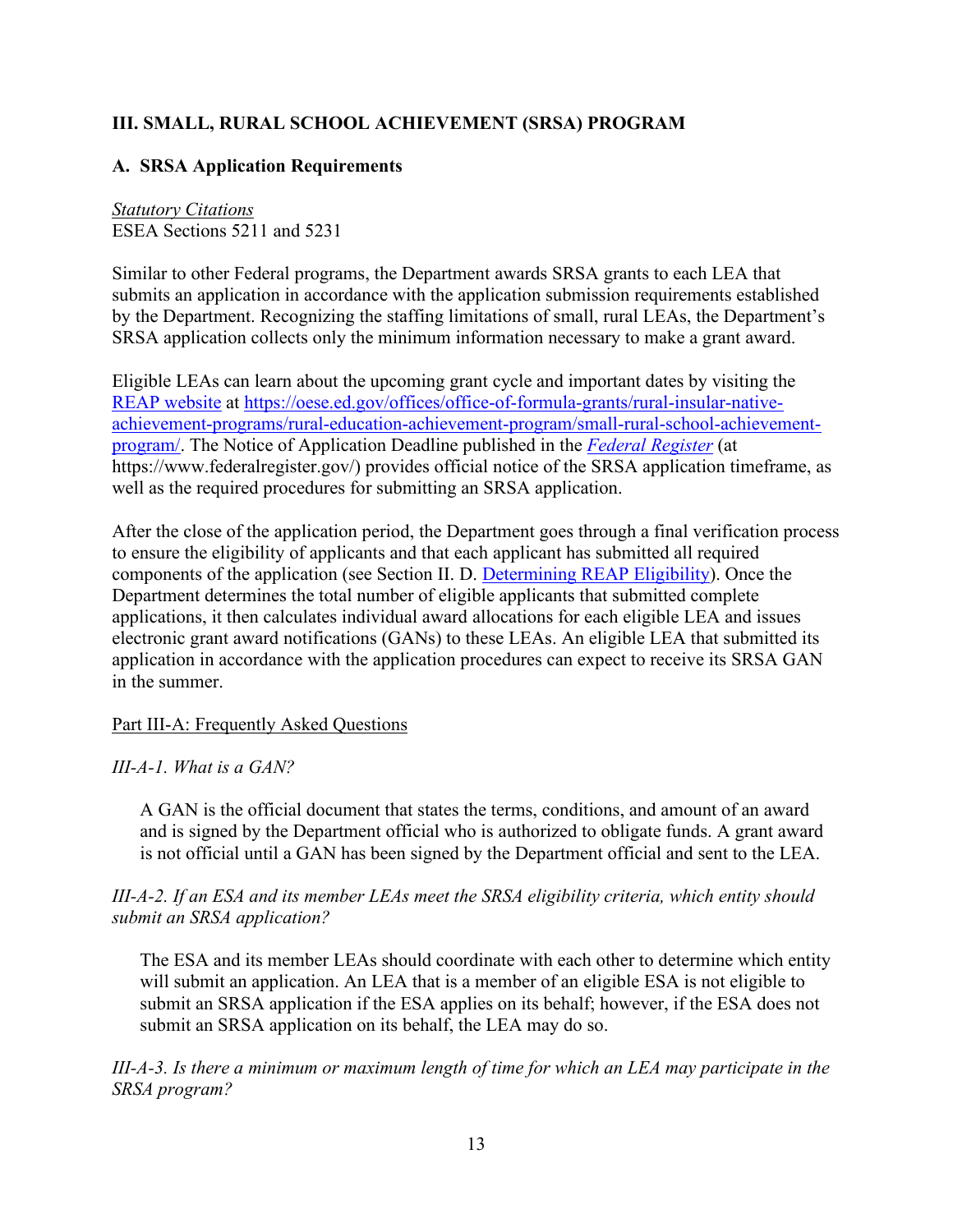No. The Department determines LEA eligibility on an annual basis. As long as an LEA continues to meet the SRSA eligibility criteria and continues to comply with application requirements, the LEA may continue to participate in the program.

*III-A-4. How does an LEA know if the Department received its SRSA application and if it will receive an SRSA grant award?*

An LEA that has successfully submitted an application will receive a confirmation email.

NOTE: The issuance of a confirmation email does **not** guarantee an application will be funded. The Department will update the REAP Master Eligibility Spreadsheet on a regular basis throughout the application period to indicate which LEAs' applications have been received. The REAP Master Eligibility Spreadsheet is available at [https://oese.ed.gov/offices/office-of-formula-grants/rural-insular-native-achievement](https://oese.ed.gov/offices/office-of-formula-grants/rural-insular-native-achievement-programs/rural-education-achievement-program/small-rural-school-achievement-program/eligibility/)[programs/rural-education-achievement-program/small-rural-school-achievement](https://oese.ed.gov/offices/office-of-formula-grants/rural-insular-native-achievement-programs/rural-education-achievement-program/small-rural-school-achievement-program/eligibility/)[program/eligibility/.](https://oese.ed.gov/offices/office-of-formula-grants/rural-insular-native-achievement-programs/rural-education-achievement-program/small-rural-school-achievement-program/eligibility/)

If it meets all of the application requirements, the LEA will subsequently receive a GAN that includes the specific terms of its SRSA grant award.

# *III-A-5. Should an LEA submit an application if it has estimated its SRSA allocation using the statutory formula and determined it will likely result in a \$0 award?*

Only an LEA can determine if it should submit an SRSA application. However, there are certain situations where the statutory formula will result in a final award amount of \$0 for an LEA. The SRSA statutory formula requires the Department to calculate both an initial award amount and a final award amount for an LEA. If the LEA's combined allocations for Title II, Part A and Title IV, Part A funds exceed the initial amount calculated for the LEA's SRSA award (\$60,000 is the initial amount maximum) (see section III. B. [SRSA Allocations to](#page-20-0)  [LEAs\)](#page-20-0), the statutory formula will result in a \$0 final award amount for the LEA. All of the data necessary to calculate the LEA's initial award amount, as well as estimated award allocations, are available on the [REAP Master Eligibility Spreadsheet.](https://oese.ed.gov/offices/office-of-formula-grants/rural-insular-native-achievement-programs/rural-education-achievement-program/small-rural-school-achievement-program/eligibility/)

Regardless of whether an eligible LEA applies for an SRSA grant award, the LEA may still exercise AFUA authority if it notifies its SEA of its intent to do so in accordance with established State procedures.

For more information about the SRSA funding formula, see section III. B. **SRSA Allocations** [to LEAs.](#page-20-0)

# *III-A-7. What if an LEA wants to withdraw its SRSA grant application?*

If an LEA wants to withdraw its SRSA grant application, it must inform the Department that it does not wish to apply for or receive funds under the SRSA program prior to the Department issuing a GAN.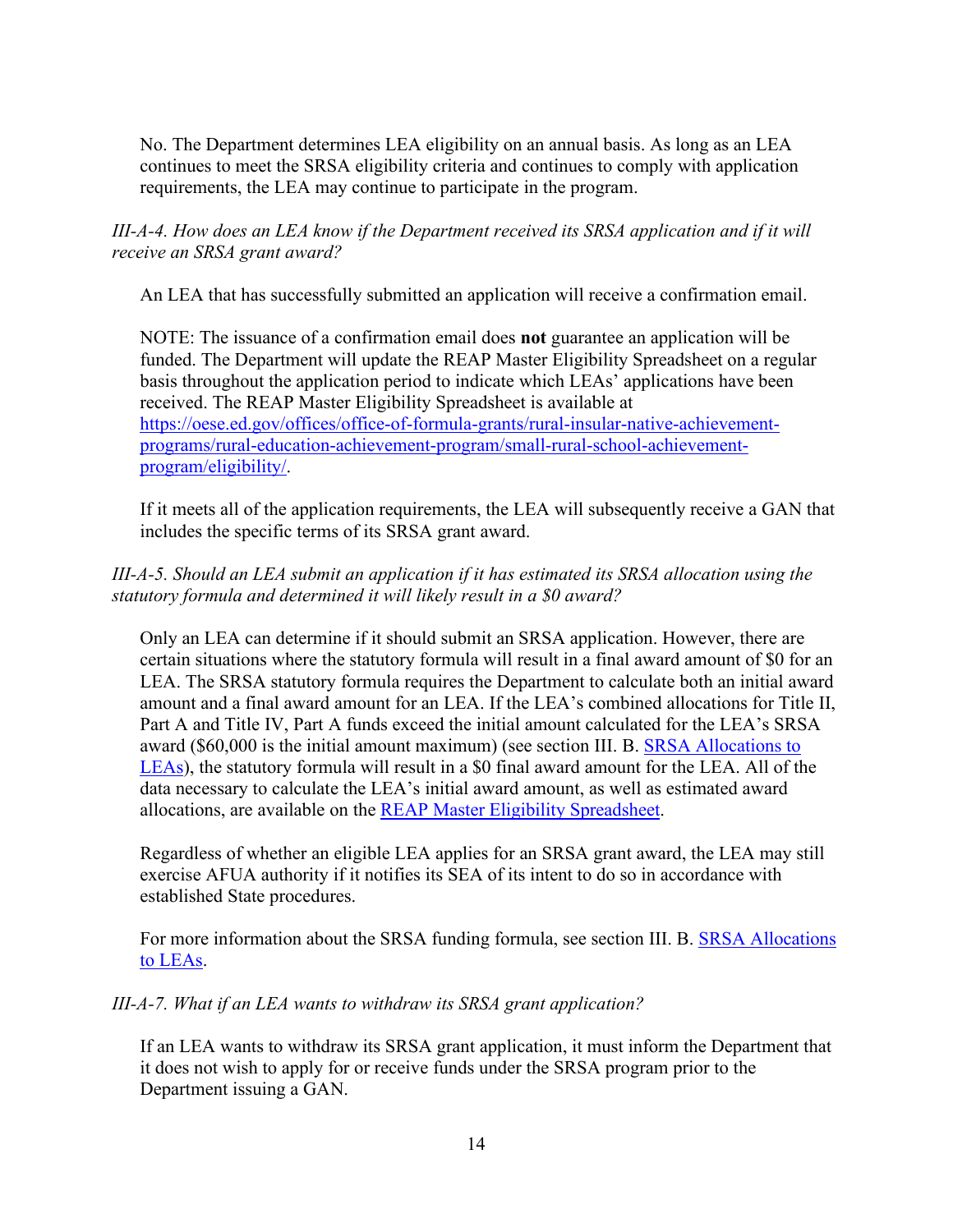### <span id="page-20-0"></span>**B. SRSA Allocations to LEAs**

*Statutory Citations* ESEA Sections 5212 and 5234

Congress determines the amount of funds available for the REAP program on an annual basis. Per ESEA section 5234, the REAP appropriation from Congress is divided equally between the SRSA and the RLIS programs. The maximum amount of SRSA funds an LEA may receive in any year is \$60,000.

The actual size of an LEA's allocation depends on several factors including: the amount of funds Congress appropriates for REAP, the number of LEAs that are eligible and apply for SRSA funds, the LEA's ADA for a preceding year, and the LEA's Title II, Part A and Title IV, Part A award amounts for a preceding fiscal year. The Department collects information on the Title II, Part A and Title IV, Part A award amounts from the SEAs when collecting eligibility data each year.

The Department calculates, for each LEA that is eligible and has submitted an application in accordance with the application requirements, an initial amount equal to \$20,000 plus \$100 for each student in average daily attendance for a preceding year above 50. An LEA's initial amount is limited to \$60,000. An LEA's allocation is equal to the initial amount minus the total amount of funding the LEA received for a preceding fiscal year under the Title II, Part A program and the Title IV, Part A program. For more information about which years' Title II, Part A and Title IV, Part A award amounts are used for the purposes of this calculation, please see [question II-B-](#page-24-0)[4 below.](#page-24-0) If the combined amount of Title II, Part A and Title IV, Part A funding for a preceding fiscal year exceeds the LEA's initial SRSA award amount, the resulting final award amount would be \$0.

\* The formula for calculating an LEA's SRSA grant allocation is:

- Initial Amount =  $[ADA-50]*100 + $20,000$ 
	- o If ADA  $\leq 50$ , then initial amount = \$20,000
- Initial amount is capped at \$60,000
- Allocation = Initial amount [a preceding year's Title II-A + Title IV-A allocations]

If the amount appropriated for SRSA is not sufficient to award the calculated allocations, all awards are ratably decreased. Alternatively, all award amounts are ratably increased if the amount of funds made available by Congress is more than the total of the calculated allocations.

The Department encourages eligible LEAs to use the formula, in combination with the following examples, to calculate an approximate allocation amount. All of the data necessary to calculate the LEA's initial award amount, as well as estimated award allocations calculated by the Department, are available on the REAP Master Eligibility Spreadsheet. Estimating an allocation amount may help the LEA plan for the upcoming school year and could help a dual-eligible LEA choose between the SRSA and the RLIS programs If, for example, a dual-eligible LEA receives a large amount of Title II, Part A and Title IV, Part A funds combined, it is possible the LEA will generate a very small or no SRSA grant award. In this situation, the LEA might opt to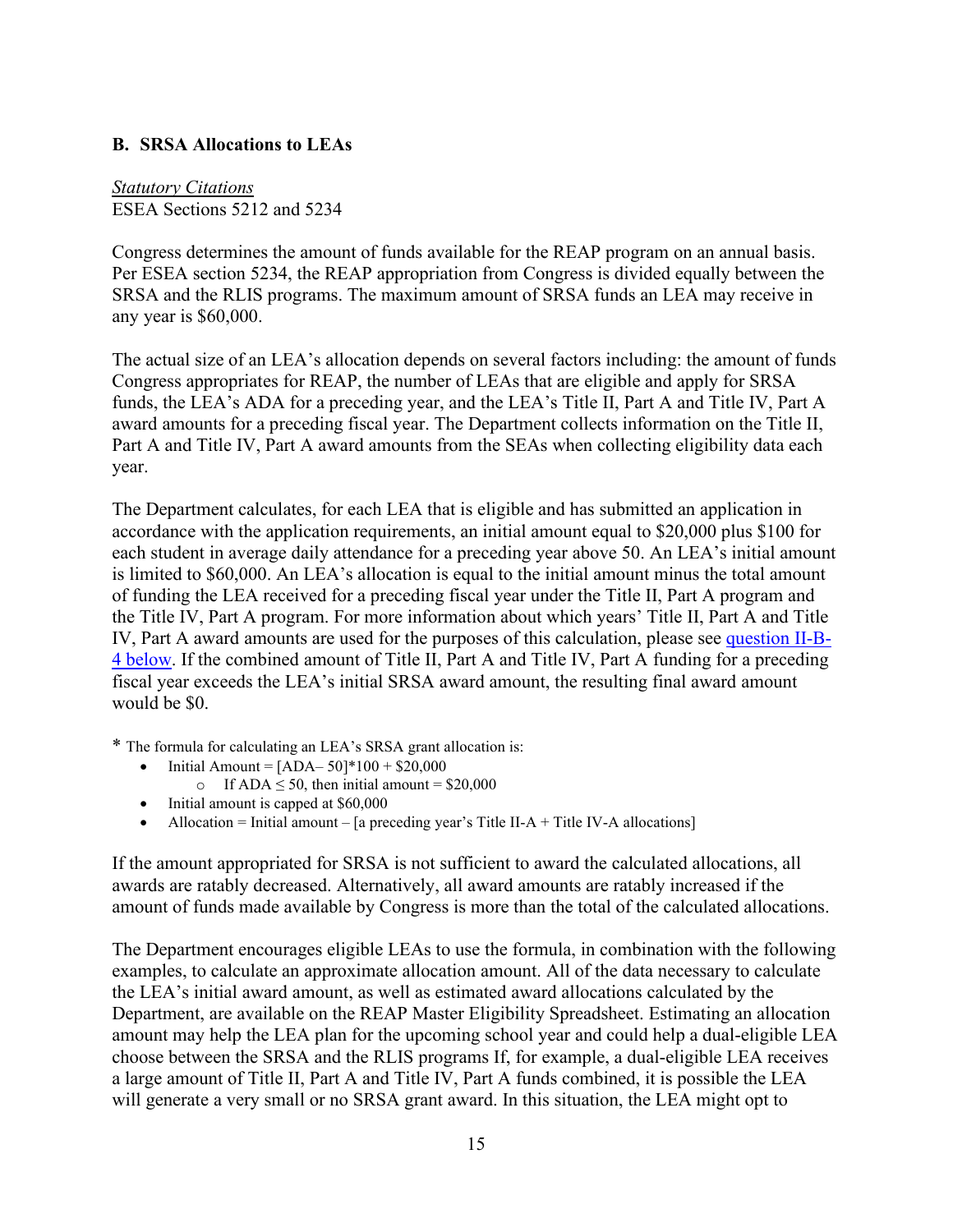participate in the RLIS program instead of the SRSA program if it believes it would receive a larger RLIS award.

| <b>Calculation of an LEA's FY 2019 SRSA Grant Allocation</b><br>(Amount Awarded in July 2019) - Example 1                                  |
|--------------------------------------------------------------------------------------------------------------------------------------------|
| In school year 2017-2018 (FY 2017) an LEA had an ADA of 368.                                                                               |
| The LEA received the following FY 2017 Title II, Part and Title IV, Part A funding:                                                        |
| Title II, Part A<br>\$2,335<br>$+$ \$11,003<br>Title IV, Part A<br><b>TOTAL</b><br>\$13,338                                                |
| Calculate the FY 2019 initial amount:<br>(1) Subtract 50 from the LEA's ADA<br>$368 - 50 = 318$                                            |
| $(2)$ Multiply the new number by \$100<br>$318 \times $100 = $31,800$                                                                      |
| $(3)$ Add \$20,000 to the product of $(2)$<br>$$31,800 + $20,000 = $51,800$                                                                |
| $(4)$ Apply the statutory cap of \$60,000, if necessary<br>\$51,800 initial amount                                                         |
| Calculate the FY 2019 allocation:                                                                                                          |
| (5) Subtract the total amount of Title II, Part A and Title IV, Part A funding from the initial<br>amount<br>$$51,800 - $13,338 = $38,462$ |
| Calculate the final FY 2019 allocation:                                                                                                    |
| $(6)$ Apply the ratable adjustment, if applicable, to the allocation of \$38,462                                                           |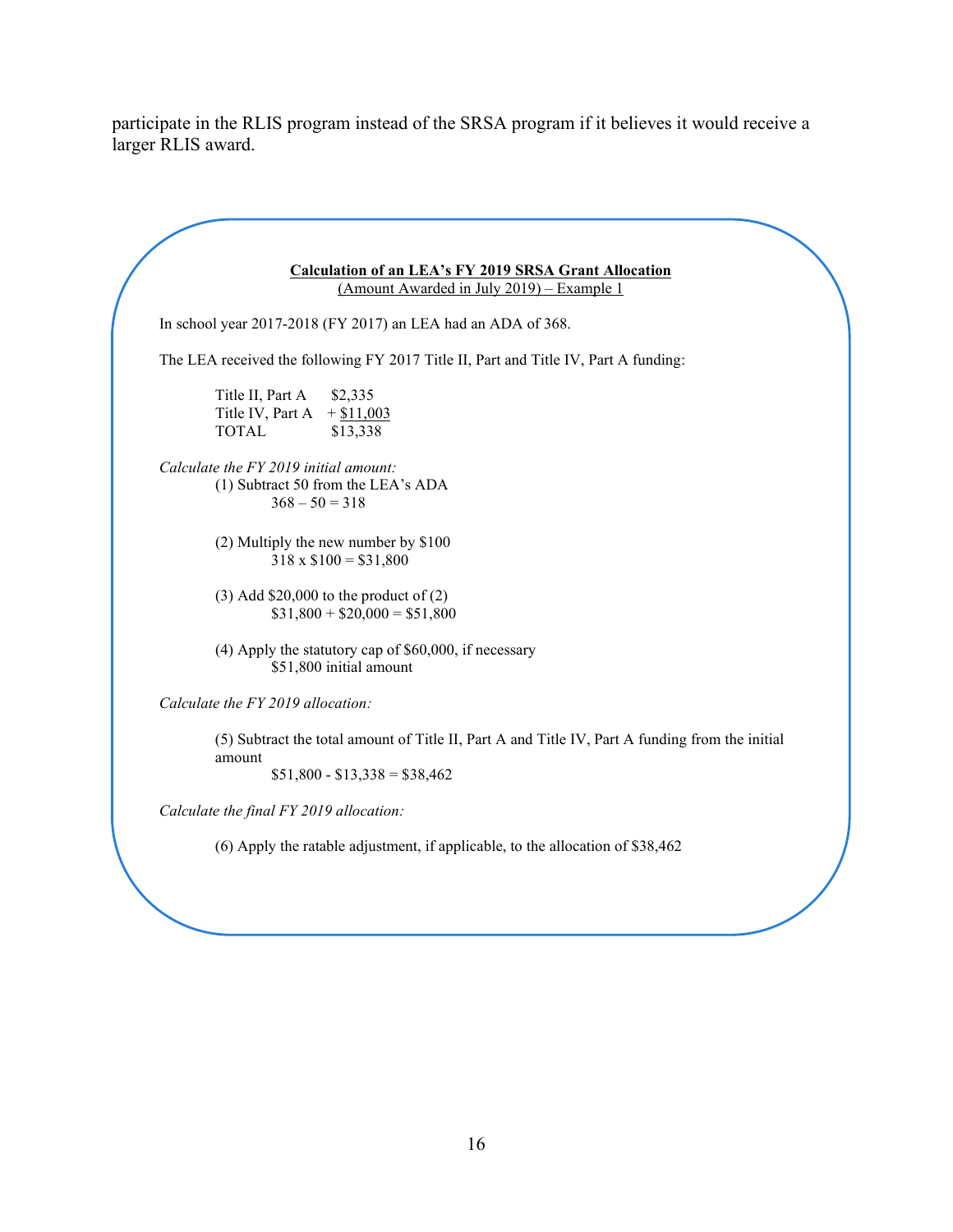**Calculation of an LEA's FY 2019 SRSA Grant Allocation** (Amount Awarded in July 2019) – Example 2 In school year 2017-2018 (FY 2017) an LEA had an ADA of 586. The LEA received the following FY 2017 applicable funding: Title II, Part A \$18,103 Title IV, Part A  $+$  \$21,283 TOTAL \$39,386 *Calculate the FY 2019 initial amount:*  (1) Subtract 50 from the LEA's ADA  $586 - 50 = 536$ (2) Multiply the new number by \$100 536 x  $$100 = $53,600$ (3) Add \$20,000 to the product of (2)  $$53,600 + $20,000 = $73,600$ (4) Apply the statutory cap of \$60,000, if necessary \$60,000 initial amount (\$73,600 capped at \$60,000) *Calculate the FY 2019 allocation*: (5) Subtract the total amount of applicable funding from the initial amount  $$60,000 - $39,386 = $20,614$ 

*Calculate the final FY 2019 allocation:* 

(6) Apply the ratable adjustment, if applicable, to the allocation of \$20,614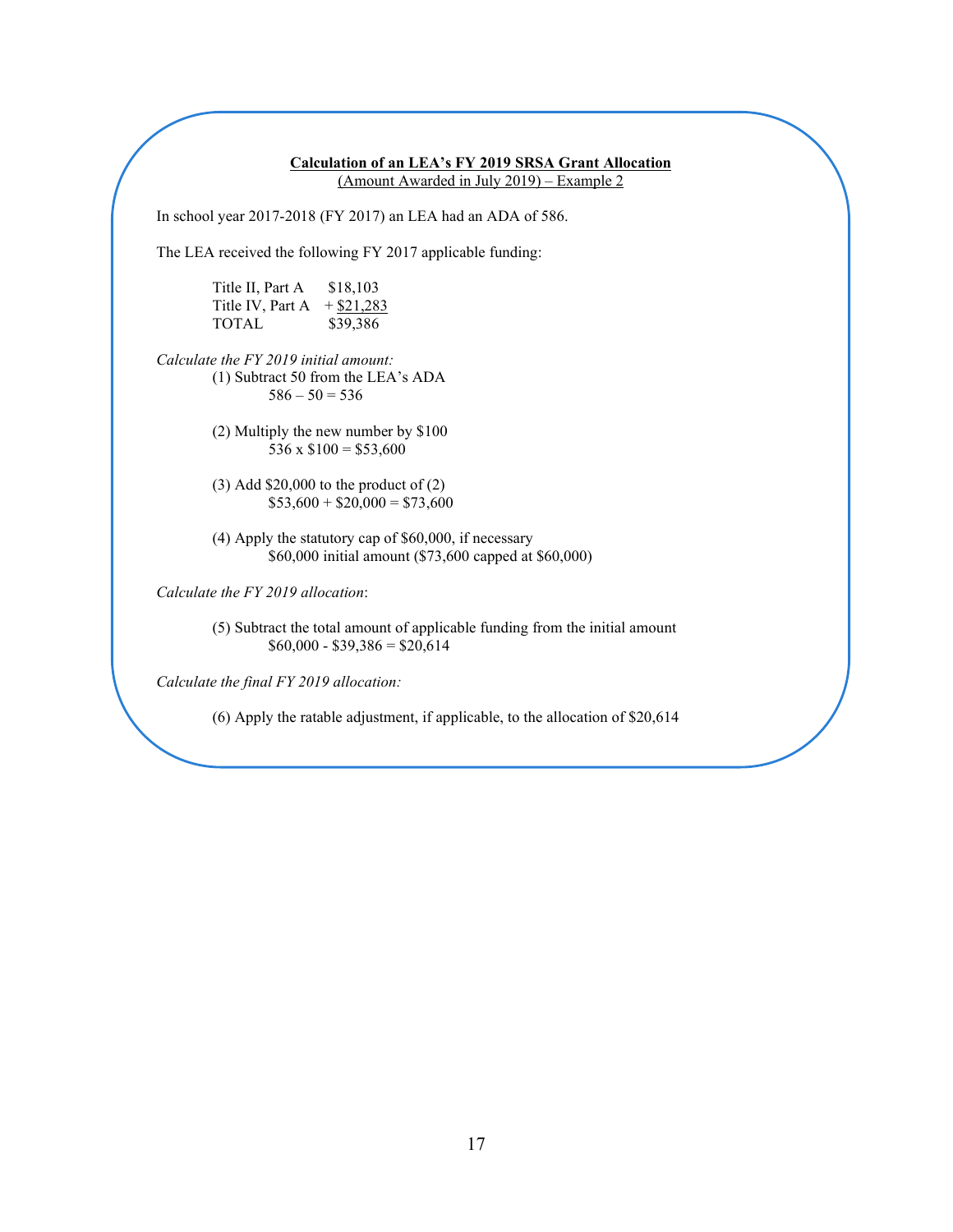**Calculation of an LEA's FY 2019 SRSA Grant Allocation** (Amount Awarded in July 2019) – Example 3 In school year 2017-2018 an LEA had an ADA of 32. The LEA received the following FY 2017 applicable funding: Title II, Part A  $$3,451$ Title IV, Part A  $+ $16,107$ TOTAL \$19,558 *Calculate the FY 2019 initial amount:*  (1) Subtract 50 from the LEA's ADA  $32 - 50$  = reduced to 0 (2) Multiply the new number by \$100  $0 \times \$100 = \$0$ (3) Add \$20,000 to the product of (2)  $$0 + $20,000 = $20,000$ (4) Apply the statutory cap of \$60,000, if necessary \$20,000 initial amount *Calculate the FY 2019 allocation*: (5) Subtract the total amount of applicable funding from the initial amount  $$20,000 - $19,558 = $442$ 

*Calculate the final FY 2019 allocation:* 

(6) Apply the ratable adjustment to the allocation of \$442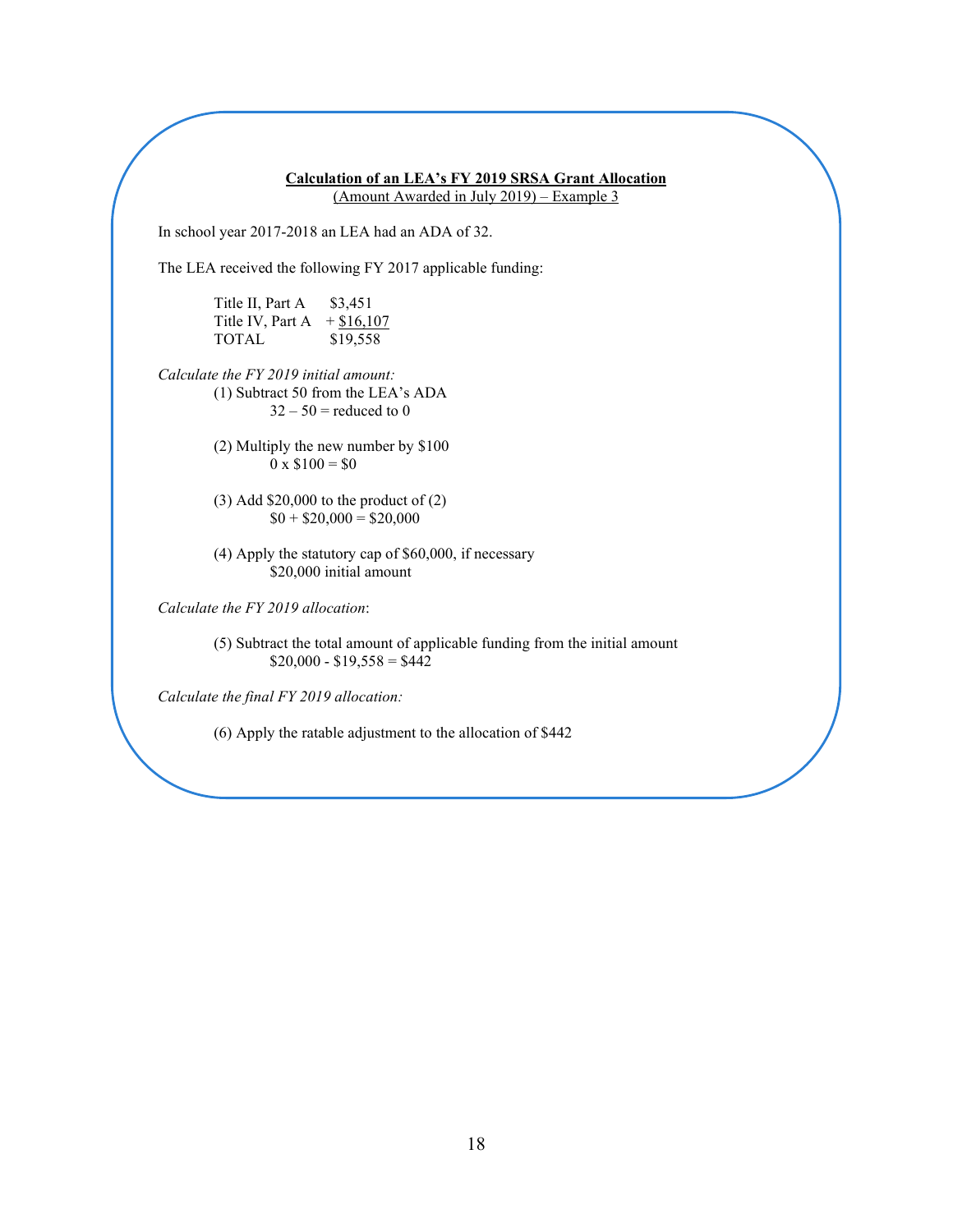#### Part III-B: Frequently Asked Questions

#### *III-B-1 What is a ratable adjustment?*

A ratable adjustment is the amount by which grant awards are increased or decreased depending on the amount of funds Congress appropriates in any fiscal year relative to the amount necessary to award LEAs their full allocations according to the funding formula. If the amount Congress appropriates is not sufficient to provide all eligible LEAs that submit an SRSA application the entire amount they would otherwise receive by formula, the Department ratably reduces the allocation for each LEA. Similarly, the Department would ratably increase LEA allocations if the amount appropriated for SRSA is greater than the amount necessary to provide each LEA with its full allocation.

#### *III-B-2 Does the ratable adjustment apply to all SRSA grant awards?*

Yes. The Department applies the ratable adjustment to all SRSA grants regardless of the size of an LEA's allocation. The adjustment is a specific percentage determined each year.

#### *III-B-3 Is an eligible LEA required to apply in order to receive an SRSA grant award?*

Yes. An eligible LEA must submit an application in accordance with the application submission procedures in order to receive an SRSA grant award.

<span id="page-24-0"></span>*III-B-4 If an LEA receives more than \$60,000 in applicable funding for the previous fiscal year (i.e., more than a combined total of \$60,000 in formula grant funds under Title II, Part A and Title IV, Part A), will it receive an SRSA grant award?*

No. Under the statutory formula, an eligible LEA that received more than \$60,000 in Title II, Part A and Title IV, Part A funding during the relevant funding period will not receive an SRSA grant award. Because the statutory funding formula caps the "initial amount" at \$60,000, an LEA receiving more than \$60,000 in applicable funding generates a \$0 allocation. In this instance, it is not necessary for the LEA to apply for SRSA funds. However, the LEA could still exercise AFUA given its eligibility for the SRSA program.

For the purposes of the SRSA formula, the Department uses Title II, Part A and Title IV, Part A award amounts for an LEA from appropriations of a preceding Federal fiscal year. For example, for FY 2019 SRSA awards, the Department used FY 2017 LEA award amounts (i.e., awards made out of the Federal FY 2017 appropriation, which SEAs received in July 2017). In order for the Department to accurately calculate SRSA allocations, the SEA is required to provide each eligible LEA's full Title II, Part A and Title IV, Part A award amounts for the relevant fiscal year.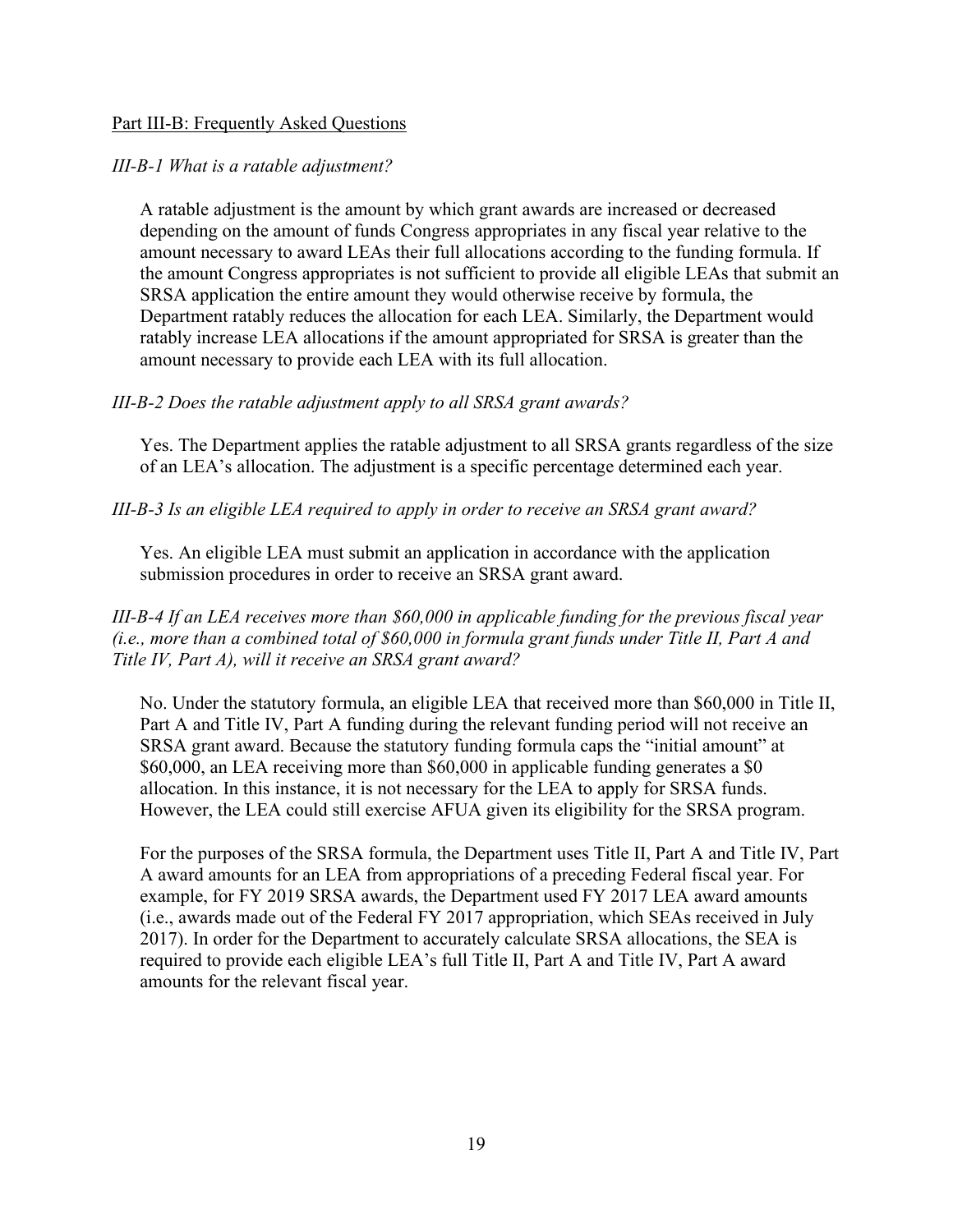*III-B-5 If a dual-eligible LEA submits an application to receive an SRSA award, but the SRSA statutory funding formula results in a \$0 award amount for the LEA, can the LEA subsequently apply for an RLIS award?*

If a dual-eligible LEA applies for an SRSA award, but the SRSA statutory funding formula results in a \$0 award amount for the LEA, the Department automatically includes the LEA in the RLIS cohort. That LEA should follow its SEA's application procedures for RLIS funds.

# <span id="page-25-0"></span>**C. Uses of SRSA Funds**

*Statutory Citations* ESEA Sections 5211, 5212, and 5232

*Regulatory Requirements* 34 C.F.R. Sections 75.707 and 75.261

### SRSA Funds Performance Period:

Once SRSA funds are awarded to an LEA, they must be obligated within the 27-month performance period. To obligate SRSA funds within the 27 months, LEAs must make a binding written agreement or receive goods or services (34 C.F.R. § 75.707). Obligated funds must be liquated within 90 days of the end of the performance period. For example, the performance period for FY 2019 SRSA grants is July 1, 2019 through September 30, 2021 and obligated funds must be liquated by December 30, 2021. See the example performance period timeline for FY 2019 awards below:



# Examples of Allowable SRSA Funds Use:

SRSA funds may be used for any allowable activities under Title I, Part A, Title II, Part A, Title III, Title IV, Part A, and Title IV, Part B of the ESEA. However, the SRSA funds must be used to supplement, and not supplant, any other Federal, State, or local education funds.

Please note the examples provided below for each of these programs is illustrative, not exhaustive. If an LEA or SEA has questions as to whether or not a proposed grant award expense is allowable, it should contact the Department at  $\text{reap}(\hat{a})$ ed.gov or the Office of State and Grantee Relations (SGR), using the State mailbox that corresponds to the State in which your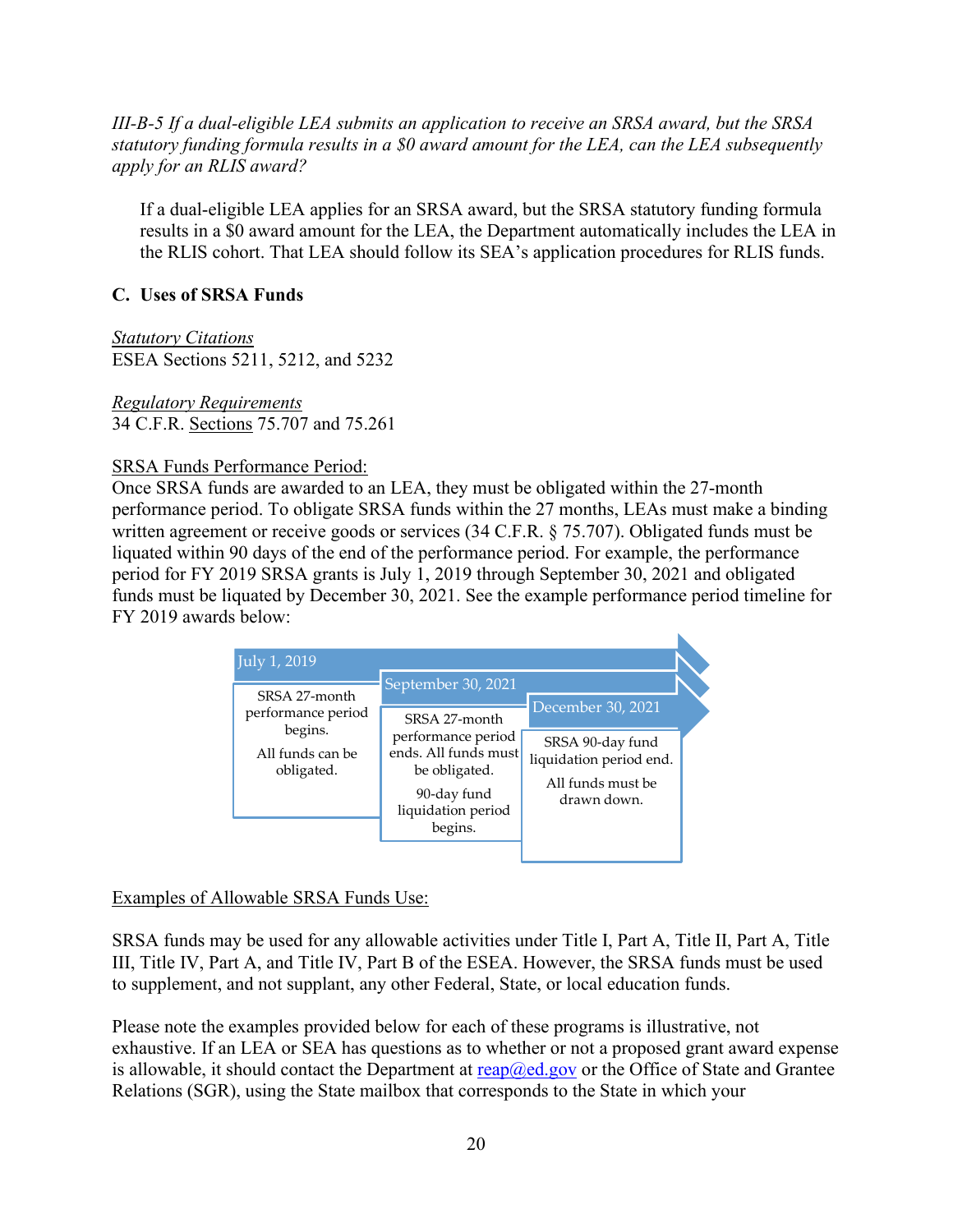organization operates using the format [statename].OESE@ed.gov (for example, Michigan.OESE@ed.gov).

| <b>PROGRAM</b>                                                                            | <b>SRSA</b>  | <b>EXAMPLE</b>                                                                                                                                                                                                                                                                                                                    |
|-------------------------------------------------------------------------------------------|--------------|-----------------------------------------------------------------------------------------------------------------------------------------------------------------------------------------------------------------------------------------------------------------------------------------------------------------------------------|
| Title I, Part A (Improving Basic<br>Programs Operated by LEAs)                            |              | High-quality preschool or full day<br>kindergarten to facilitate the transition<br>from early learning to elementary<br>education programs.                                                                                                                                                                                       |
| Title II, Part A (Supporting Effective<br>Instruction)                                    | $\checkmark$ | High quality professional development to<br>train teachers, principals, and other<br>school leaders about topics such as<br>technology in the classroom, student data<br>privacy, parent and family engagement,<br>academic readiness skills, school policy<br>decision-making, and experiential<br>learning through observation. |
| Title III (Language Instruction for<br><b>English Learners and Immigrant</b><br>Students) |              | Tutorials and academic or career and<br>technical education and intensified<br>instruction for English learners, which<br>may include materials in a language that<br>the student can understand, interpreters,<br>and translators.                                                                                               |
| Title IV, Part A (Student Support and<br>Academic Enrichment)                             | ✓            | Digital resources for students in rural,<br>remote, and underserved areas.                                                                                                                                                                                                                                                        |
| Title IV, Part B (21st-Century<br><b>Community Learning Centers)</b>                      | $\checkmark$ | Academic enrichment learning programs,<br>mentoring programs, and remedial<br>education activities, and tutoring services<br>that are aligned with the challenging<br>academic standards and any local<br>academic standards and local curricula<br>that are designed to improve student<br>academic achievement.                 |

#### Part III-C: Frequently Asked Questions

*III-C-1 What is the obligation period for SRSA funds?*

The obligation period – the period during which grantees must make a binding written agreement or receive goods or services (see 34 C.F.R.  $\S$  75.707) – for the SRSA grant award is a total of 27 months (the original grant period is 15 months, and the Department provides an additional 12 months under the authority in 34 C.F.R. § 75.261). For example, for FY 2019 awards, the obligation period is July 1, 2019 through September 30, 2021. (See 34 C.F.R. § 75.707 for an explanation of when an obligation occurs for various kinds of property and services.) An LEA must liquidate all SRSA funds not later than 90 calendar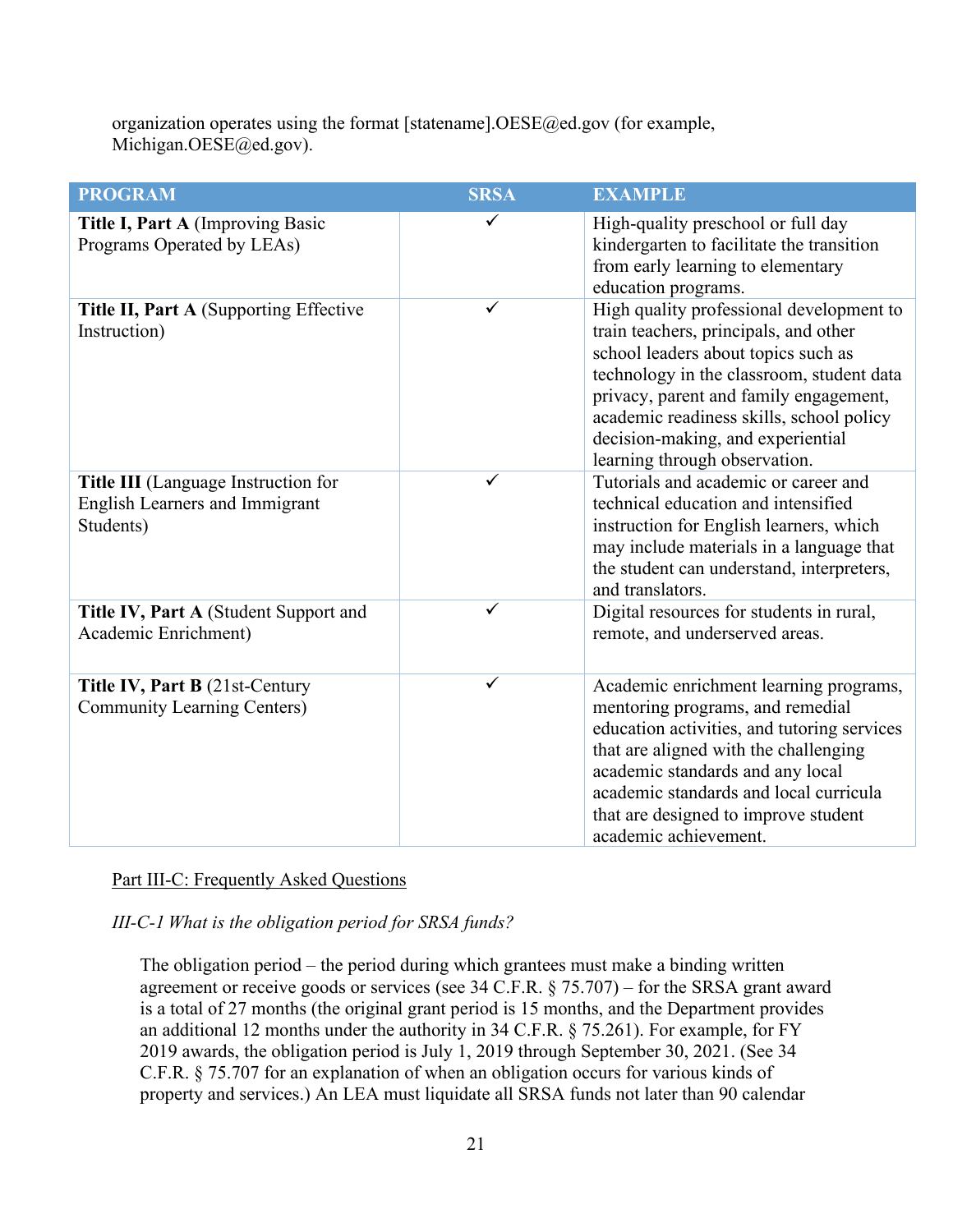days after the end date of the obligation period, which is the same as the performance period on the GAN.

### *III-C-2 What should an LEA consider when trying to determine whether a proposed SRSA activity is supplemental?*

In general, when considering whether a proposed SRSA activity is supplemental, an LEA should determine whether it would have funded this activity with other Federal, State, or local funds if no SRSA funds were available. If the result of this determination is that no other Federal, State, or local funds are available to fund the proposed activity, then the LEA may be able to use SRSA funds for those activities, provided they are an allowable use of SRSA funds.

There are three situations when it will be presumed that supplanting has occurred:

- if the activity is one that would ordinarily be covered with other Federal, State, or local (for example, in most cases, standard textbook purchases would ordinarily be covered with State or local funds);
- if the LEA previously funded the activity with other Federal, State, or local funds; or
- if the activity is State-mandated or required by Federal law (e.g., provision of certain services to English learners required by Federal civil rights laws).

If a proposed activity falls into one of these categories, it does not mean that the proposed activity is, in fact, supplanting; rather, in these situations, it would be the LEA's obligation to demonstrate that the proposed activity is supplemental. For example, if an LEA can demonstrate that no other Federal, State, or local funds are available to support an activity that normally would be supported with other Federal, State, or local funds, the LEA may be able to demonstrate that using SRSA funds for the activity is supplemental.

Similarly, the LEA may be able to demonstrate that, because its needs have changed, it no longer can support an activity with other Federal, State, or local funds that it supported in the prior year. Again, using SRSA funds for this activity might then be supplemental. The LEA must be able to demonstrate through written, contemporaneous documentation (e.g., State or local legislative action, budget information, school board minutes, or other materials) that it would not be able to fund a particular activity in the absence of SRSA funds.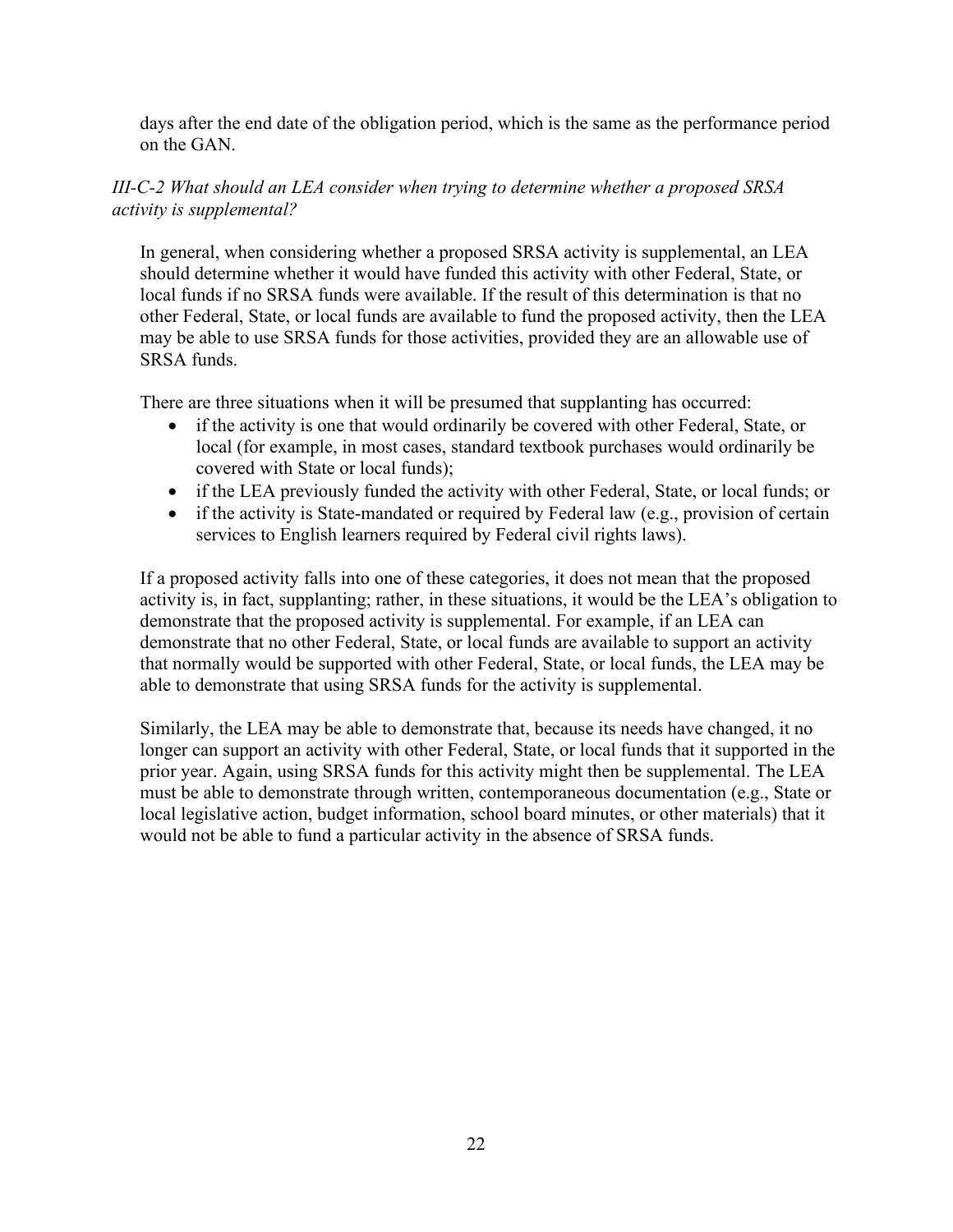### <span id="page-28-0"></span>**D. SRSA Performance Reporting**

*Statutory Citations* ESEA Sections 5224 and 8303

*Regulatory Requirements* 2 C.F.R. Sections 200.328 and 75.720

The Department annually collects a Consolidated State Performance Report (CSPR) from SEAs, which includes performance data on LEAs, in order to report on program performance measures required under the Government Performance Results Act of 1993 (GPRA).

### <span id="page-28-1"></span>**E. SRSA Monitoring**

*Regulatory Requirements* EDGAR Part 75 and 2 C.F.R. Part 200

The Department engages in monitoring activities to ensure SRSA grantees are implementing activities authorized in the SRSA statute, achieving the program's performance objectives, and complying with other federal statutory and regulatory requirements. In addition, the Department utilizes monitoring as a mechanism for determining the types of technical assistance needed, understanding the general context in which a grant operates, identifying exemplary practices among grantees, and resolving prior findings from audits or Department monitoring. In determining which grantees to monitor, the REAP program selects participants based on risk factors associated with program compliance, financial requirements, and administrative requirements.

The Department conducts both onsite and desk monitoring. Onsite monitoring is usually a comprehensive examination of the program to assist in improving performance. Onsite monitoring is typically conducted by REAP program staff who visit an LEA, interview LEA staff, and review documentation. A desk review is usually an examination of a specific set of topics by REAP program staff. It may be conducted via videoconference, webinar, or telephone. Regardless of the type of monitoring, Department staff will inform grantees of the topics to be covered and will request documentation in advance.

At the conclusion of onsite or desk monitoring, Department staff will issue a report identifying findings and any areas for corrective action. If corrective actions are identified, the Department will describe what actions are expected and the timeframe by which the corrective action must be resolved. An LEA typically has 30 business days to respond to the Department's monitoring report. Depending on factors such as the severity of the finding, an LEA's resources, and the level of difficulty associated with correcting the finding, an LEA may be asked to resolve the finding within 60 business days or to propose a plan and timeline for resolving the corrective action within another specified time frame. The Department will stay in close contact until all corrective actions are resolved.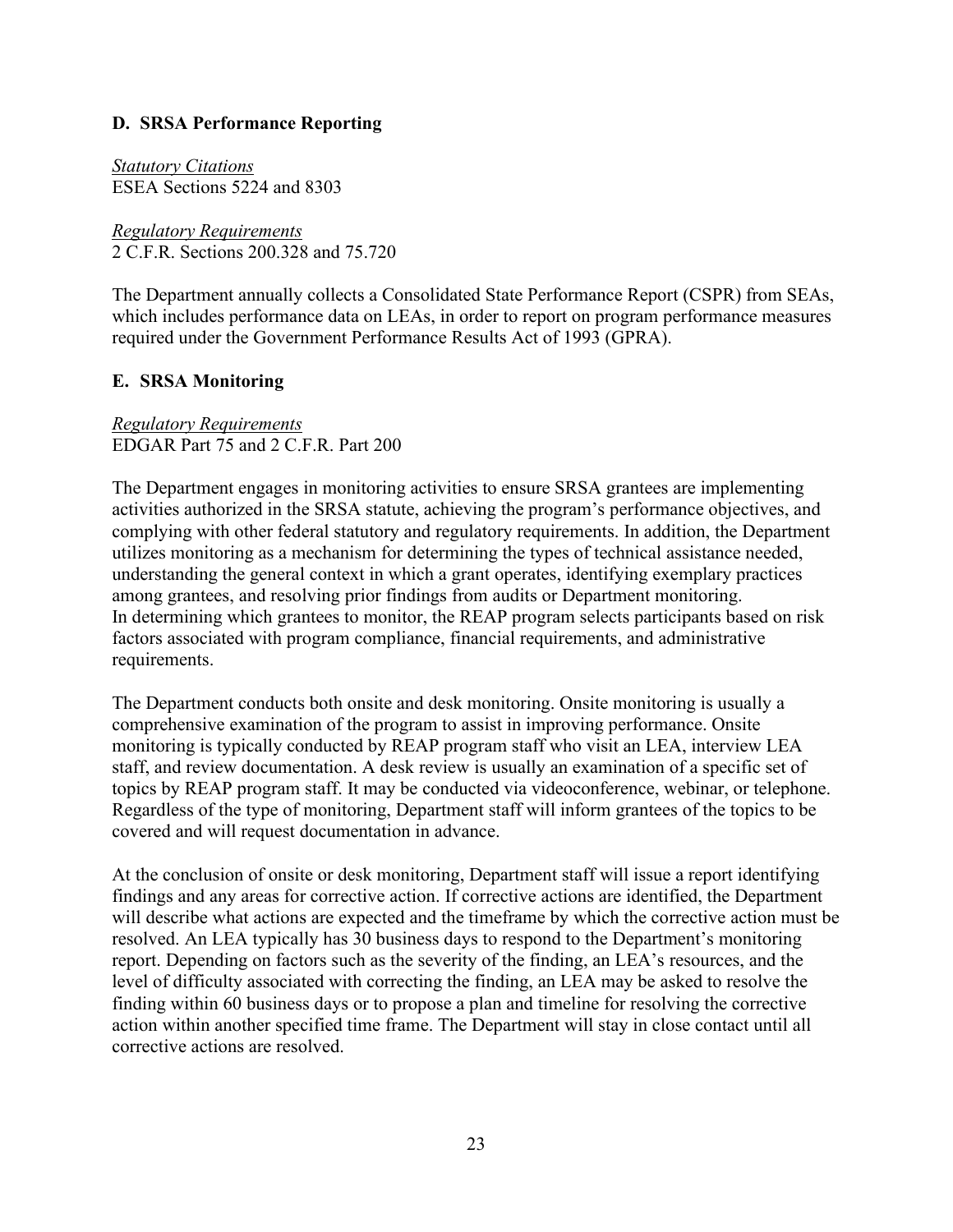### <span id="page-29-0"></span>**F. Alternative Fund Use Authority**

*Statutory Citations* ESEA Section 5211

An LEA eligible for the SRSA program not only benefits from SRSA grant program funds, but also may exercise a key flexibility provision in the ESEA. Section 5211(a) of the ESEA, known as AFUA, gives an eligible LEA broad authority to spend funds the LEA receives under selected ESEA programs on activities authorized under several additional ESEA programs. The authority is specifically designed to give small, rural LEAs greater latitude to spend their Federal funds in ways that best address an LEA's particular needs. This section explains in greater detail AFUA, including which funds are eligible for AFUA and the allowable uses of those funds.

AFUA is best understood when sections 5211(a) and (c) are read together. Section 5211(c) lists the Federal program funds (referred to as "applicable funding" in the statute) an LEA may use in support of other allowable Federal program activities (referred to as "alternative uses" in section 5211(a)). Specifically, section 5211(c) permits an eligible LEA to use all or part of the formula funds the LEA receives from an SEA under:

> Title II, Part A (Supporting Effective Instruction); and Title IV, Part A (Student Support and Academic Enrichment)

to carry out local activities authorized under one or more of the following programs (see 5211(a)):

> Title I, Part A (Improving Basic Programs Operated by LEAs); Title II, Part A (Supporting Effective Instruction); Title III (Language Instruction for English Learners and Immigrant Students); Title IV, Part A (Student Support and Academic Enrichment); and Title IV, Part B (21<sup>st</sup> Century Community Learning Centers).

AFUA does not authorize the transfer of funds from one program to another. Rather, it gives an LEA more options for spending its Title II, Part A and Title IV, Part A formula funds.

An LEA that meets the SRSA program eligibility requirements may exercise AFUA without the approval of either its SEA or the Department. However, an eligible LEA must notify its SEA each year of its intent to exercise AFUA by the notification date established by the SEA.

AFUA is meant to provide additionally flexibility. An LEA may use all or a part of its formula Title II, Part A and Title IV, Part A funds to carry out activities authorized under one or more of the five programs listed in section 5211(a). LEAs are strongly encouraged to consider how funds used under AFUA can support implementation and strengthening of their local education plans.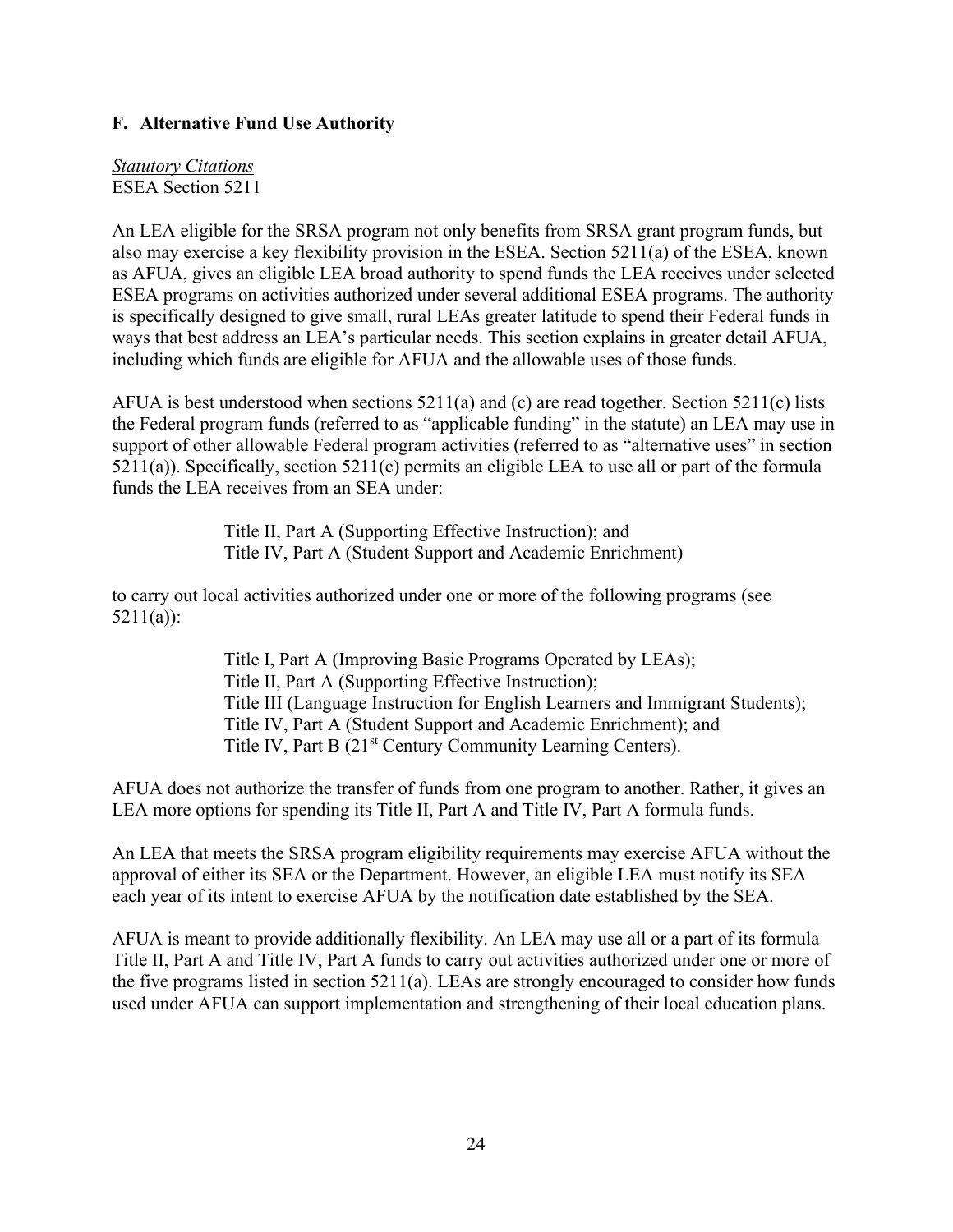#### Part III-F: Frequently Asked Questions

#### *III-F-1 What is "applicable funding" as referenced in 5211(c)?*

"Applicable funding" is the funding available to an LEA to carry out local activities authorized under AFUA in section 5211(a). An LEA's "applicable funding" is the formula funds the LEA receives under Title II, Part A (Supporting Effective Instruction) and Title IV, Part A (Student Support and Academic Enrichment).

#### *III-F-2 Does an LEA eligible for the SRSA program have to apply to the Department before exercising AFUA?*

No. However, the LEA must notify its SEA of its decision to exercise AFUA in accordance with the SEA's deadline.

### *III-F-3 Can an LEA exercise AFUA if it chooses not to submit an SRSA application or if its SRSA award amount is \$0?*

Yes, an LEA may exercise AFUA if it does not submit an SRSA application or if its award amount is \$0. Any LEA eligible for the SRSA program in a given fiscal year, regardless of whether or not the LEA applies for or receives an SRSA grant, may exercise AFUA as long as the LEA notifies its SEA of its decision.

#### *III-F-4 If a dual-eligible LEA chooses to participate in RLIS instead of SRSA, may the LEA still exercise AFUA?*

Yes. Any LEA eligible for the SRSA grant program, including a dual-eligible LEA opting to participate in RLIS, may exercise AFUA as long as the LEA notifies its SEA of its decision.

### *III-F-5 If an LEA intends to exercise AFUA on its applicable funding, does the LEA still have to meet the relevant application and eligibility requirements to receive the Title II, Part A and Title IV, Part A funds?*

Yes. In order to receive its Title II, Part A or Title IV, Part A funds, an LEA must meet the relevant statutory application and eligibility requirements of those titles. For example, in accordance with the Title IV, Part A of the ESEA, to be eligible to receive funds, an LEA must submit an application to its SEA and, depending on the size of the allocation, complete a needs assessment. An LEA must comply with these requirements in order to receive its Title IV, Part A allocation, even if it intends to use its Title IV, Part A allocation for an activity authorized under AFUA (including a Title IV, Part A activity).

An LEA's exercise of AFUA as to all of its Title II, Part A or Title IV, Part A funds means that, beyond the application and eligibility requirements, as long as the LEA uses the funds for an allowable activity under an authorized title's program (i.e., Title I, Part A, Title II, Part A, Title III, Title IV, Part A, and Title IV, Part B), the LEA is not subject to the rules or requirements of Title II, Part A or Title IV, Part A (e.g., an LEA using AFUA on its Title IV,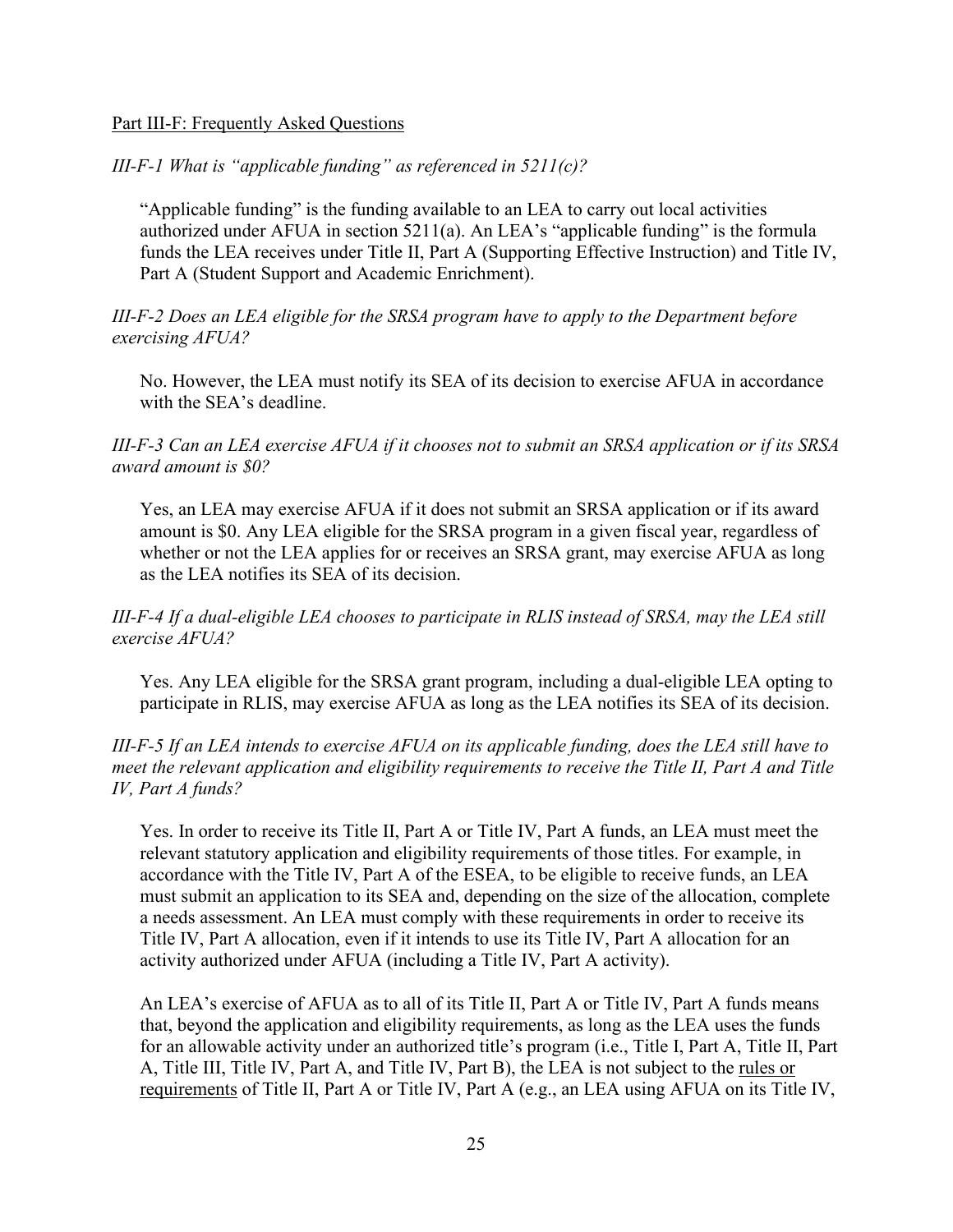Part A funds would **not** be subject to the Title IV, Part A content area spending requirements in ESEA section  $4106$  (e) $(2)(C)$ -(E), which require that an LEA that receives a Title IV, Part A allocation of at least \$30,000 to spend at least 20% of the funds on "well-rounded education," at least 20% of the funds on "safe and healthy students," and some portion of the funds on "effective use of technology").

*III-F-7 Do Supplement, Not Supplant requirements apply if an LEA is exercising AFUA?*

Yes. All activities under the programs listed in section 5211(a) are allowable only to the extent that they are supplemental in nature.

#### *III-F-8 May an LEA use its applicable funding to hire teachers?*

Yes. The hiring of teachers is an allowable local activity under several of the programs listed in section 5211(a), but keep in mind that any activity must be supplemental.

*III-F-9 May an LEA use its applicable funding to purchase computers, software, or other technology equipment?*

Yes. Purchasing computers, software, or other technology equipment is an allowable activity under section 4109(a)(1) of Title IV, Part A. As previously mentioned, any activity must be supplemental.

#### *III-F-10 What are an SEA's responsibilities with regard to AFUA?*

SEAs and State REAP coordinators play an important role regarding AFUA. First and foremost, the SEA assists the Department with determining which LEAs are eligible for the SRSA program and, therefore, which LEAs can exercise AFUA.

In addition, an SEA: (1) notifies LEAs eligible for the SRSA program of the availability of AFUA and disseminates information to LEAs about the provision, (2) establishes a deadline by which LEAs must notify the SEA of their intent to exercise AFUA, and (3) is required to disburse the LEAs' Title II, Part A and Title IV, Part A funds to LEAs that intend to exercise AFUA at the same time the SEA disburses this same funding to LEAs that do not intend to exercise AFUA.

The SEA also has administrative responsibilities for AFUA provision. The SEA is required to report the number and percentage of SRSA- and dual-eligible LEAs that informed the SEA of an intent to utilize SRSA's AFUA.

#### *III-F-11 Can an SEA limit an LEA's ability to exercise AFUA with respect to its Title II, Part A and Title IV, Part A funds?*

No. As long as the LEA notifies the SEA of its intent to exercise AFUA in accordance with the SEA's deadline, the LEA has the authority to exercise the provision when and to what extent it chooses.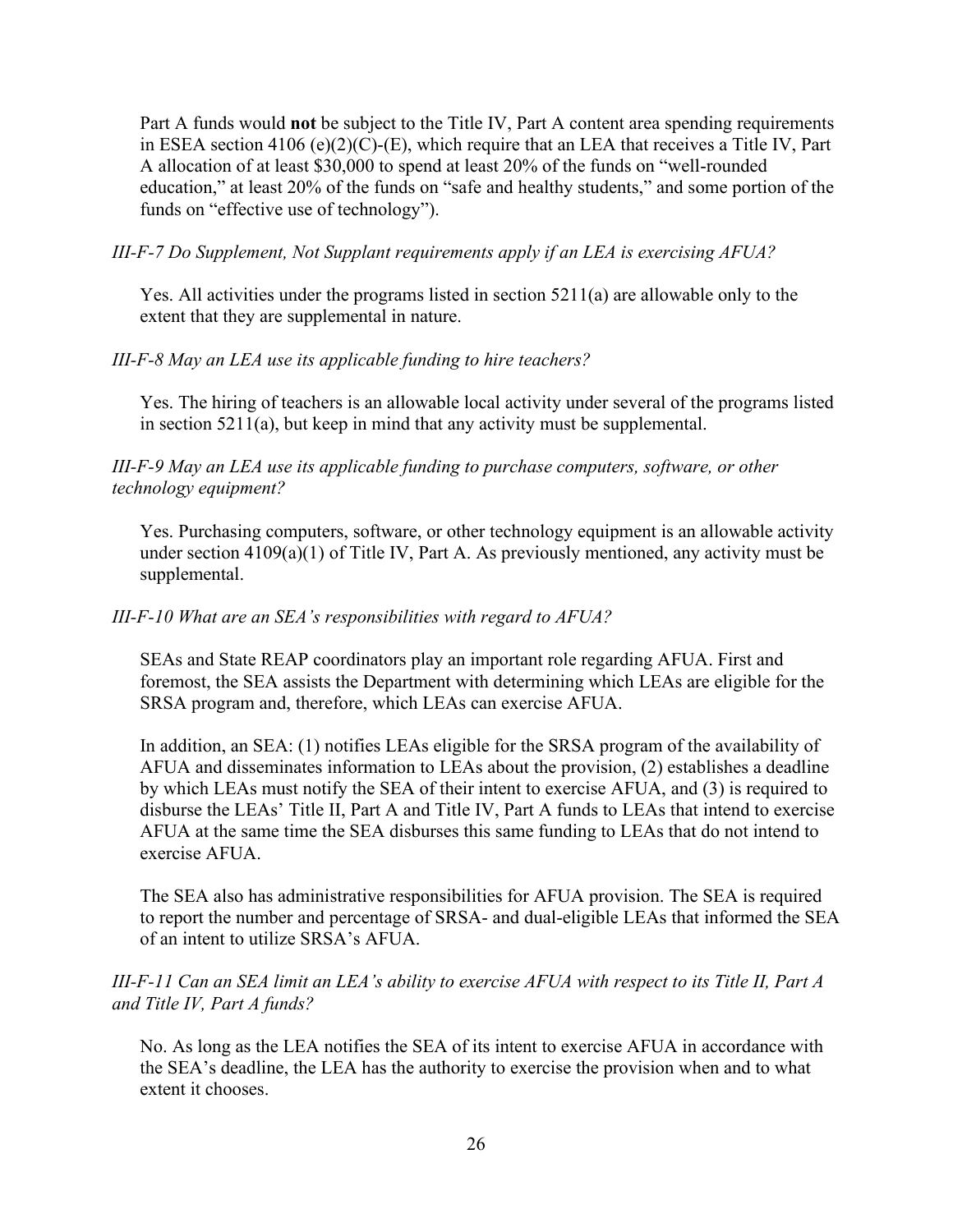#### *III-F-12 By what date might an SEA require LEAs to report their intent to exercise AFUA?*

The Department recommends an SEA set a date in late spring of each year for LEAs to notify the SEA of their intent to exercise AFUA. LEAs learn about their eligibility for the SRSA grant program in late winter or early spring. A late spring deadline gives LEAs time to make a determination regarding whether they will exercise AFUA while also ensuring they have notified the SEA before they receive their Title II, Part A and Title IV, Part A funds in July.

*III-F-13 If an SRSA-eligible LEA does not receive funds under one of the programs described in 5211(a), may the LEA still use its applicable funding (i.e., Title II, Part A and Title IV, Part A funds) for local activities authorized under the program?* 

Yes. An LEA may use its applicable funding (i.e., its Title II, Part A and Title IV, Part A funds) for activities authorized under any of the five programs listed in section 5211(a) regardless of whether or not the LEA received any funds under one or more of those programs. For example, an LEA that does not receive Title III funds may, nonetheless, use Title IV, Part A funding for Title III activities.

*III-F-14 How is the Alternative Fund Use Authority different from the transferability authority in section 5103 of the ESEA?*

See chart in  $\Delta$ ppendix C for a specific comparison of AFUA and transferability.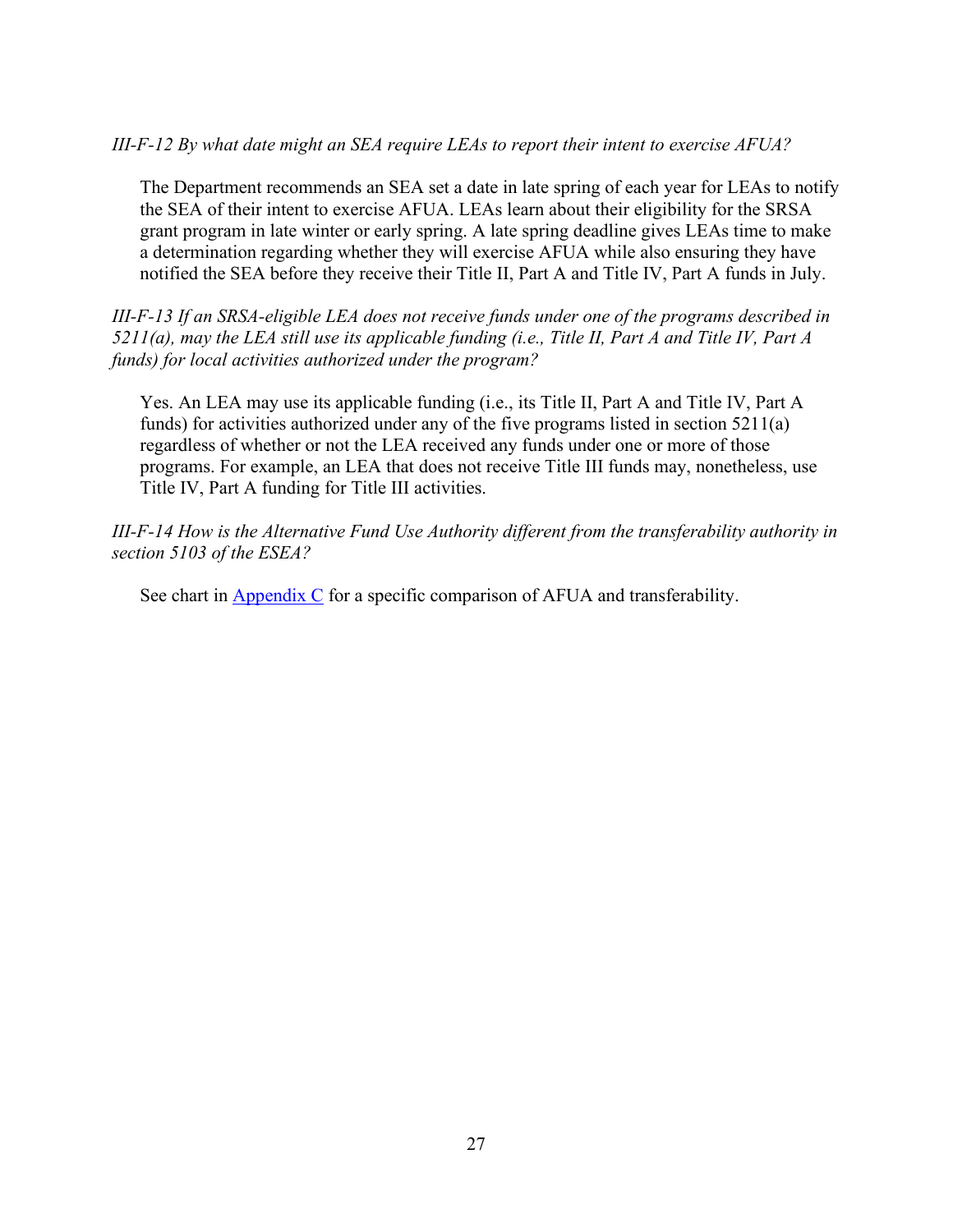# <span id="page-33-0"></span>**IV. RURAL LOW-INCOME SCHOOL (RLIS) GRANT PROGRAM**

#### <span id="page-33-1"></span>**A. RLIS Application Requirements**

### *Statutory Citations*

ESEA Sections 5221-5223 and 8302

As mentioned in the introduction, RLIS is one of two grant programs authorized under Title V, Part B of the ESEA. In general, the Department awards RLIS funds to SEAs according to a funding formula. SEAs, in turn, make subgrants to eligible LEAs. However, if an SEA chooses not to participate in the RLIS program, the Department makes RLIS awards to SQAs instead of the SEA. An SQA, as defined in section  $5221(a)(3)(C)$  of the ESEA, is an eligible LEA within a State that does not participate in the RLIS program in a fiscal year. That LEA may apply directly to the Department for an RLIS award for that year.

In order to have received RLIS funds, an SEA was required to submit an application to the Department by the fall of 2017, either by submitting a consolidated State application under ESEA section 8302 or an application for RLIS funds under section 5223. The application describes how the SEA will implement the RLIS program in accordance with the statute and applicable regulations. An SEA was required to describe the objectives and outcomes for activities under the RLIS program, how funds will be spent, and, how the SEA will support eligible LEAs in this effort. An SEA with an approved consolidated State plan that included RLIS does not need to submit a new plan each year. However, if an SEA intends to change how it implements RLIS such that the information in the approved consolidated State plan is no longer accurate (e.g., the SEA has changed the manner in which it will use RLIS funds to help all students meet the challenging State academic standards or provide technical assistance to eligible LEAs to help LEAs implement RLIS activities) the SEA must amend its submission. In order to amend its plan, the SEA must submit: a redlined version of the approved consolidated State plan that reflects all proposed changes; a cover letter describing the proposed changes; the signature of the chief State school officer or authorized representative; and a description of how the State provided the public a reasonable opportunity to comment on the plan. A full description of the consolidated State plan amendment process is available at

[https://www2.ed.gov/policy/elsec/leg/essa/index.html.](https://www2.ed.gov/policy/elsec/leg/essa/index.html) If an SEA has chosen to participate in the RLIS program, its eligible LEAs must follow the SEA's procedures for receiving an award each year. An SEA should share its objectives and outcomes with RLIS-eligible LEAs; so they understand the objectives of the program when they apply.

An SQA is required to submit an RLIS application on an annual basis because its eligibility for the RLIS program may change from year to year. Each year, the Department contacts nonparticipating SEAs to determine if the SEA will resume its participation in the RLIS program for the coming year. If the SEA chooses not to participate, the Department will notify all RLISeligible LEAs in that State how those LEAs can submit an SQA application to the Department. An SQA application must contain the same information as is required in the SEA application.

An SEA or SQA that has an approved State plan or application on file with the Department can expect to receive its RLIS grant award on July 1 of each year.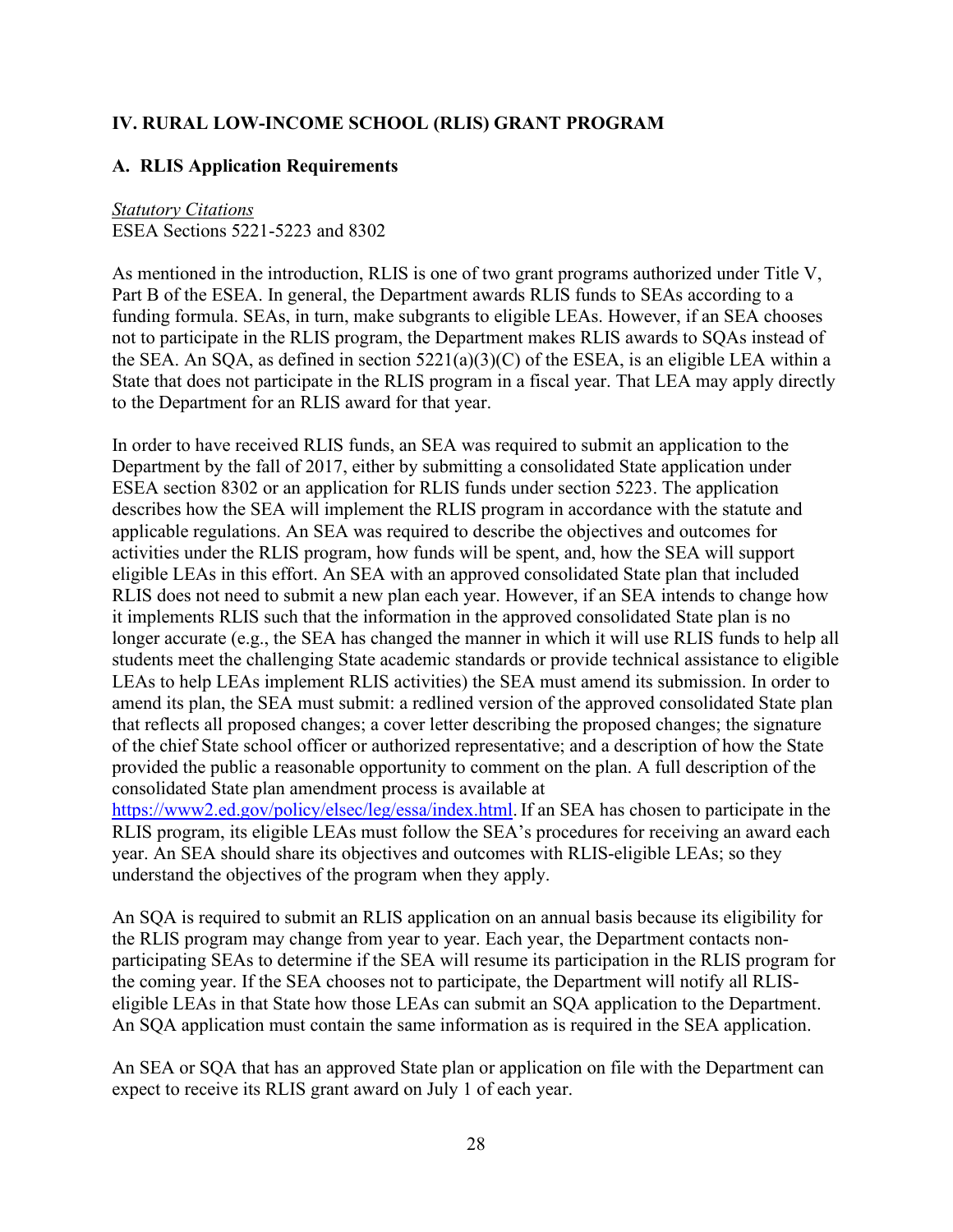#### Part IV-A: Frequently Asked Questions

#### *IV-A-1 When does the Department notify eligible LEAs whether their SEA will participate in the RLIS program?*

If an SEA chooses not to participate in the RLIS program, it must notify the Department in the fall so that the Department can notify the SEA's eligible LEAs in early winter. This will afford dual-eligible LEAs the time needed to choose between applying for the SRSA program or applying as an SQA for the RLIS program.

#### *IV-A-2 When does the Department notify SEAs of which LEAs are eligible for an RLIS award?*

The Department notifies SEAs of which LEAs are eligible for an RLIS award in late spring each year, after it knows whether dual-eligible LEAs have elected to participate in SRSA or RLIS. An LEA eligible for both REAP programs that does not submit an application for SRSA funds will be included on the list of RLIS-eligible LEAs on the REAP Master Eligibility Spreadsheet that the Department provides to participating SEAs.

#### <span id="page-34-0"></span>**B. RLIS Allocations**

*Statutory Citations* ESEA Sections 5221 and 5234

Congress determines the amount of funds available for REAP on an annual basis. Under section 5234 of the ESEA, the funds are distributed equally between the SRSA and RLIS grant programs. The Department calculates an SEA's RLIS grant allocation using the statutory funding formula described in section 5221(a)(2). The amount of funding each State receives is based on its proportionate share of children in average daily attendance in all RLIS-eligible LEAs, excluding dual-eligible LEAs that select SRSA.

Under section 5221(c) of the ESEA, the Department first reserves one-half of one percent of the amount of RLIS funds Congress appropriates each year for the BIE and an equal amount to be split among the outlying areas of American Samoa, Guam, Commonwealth of the Northern Mariana Islands, and the Virgin Islands. Next, the Department determines which LEAs are eligible for an RLIS subgrant, excluding dual-eligible LEAs that have indicated their choice for SRSA for that fiscal year by submitting an SRSA application to the Department.

Once the list of LEAs eligible to receive an RLIS subgrant (excluding dual-eligible LEAs that chose to participate in SRSA) is generated, the Department calculates the total number of students in average daily attendance (based on the ADA data for each LEA provided by the SEA) across all RLIS LEAs by State and nationwide. The Department then determines each State's proportionate share of the total number of students in average daily attendance in all RLIS LEAs. Finally, the Department calculates each State's award amount by multiplying the total amount of funding available for RLIS awards by the State's proportionate share.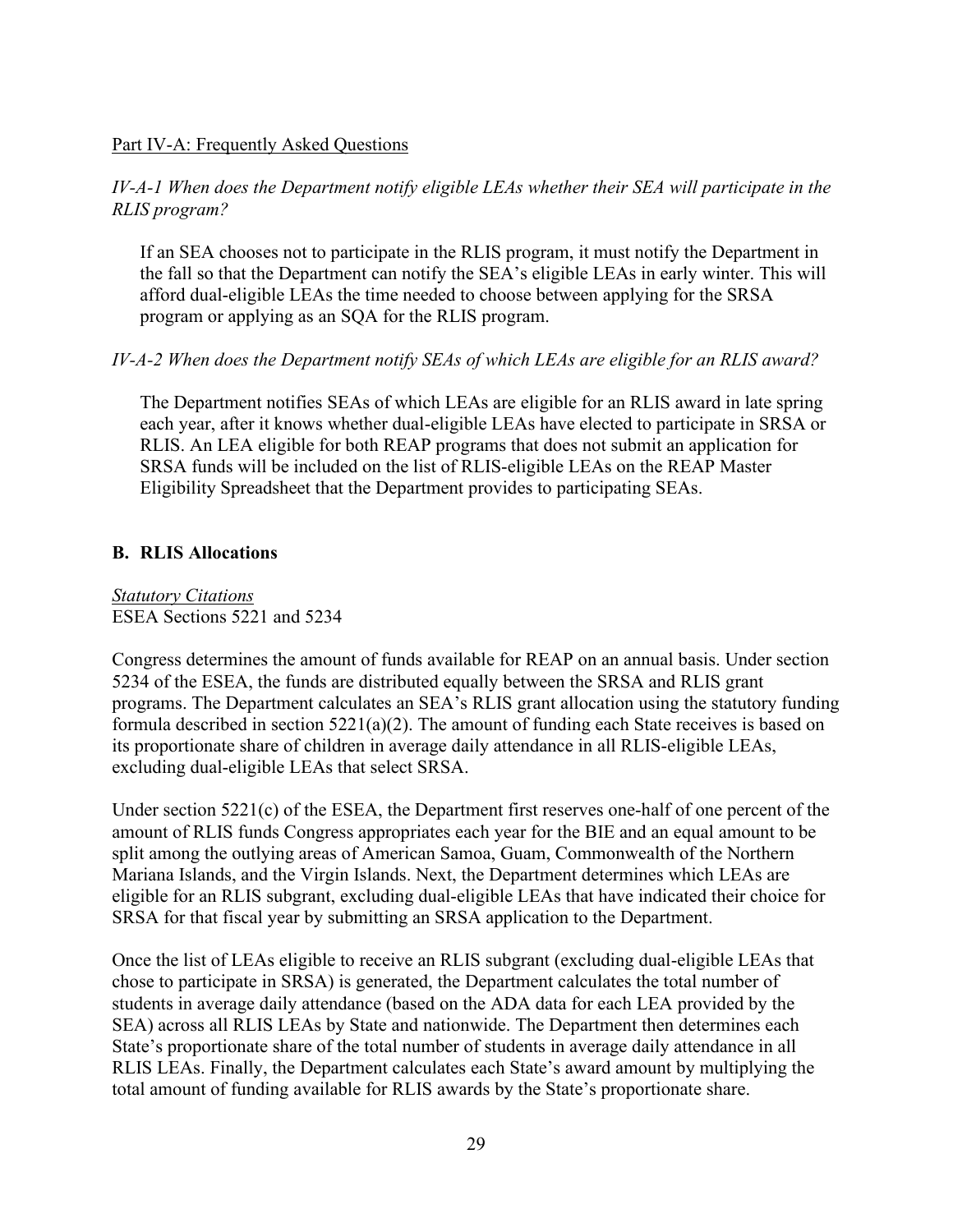# <u>xample Calculation of an SEA's RLIS grant allocatio</u>

In school year 2016-2017, a State's total ADA for all RLIS-eligible LEAs (excluding dual-eligible LEAs that chose to participate in **Example Calculation of an SEA's RLIS grant allocation**<br>chool year 2016-2017, a State's total ADA for all RLIS-eligit<br>As (excluding dual-eligible LEAs that chose to participate in<br>SA) was 176,000.<br>chool year 2016-2017, the SRSA) was 176,000.

In school year 2016-2017, the nationwide ADA for all RLIS-eligible  $SRSA)$  was 3,719,839. LEAs (excluding dual-eligible LEAs that chose to participate in

*Calculation of final allocation:* FY 2017 was \$87,040,800. The total amount of RLIS funding available for SEAs and SQAs in

 $Calculation$  of final allocation:

j

- $176,000 / 3,719,839 = 0.0473$ (1) Divide the State's ADA by the nationwide ADA
- (2) Multiply .0473 by the amount of RLIS funding available for SEAs and SQAs  $0.0473 \times $87,040,800 = $4,118,236$

As mentioned in the RLIS application section, an SEA makes awards to LEAs and, therefore, is responsible for determining how LEA awards will be made. Information about the processes an SEA must follow when making LEA awards is available in section IV. C. [SEA Administration](#page-35-0) [of RLIS.](#page-35-0)

<span id="page-35-0"></span>For SQAs, the Department calculates each SQA's award amount based on the number of students in average daily attendance served by the SQA.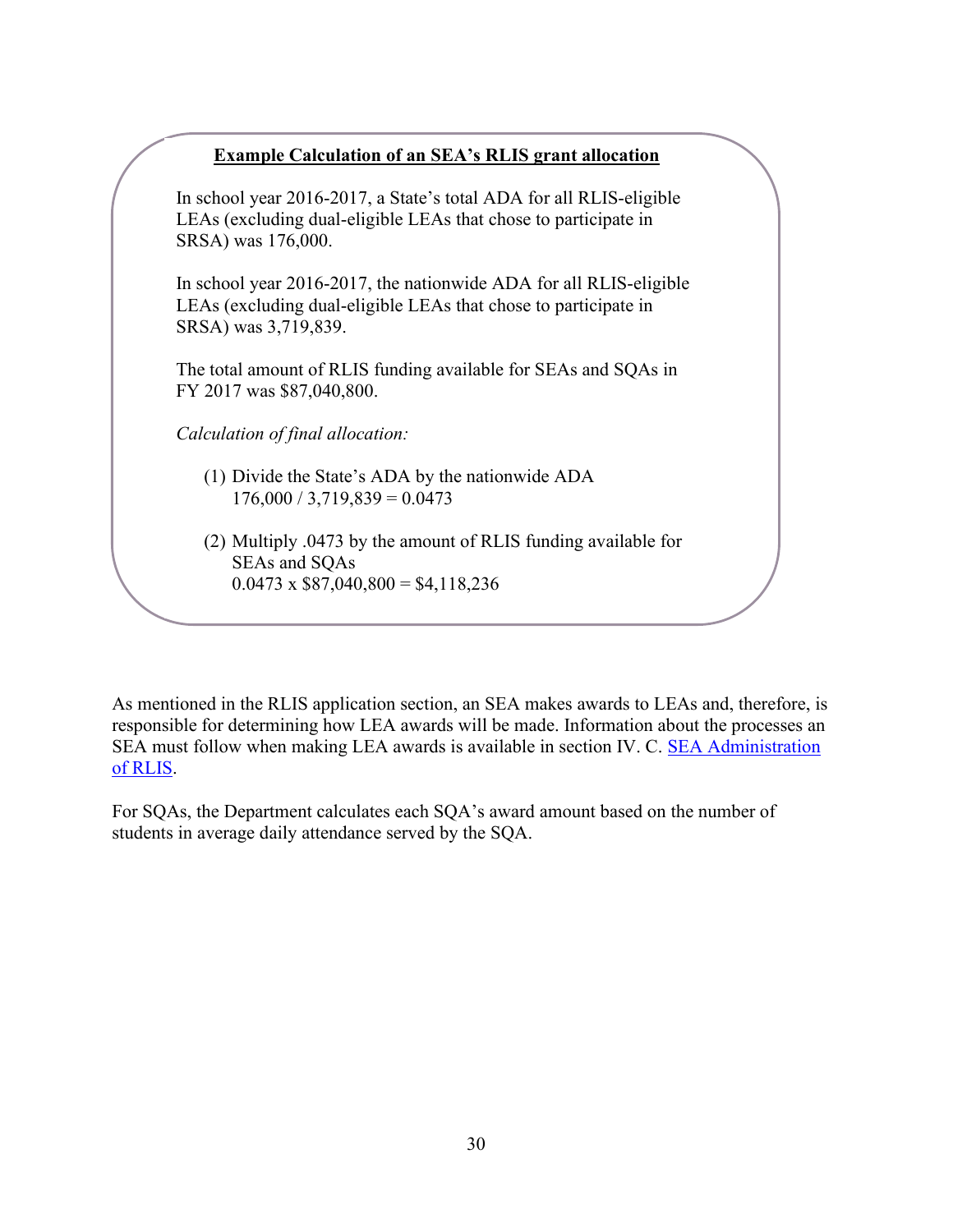# <span id="page-36-0"></span>**C. SEA Administration of RLIS**

*Statutory Citations* ESEA Sections 5221-5223, 8305-8306, and 8521

*Regulatory Requirements* 2 C.F.R. Sections 200.328 and 200.331

The SEA is responsible for carrying out administrative duties for the RLIS program. An SEA's administrative responsibilities over the RLIS program are described in various statutory and regulatory provisions. These duties include establishing the process LEAs must follow to receive RLIS funds, determining award amounts and making subgrants, providing technical assistance to eligible LEAs, monitoring LEAs for compliance with applicable Federal requirements, and assessing LEAs' progress toward meeting the SEA's objectives and outcomes for the RLIS program. This section describes in further detail the most significant administrative requirements of the RLIS program.

Section 5222(b) of the ESEA permits an SEA to reserve up to five percent of its allocation under the RLIS program for administrative costs and to provide technical assistance to eligible LEAs. An SEA should use these funds to ensure proper and efficient operation of the RLIS program.

#### RLIS Subgrant Process

The Department determines which LEAs are eligible for RLIS awards, but SEAs are responsible for subgranting RLIS funds to LEAs. An SEA must establish a process for LEAs to receive RLIS funds. Section 5221(b)(3) of the ESEA authorizes three options an SEA may use to award RLIS funds:

| Competition                                                         | <b>ADA-Based Statutory</b><br>Formula                                                                           | Alternative Formula                                                                                                                                                                                                                                                                                                                                                                                |
|---------------------------------------------------------------------|-----------------------------------------------------------------------------------------------------------------|----------------------------------------------------------------------------------------------------------------------------------------------------------------------------------------------------------------------------------------------------------------------------------------------------------------------------------------------------------------------------------------------------|
| • Award amounts based on<br>competition rules established<br>by SEA | • Award amounts based on the<br>number of students in average<br>daily attendance served by the<br>eligible LEA | • Award amounts based on an<br>SEA alternative formula that<br>will allot funds to eligible<br>LEAs in a manner that serves<br>the equal or greater<br>concentrations of children from<br>families with incomes below<br>the poverty line relative to the<br>concentrations that would be<br>served using the ADA-based<br>formula (must be approved by<br>the Department before making<br>awards) |

An SEA that awards funds competitively will determine an LEA's subgrant amount based on the rules that the SEA establishes to administer the competition, as well as the budget the LEA requests in its application and any necessary adjustments the SEA must make (e.g., to account for availability of funds).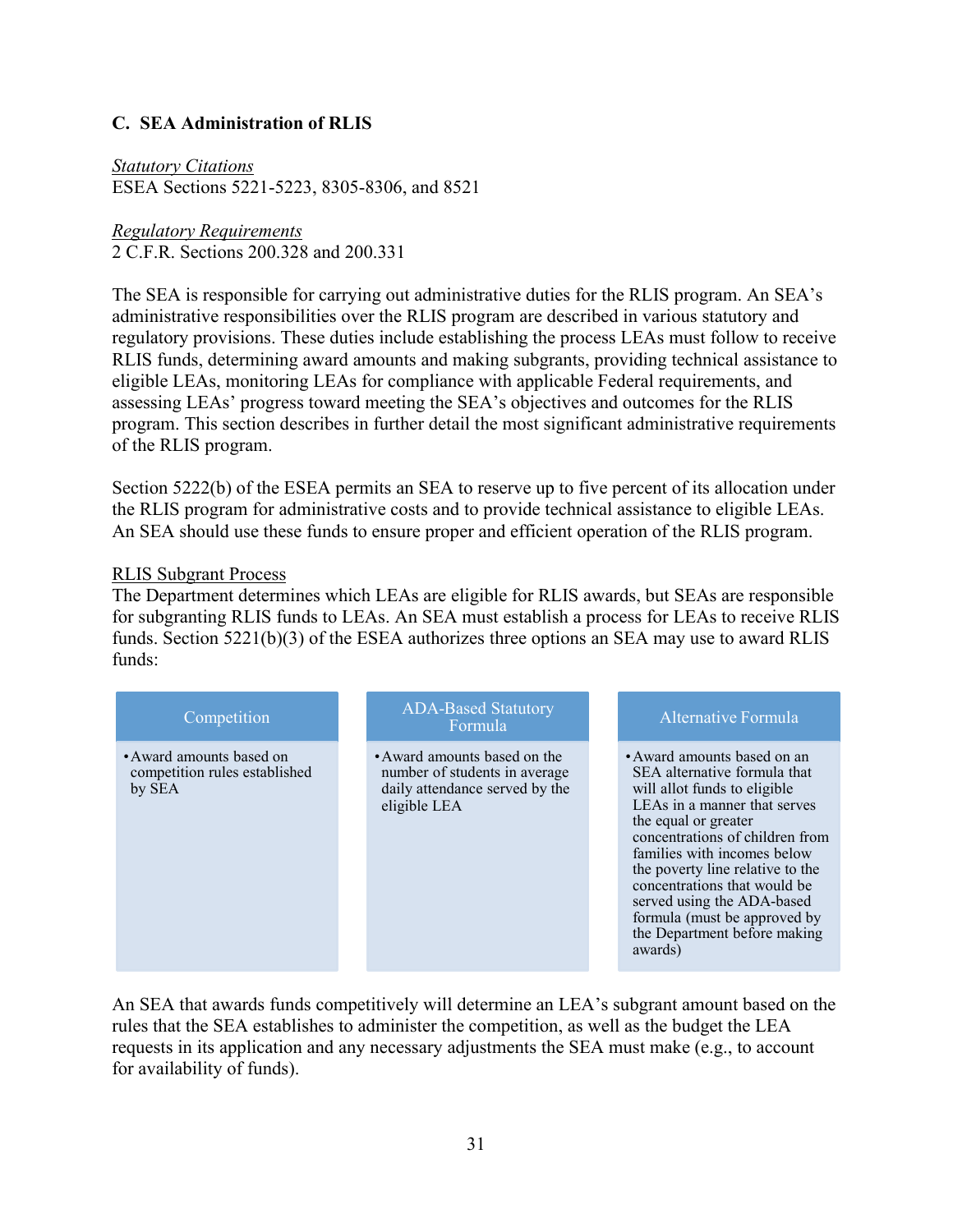An SEA that awards funds using the ADA-based statutory formula will determine subgrant amounts based on the LEA's ADA as a proportion of the total ADA in eligible LEAs in the State.

If the SEA chooses to make subgrant awards using an alternative formula, it must submit an alternative formula to the Department for approval before making awards. The SEA can only use an alternative formula if it can demonstrate that it will allot RLIS funds to eligible LEAs in a manner that serves equal or greater concentrations of children from families with incomes below the poverty line relative to the concentrations of such children that would be served if the SEA used a formula based on ADA. The Department encourages an SEA interested in using an alternative formula to communicate with the Department early in the eligibility determination process in order to ensure sufficient time for review of the proposed alternative formula.

### Technical Assistance

A portion of the amount of funds an SEA is permitted to reserve at the State level may be used for technical assistance to LEAs. Additionally, section 5223(b)(3) of the ESEA now requires an SEA to describe in its application to the Department how it will provide technical assistance to LEAs to help them implement RLIS activities. The Department encourages SEAs to collaborate with eligible LEAs to best understand the topics that should be covered as part of their technical assistance and the best methods for providing technical assistance.

### Monitoring and Oversight

The regulations at 2 C.F.R. § 200.328 and 200.331 establish the oversight and monitoring responsibilities of an SEA as they relate to Federal funds, such as RLIS funds. The SEA is required to monitor LEA activities to ensure (1) the LEA is in compliance with program requirements and commitments made in the LEA's application, as well as other relevant statutes and regulations, and (2) the LEA is meeting the SEA's performance expectations.

An SEA has discretion in determining the manner and frequency of monitoring its LEAs. It should set up a system that takes into account any performance and financial risks of LEAs, the size of RLIS awards, the geographic locations of LEAs, and other factors associated with rural, low-income LEAs. At a minimum, the SEA should monitor LEAs for compliance with: Federal statutes and regulations, applicable State rules and policies, commitments made in an LEA's RLIS application, an LEA's use of RLIS funds, the LEA's performance as it relates to the SEA's objectives and intended outcomes for the RLIS program, and the accuracy of both eligibility and performance data the LEA reports to its SEA.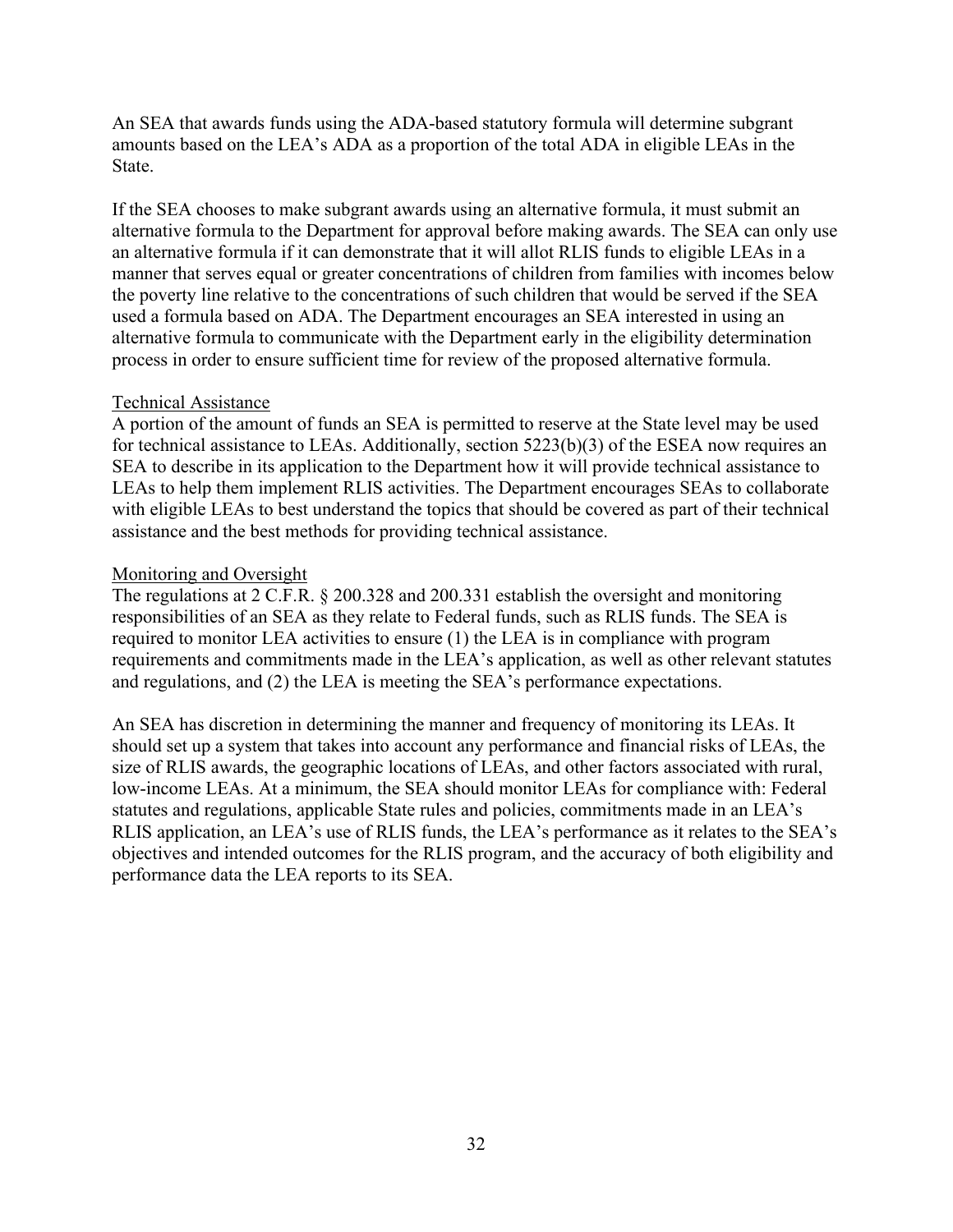#### Part IV-C: Frequently Asked Questions

#### *IV-C-1 Can two or more eligible LEAs submit a joint application to an SEA for an RLIS subgrant?*

Yes. Section 8305(e) of the ESEA permits two or more eligible LEAs, a consortium of eligible LEAs, or an ESA on behalf of eligible LEAs to apply for one or more programs covered by the State's consolidated State plan (including RLIS) on a consolidated basis, if each eligible LEA elects to participate in the joint application or chooses to allow the ESA to apply on its behalf.

#### *IV-C-3 How might an LEA estimate the amount of its RLIS subgrant?*

An SEA has flexibility in determining how it will make RLIS subgrants. The LEA should contact its SEA for more information on this topic. However, if a State chooses to use the ADA-based statutory formula, because the SEA is limited to a five percent administrative set-aside, the LEA could expect to receive approximately 95 percent of the funds it generates for the SEA's total award from the Department.

### *IV-C-4 Are the Bureau of Indian Education (BIE) and the outlying areas eligible for RLIS funds?*

Yes. The BIE and outlying areas are eligible for RLIS funds. Under section 5221(c) of the ESEA, the Department reserves for the BIE one-half of one percent of the amount of RLIS funds Congress appropriates each year; the Department reserves an equal amount to be divided among the outlying areas of American Samoa, Guam, Commonwealth of the Northern Mariana Islands, and the Virgin Islands.

#### *IV-C-5 Is an eligible LEA guaranteed an RLIS grant award from a participating SEA?*

No. As discussed in this section of the document, section  $5221(b)(3)$  of the ESEA gives an SEA three options for making subgrant awards. If the SEA opts to use the ADA-based statutory formula for RLIS awards to SEAs, every eligible LEA that complies with the SEA's application requirements will receive an RLIS subgrant. If the SEA chooses one of the other two options (i.e., a competition or an alternative formula that is approved by the Secretary), the SEA's process may not result in subgrant awards for all eligible LEAs. The LEA should contact its SEA if it has additional questions on this topic.

#### *IV-C-6 Is there a minimum or maximum RLIS subgrant amount?*

No. The statute does not establish a minimum or maximum RLIS subgrant amount. However, an SEA is not precluded from establishing a minimum or maximum amount as part of its subgrant procedures if the SEA chooses to make subgrants on a competitive basis or using an alternative formula.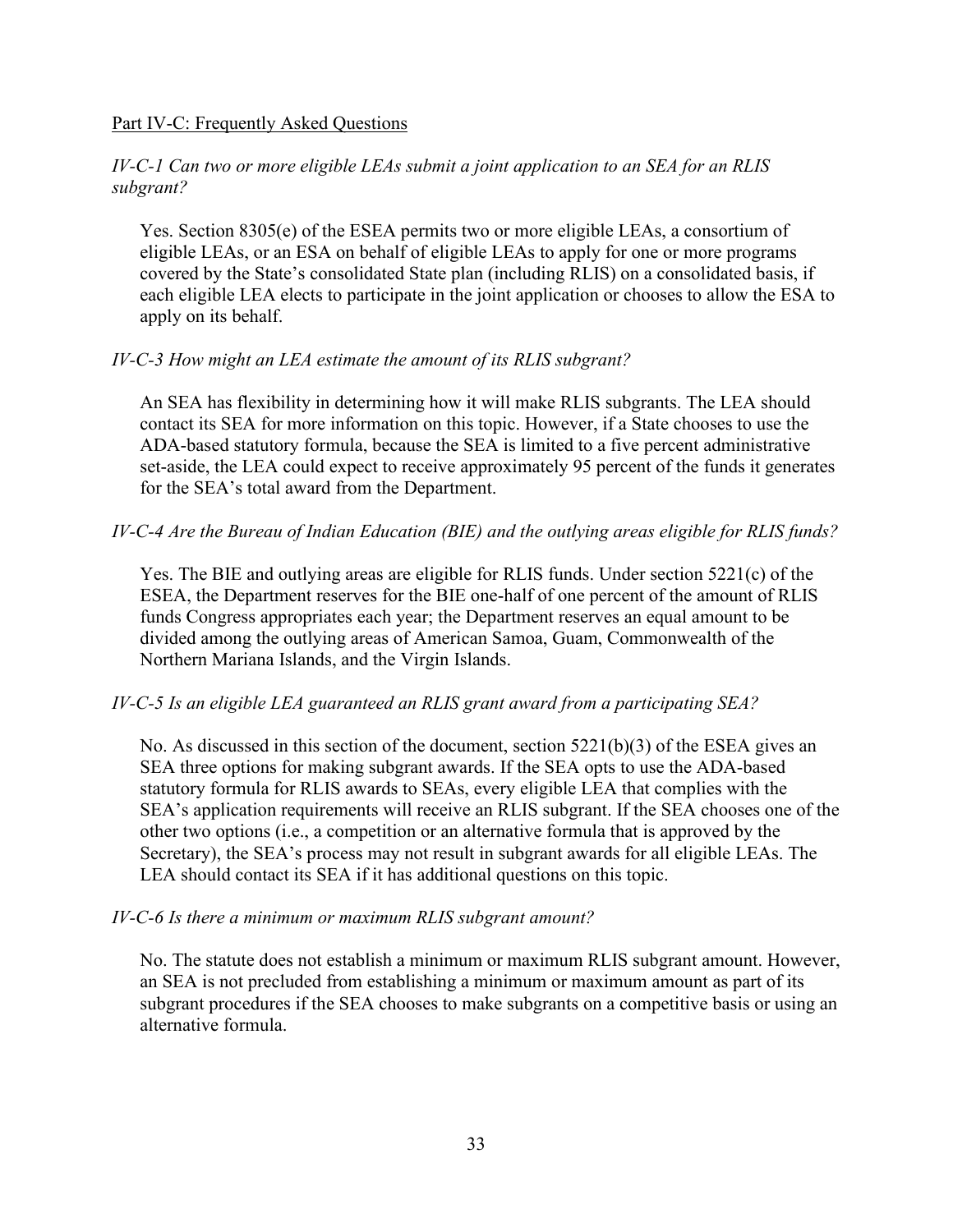### *IV-C-7 If a dual-eligible LEA applies for the SRSA program, but the SRSA statutory funding formula results in a \$0 award amount for the LEA, is the LEA subsequently identified for an RLIS award?*

Yes. Any dual-eligible LEA whose SRSA award calculates to \$0 will automatically default into the RLIS funding cohort. As the Department prepares to make annual SRSA award allocations, it will identify any dual-eligible LEA that submitted an SRSA application resulting in a \$0 award. The Department will then notify the respective SEA that these LEAs are now included in the RLIS funding cohort.

### *IV-C-8 May an SEA develop an alternative formula for awarding RLIS subgrants?*

Yes. Per section 5221(b)(3)(C), an SEA may use an alternative formula for awarding RLIS subgrants if it can demonstrate to the Secretary that the alternative formula will allot RLIS funds to eligible LEAs in a manner that serves equal or greater concentrations of children from families with incomes below the poverty line that the concentrations of such children that would be served using the ADA-based formula. Because an alternative formula must be approved by the Department, an SEA interested in using an alternative RLIS funding formula for eligible LEAs should contact the Department during the summer before the eligibility determination window opens. It is advantageous to engage with the Department in the summer so that the eligibility determination process is not delayed in a manner that might adversely impact the timing of LEA awards.

#### *IV-C-9 What are the Maintenance of Effort (MOE) requirements that apply to RLIS?*

Per section 8521(a), an LEA may receive funds under RLIS for any fiscal year only if the SEA finds that either —

- the combined fiscal effort per student; or
- the aggregate expenditures

of State and local funds with respect to the provision of free public education by the LEA for the preceding fiscal year was not less than 90 percent of the combined fiscal effort per student or aggregate expenditures for the second preceding fiscal year. Per section 8521(b), if an LEA fails to maintain effort by falling below 90 percent of both the combined fiscal effort per student and aggregate expenditures (using the measure most favorable to the LEA), and also failed to maintain effort in one or more of the five immediately preceding fiscal years, the SEA must reduce the LEA's RLIS allocation in the exact proportion by which the LEA failed to maintain effort.

#### *IV-C-10 Does MOE apply to the SRSA program?*

No. The MOE requirement applies to the RLIS, not the SRSA, program.

*IV-C-11 Are LEAs required to calculate MOE?*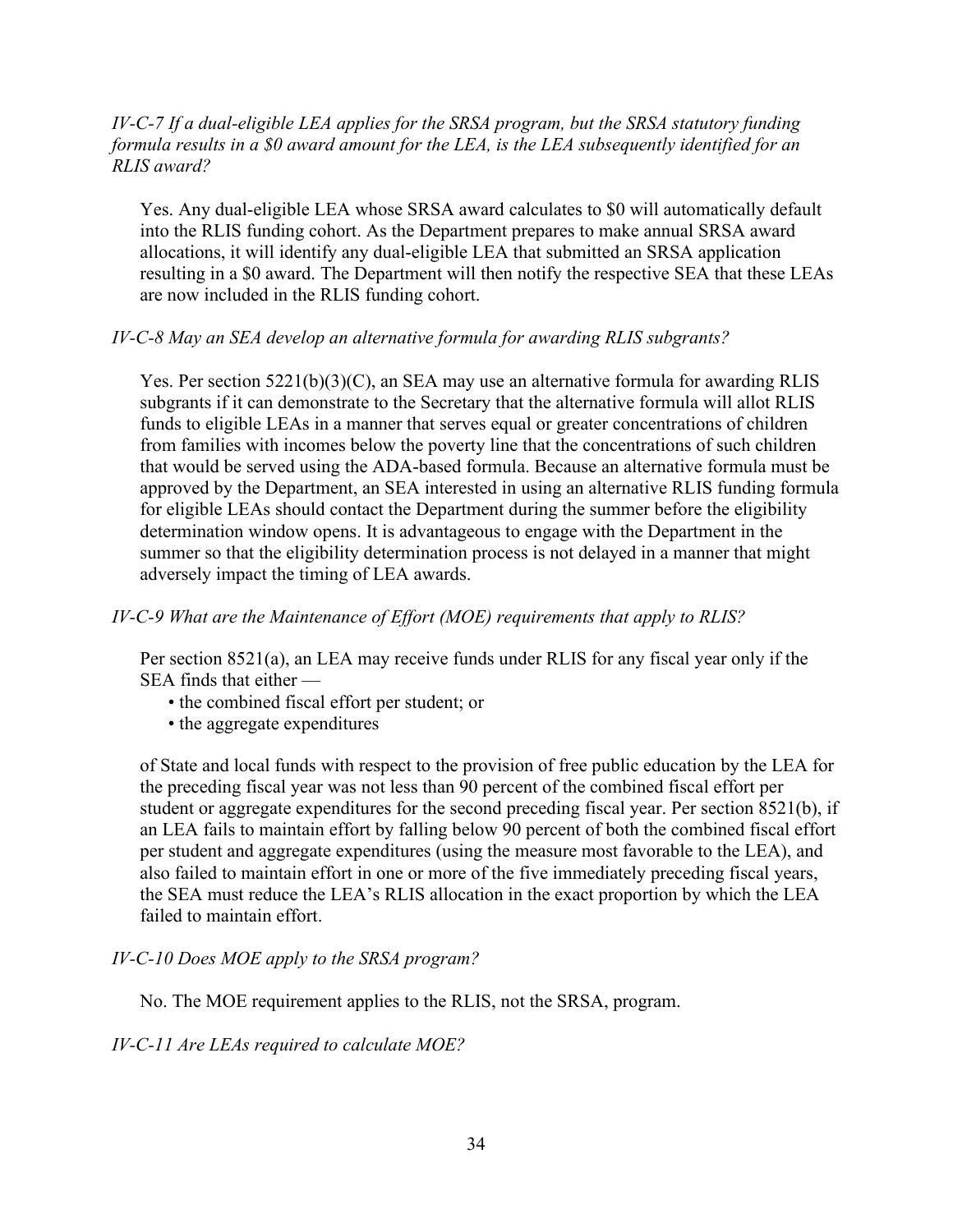No. LEAs are not required to independently calculate MOE. Rather, an SEA calculates MOE and determines an LEA's compliance.

# <span id="page-40-0"></span>**D. Example Uses of RLIS Funds**

*Statutory Citations* ESEA Sections 5222 and 5232

*Regulatory Requirements* 34 C.F.R. Section 76.707

RLIS funds may be used for any allowable activities under Title I, Part A, Title II, Part A, Title III, and Title IV, Part A of the ESEA, as well as parental involvement activities. However, the RLIS funds must be used to supplement, and not supplant, any other Federal, State, or local education funds.

Please note the examples provided below for each of these programs is illustrative, not exhaustive. If an LEA or SEA has questions as to whether or not a proposed grant award expense is allowable, it should contact the Department at  $\text{reap}(\partial \text{ed.gov})$  or SGR, using the State mailbox that corresponds to the State in which your organization operates using the format [statename].OESE@ed.gov (for example, Michigan.OESE@ed.gov).

Example Allowable uses of RLIS Funds:

| <b>REFERENCE</b>                                                                                 | <b>RLIS</b>  | <b>EXAMPLE</b>                                                                                                                                                                                                                                                                                                  |
|--------------------------------------------------------------------------------------------------|--------------|-----------------------------------------------------------------------------------------------------------------------------------------------------------------------------------------------------------------------------------------------------------------------------------------------------------------|
| Title I, Part A (Improving Basic<br>Programs Operated by LEAs)                                   | $\checkmark$ | Activities designed to increase access and<br>prepare students for success in high-quality<br>advanced coursework to earn postsecondary<br>credit while in high school (e.g. Advanced<br>Placement, International Baccalaureate, early<br>college high schools, and dual or concurrent<br>enrollment programs). |
| Title II, Part A (Supporting<br><b>Effective Instruction</b> )                                   | ✓            | Developing or improving evaluation and<br>support systems for teachers, principals, and<br>other school leaders.                                                                                                                                                                                                |
| <b>Title III</b> (Language Instruction for<br><b>English Learners and Immigrant</b><br>Students) | ✓            | Supplemental professional development for<br>teachers of ELs.                                                                                                                                                                                                                                                   |
| Title IV, Part A (Student Support<br>and Academic Enrichment)                                    | ✓            | Providing students in rural, remote, and<br>underserved areas with digital resources.                                                                                                                                                                                                                           |
| <b>Parental Involvement Activities</b>                                                           | ✓            | Creation of a parental advisory committee to<br>provide input on various education topics.                                                                                                                                                                                                                      |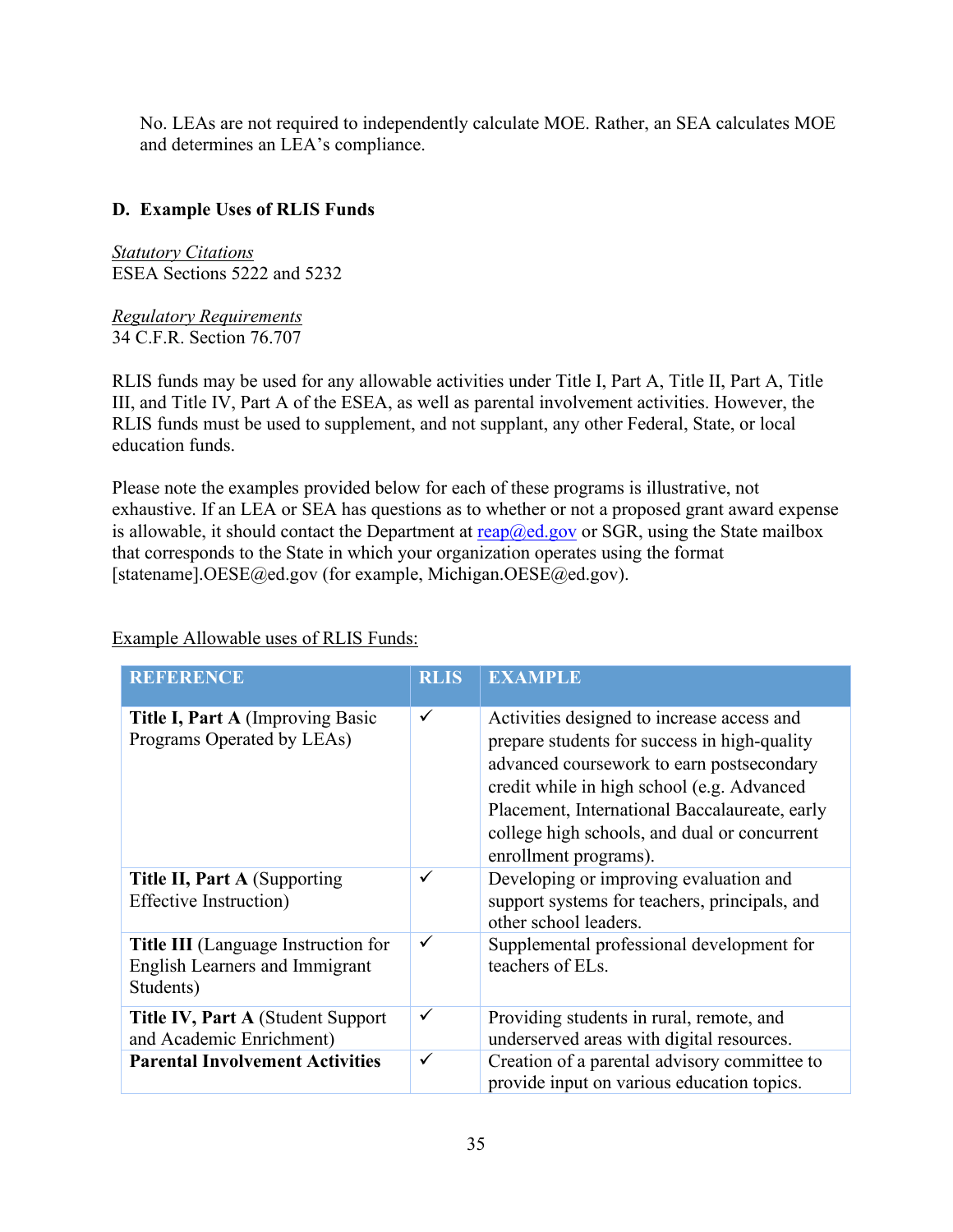### Part IV-D: Frequently Asked Questions

# *IV-D-1 What is the obligation period for RLIS funds?*

The obligation period for RLIS funds – the period in which grantees and subgrantees must make a binding written agreement or receive goods or services – is 27 months. For example, for FY 2019 awards, the obligation period is July 1, 2019 through September 30, 2021. 34 C.F.R. § 76.707 explains when an obligation occurs for various kinds of property and services. SEAs and LEAs must liquidate all RLIS funds not later than 90 calendar days after the end date of the obligation period.

# *IV-D-2 What should an LEA consider when trying to determine whether a proposed RLIS activity is supplemental?*

In general, when considering whether a proposed RLIS activity is supplemental, an LEA should determine whether it would have funded this activity with other Federal, State, or local funds if no RLIS funds were available. If the result of this determination is that no other Federal, State, or local funds are available to fund the proposed activity, then the LEA may be able to use RLIS funds for those activities, provided they are an allowable use of RLIS funds.

There are three situations when it will be presumed that supplanting has occurred:

- if the activity is one that would ordinarily be covered with other Federal, State, or local funds (for example, in most cases, standard textbook purchases would ordinarily be covered with State or local funds),
- if the LEA previously funded the activity with other Federal, State, or local funds, or
- if the activity is State-mandated or required by Federal law (e.g., provision of certain services to English learners required by Federal civil rights laws).

If a proposed activity falls into one of these categories, it does not mean that the proposed activity is, in fact, supplanting; rather, in these situations, it would be the LEA's obligation to demonstrate that the proposed activity is supplemental. For example, if an LEA can demonstrate that no other Federal, State, or local funds are available to support an activity that normally would be supported with other Federal, State, or local funds, the LEA may be able to demonstrate that using RLIS funds for the activity is supplemental.

Similarly, the LEA may be able to demonstrate that, because its needs have changed, it no longer can support an activity with other Federal, State, or local funds that it supported in the prior year. Again, using RLIS funds for this activity might then be supplemental. The LEA must be able to demonstrate through written, contemporaneous documentation (e.g., State or local legislative action, budget information, school board minutes, or other materials) that it would not be able to fund a particular activity in the absence of RLIS funds.

Any RLIS funds that an SEA reserves under section 5222(b) must also be used to supplement, and not supplant, any other Federal, State, or local education funds. The SEA can use the above considerations to determine if a proposed RLIS activity is supplemental.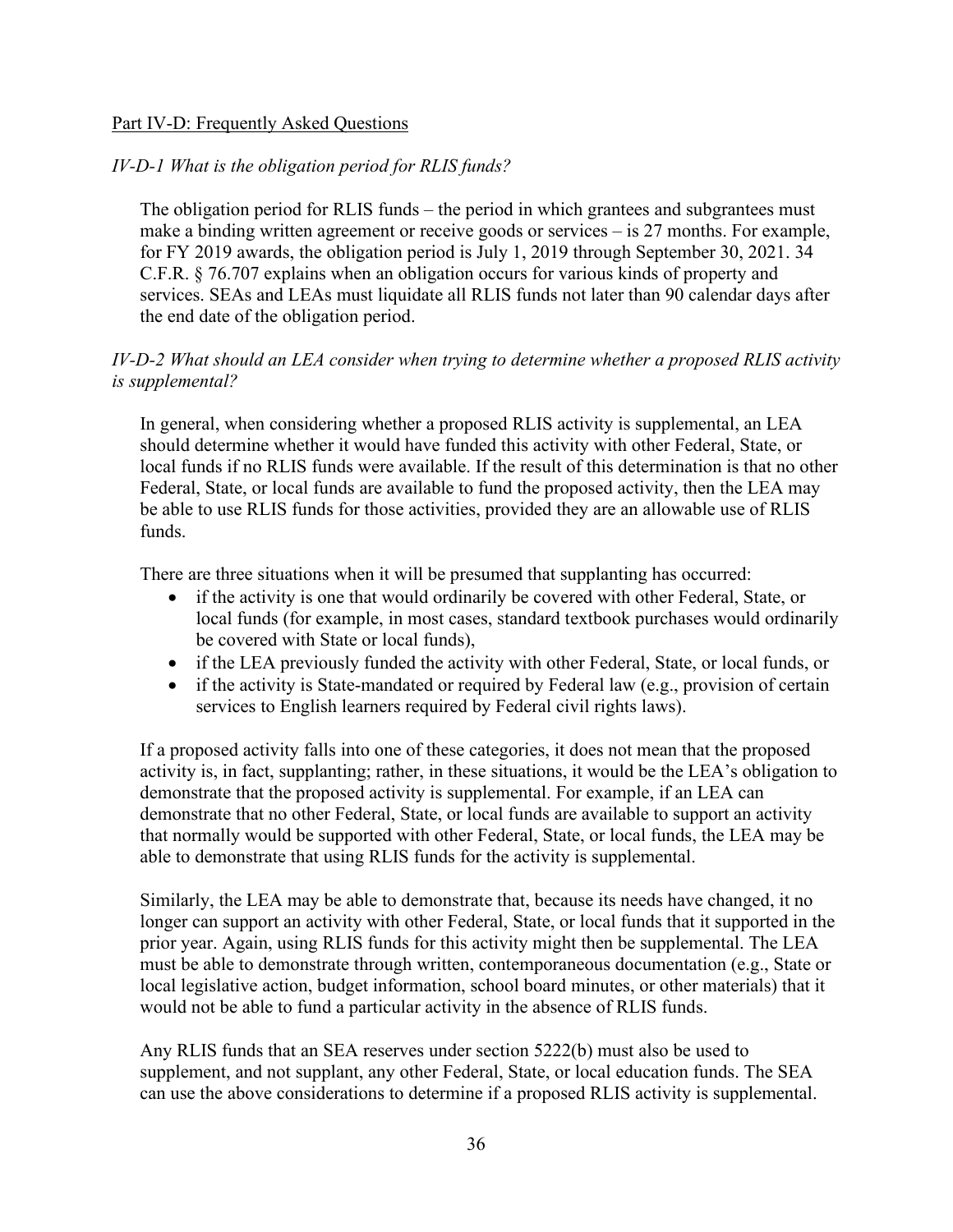# <span id="page-42-0"></span>**E. RLIS Performance Reporting**

*Statutory Citations* ESEA Sections 5224 and 8303

*Regulatory Requirements* 2 C.F.R. Section 200.328, 34 C.F.R. Sections 75.720 and 76.720

The Department annually collects a CSPR from SEAs in order to gather information on program performance measures required under GPRA. An SQA reports on its implementation and performance via a separate reporting mechanism established by the Department.

# <span id="page-42-1"></span>**F. RLIS Monitoring**

### *Regulatory Requirements* EDGAR Parts 75 and 76 and 2 C.F.R. Part 200

The Department engages in monitoring activities to ensure RLIS grantees are implementing activities authorized in the RLIS statute, achieving the program's performance objectives, and complying with other statutory and regulatory requirements (e.g., EDGAR Part 76 and 2 C.F.R. Part 200). In addition, monitoring helps the Department determine the types of technical assistance needed, understand the general context in which a grant operates, identify exemplary practices amongst grantees, and resolve prior findings from audits or Department monitoring.

In determining which grantees to monitor, the Department selects participants based on risk factors associated with program compliance, financial requirements, and administrative requirements.

The Department conducts both onsite and desk monitoring. Onsite monitoring is usually a comprehensive examination of the program to assist in improving performance and is typically conducted by Department staff who visit a grantee and one or more subgrantees, interview grantee staff, and review documentation. A desk review is usually an examination of a specific set of topics by Department staff. It may be conducted via videoconference, webinar, or telephone. Regardless of the type of monitoring, Department staff will inform grantees of the topics to be covered and will request documentation in advance.

At the conclusion of onsite or desk monitoring, Department staff will issue a report identifying findings and any areas for corrective action. If corrective actions are identified, the Department will describe what actions are expected and the timeframe by which the corrective action must be resolved. An SEA typically has 30 business days to respond to the Department's monitoring report. Depending on factors such as the severity of the finding, an SEA's resources, and the level of difficulty associated with correcting the finding, an SEA may be asked to resolve the finding within 60 business days or to propose a plan and timeline for resolving the corrective action within another specified time frame. The Department will stay in close contact until all corrective actions are resolved.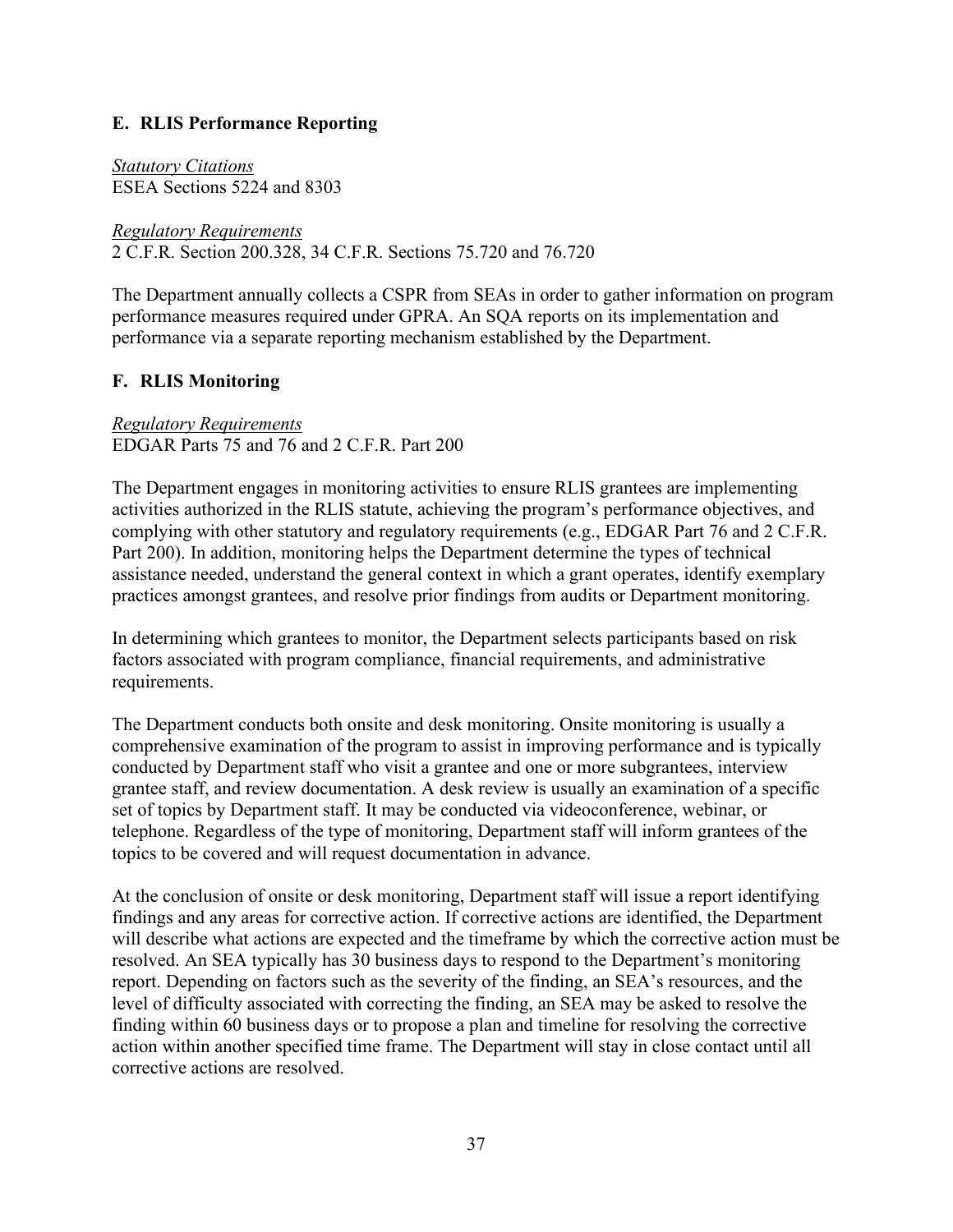### <span id="page-43-0"></span>**APPENDIX A: CONSIDERATIONS FOR LEAs ELIGIBLE FOR BOTH REAP PROGRAMS**

The chart below describes, by topic, the major distinctions dual-eligible LEAs should consider when deciding whether to participate in the RLIS program or the SRSA program. The Department strongly encourages dual-eligible LEAs to research the requirements and provisions of both programs before making a final decision.

| <b>TOPIC</b>            | <b>RLIS</b>                                  | <b>SRSA</b>                      |
|-------------------------|----------------------------------------------|----------------------------------|
| Award disbursement      | The SEA <sup>5</sup> disburses RLIS funds to | The Department disburses         |
|                         | LEAs.                                        | SRSA funds to LEAs.              |
| Technical assistance    | The SEA provides TA to RLIS                  | The Department provides TA to    |
| (TA)                    | grantees.                                    | SRSA grantees.                   |
| Applying for the grant  | An LEA applies for RLIS funds                | An LEA applies for SRSA          |
|                         | according to its SEA's process.              | funds according to the           |
|                         |                                              | Department's application         |
|                         |                                              | procedures.                      |
| Type of funding         | An SEA may award RLIS funds                  | The Department awards SRSA       |
| (competitive vs.        | competitively or according to a              | funds according to a funding     |
| formula)                | funding formula (either based on             | formula based on ADA.            |
|                         | ADA or an alternative formula that           |                                  |
|                         | meets certain requirements and is            |                                  |
|                         | approved by the Secretary).                  |                                  |
| Obligation period       | 27-months (e.g., for FY 2019)                | 27-months (e.g., for FY 2019     |
|                         | awards, the obligation period is             | awards, the obligation period is |
|                         | July 1, 2019 through September 30,           | July 1, 2019 through September   |
|                         | 2021; please note that while each            | $30, 2021$ . <sup>6</sup>        |
|                         | SEA will receive its funds on July           |                                  |
|                         | 1, the SEA may not make subgrants            |                                  |
|                         | to eligible LEAs until a later date).        |                                  |
| Impact of other Federal | If an SEA uses an alternative                | An LEA's grant award is          |
| funds on grant award    | formula or competition that takes            | reduced by the amount of Title   |
| amount                  | into consideration grants awarded            | II, Part A and Title IV, Part A  |
|                         | under other Federal programs, then           | funds the LEA received for a     |
|                         | those awards may impact the                  | preceding fiscal year. The       |
|                         | amount of an LEA's RLIS grant                | reduction could result in the    |
|                         | award; if the SEA uses the ADA-              | funding formula yielding a \$0   |
|                         | based statutory formula to make              | allocation for the LEA, in which |
|                         | awards, then grants awarded under            |                                  |

<span id="page-43-1"></span><sup>5</sup> This chart is intended for dual-eligible LEAs in States that participate in the RLIS program. For dual-eligible LEAs in a State that does not participate in the RLIS program (SQAs), the Department, instead of the SEA, will perform all responsibilities referenced as SEA responsibilities.

<span id="page-43-2"></span><sup>&</sup>lt;sup>6</sup> An SRSA grantee has 27 months to obligate its award pursuant to 34 C.F.R. § 75.261(a), under which a grantee may extend the performance period of an award one time for a period of up to 12 months without prior approval of the Secretary, provided that the grantee meets the requirements for extension in 2 C.F.R. § 200.308(d)(2).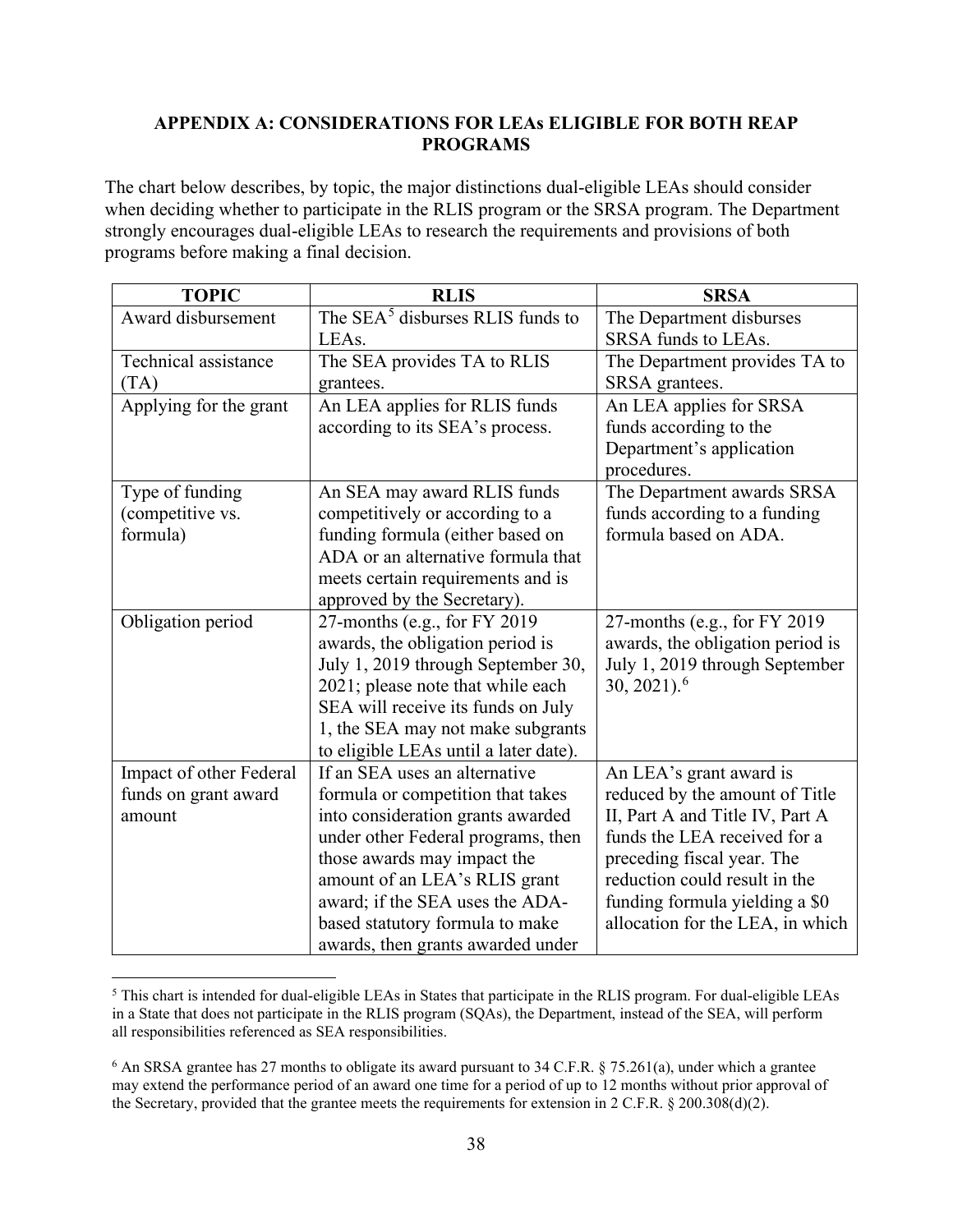| <b>TOPIC</b>               | <b>RLIS</b>                                                                                                                                                                                                                                                                                                                                                                                                                                                                                                                                           | <b>SRSA</b>                                                                                                                                                                                                                                                                                                                                                                                                                                                                                                                                                                                                                              |
|----------------------------|-------------------------------------------------------------------------------------------------------------------------------------------------------------------------------------------------------------------------------------------------------------------------------------------------------------------------------------------------------------------------------------------------------------------------------------------------------------------------------------------------------------------------------------------------------|------------------------------------------------------------------------------------------------------------------------------------------------------------------------------------------------------------------------------------------------------------------------------------------------------------------------------------------------------------------------------------------------------------------------------------------------------------------------------------------------------------------------------------------------------------------------------------------------------------------------------------------|
|                            | other Federal programs would not                                                                                                                                                                                                                                                                                                                                                                                                                                                                                                                      | case the Department would not                                                                                                                                                                                                                                                                                                                                                                                                                                                                                                                                                                                                            |
|                            | impact the amount of an LEA's                                                                                                                                                                                                                                                                                                                                                                                                                                                                                                                         | issue an SRSA grant award.                                                                                                                                                                                                                                                                                                                                                                                                                                                                                                                                                                                                               |
|                            | RLIS award.                                                                                                                                                                                                                                                                                                                                                                                                                                                                                                                                           |                                                                                                                                                                                                                                                                                                                                                                                                                                                                                                                                                                                                                                          |
| <b>Funding limits</b>      | No limit.                                                                                                                                                                                                                                                                                                                                                                                                                                                                                                                                             | The maximum amount of funds                                                                                                                                                                                                                                                                                                                                                                                                                                                                                                                                                                                                              |
|                            |                                                                                                                                                                                                                                                                                                                                                                                                                                                                                                                                                       | an LEA may receive is \$60,000.                                                                                                                                                                                                                                                                                                                                                                                                                                                                                                                                                                                                          |
| Uses of funds <sup>7</sup> | Grant funds may be used to support<br>any of the following:<br>1. Activities authorized under<br>Title I, Part A (Improving<br>Basic Programs Operated by<br>LEAs);<br>Activities authorized under<br>2.<br>Title II, Part A (Supporting)<br>Effective Instruction);<br>Activities authorized under<br>3.<br>Title III (Language Instruction<br>for English Learners and<br>Immigrant Students);<br>Activities authorized under<br>4.<br>Title IV, Part A (Student<br>Support and Academic<br>Enrichment); and<br>5. Parental involvement activities. | Grant funds may be used to<br>support any of the following:<br>1. Activities authorized under<br>Title I, Part A (Improving<br>Basic Programs Operated by<br>LEAs);<br>Activities authorized under<br>2.<br>Title II, Part A (Supporting<br>Effective Instruction);<br>Activities authorized under<br>3.<br>Title III (Language<br><b>Instruction for English</b><br>Learners and Immigrant<br>Students);<br>4. Activities authorized under<br>Title IV, Part A (Student<br>Support and Academic<br>Enrichment); and<br>Activities authorized under<br>5.<br>Title IV, Part B $(21st)$<br><b>Century Community</b><br>Learning Centers). |

<span id="page-44-0"></span><sup>7</sup> All LEAs eligible for SRSA may exercise [AFUA,](#page-29-0) including dual-eligible LEAs participating in RLIS.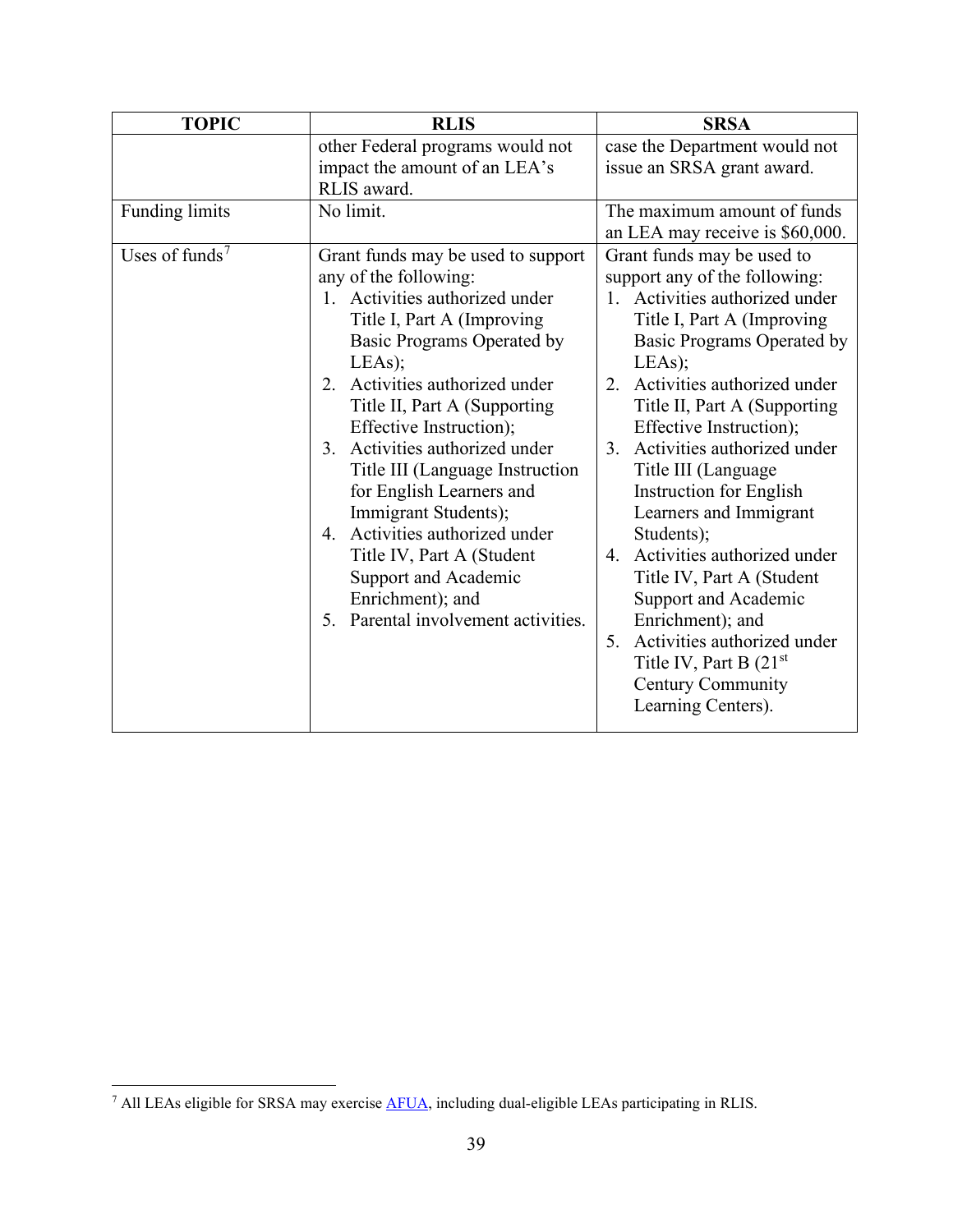# **APPENDIX B: SUMMARY OF SIGNIFICANT CHANGES MADE BY ESSA**

<span id="page-45-0"></span>

| <b>NCLB</b>                                                                                                                                                                                             | <b>ESSA</b>                                                                                                                                                                   |
|---------------------------------------------------------------------------------------------------------------------------------------------------------------------------------------------------------|-------------------------------------------------------------------------------------------------------------------------------------------------------------------------------|
| Section $6211(a)(1)$                                                                                                                                                                                    | Section $5211(a)(1)$ - Revised                                                                                                                                                |
| Applicable funding may be used for alternative<br>uses, which are activities authorized under:<br>Title I, Part A<br>Title II, Parts A and D<br>Title III<br>Title IV, Parts A and B<br>Title V, Part A | Applicable funding may be used for alternative<br>uses, which are activities authorized under:<br>Title I, Part A<br>Title II, Part A<br>Title III<br>Title IV, Parts A and B |
| Section $6211(b)(1)(A)(ii)$                                                                                                                                                                             | Section $5211(b)(1)(A)(ii)$ - Revised                                                                                                                                         |
| SRSA eligibility:<br>Locale codes 7 and 8                                                                                                                                                               | SRSA eligibility:<br>Locale codes 41, 42, and 43<br>Section $5211(b)(1)(C)$ - New<br>SRSA eligibility:                                                                        |
|                                                                                                                                                                                                         | Specifically authorizes SRSA eligibility for an<br>eligible LEA that is part of an ESA if the ESA<br>does not receive an SRSA award on the LEA's<br>behalf.                   |
| Section $6211(c)$                                                                                                                                                                                       | Section 5211(c) - Revised                                                                                                                                                     |
| Applicable funding that can be used under<br>AFUA:<br>Title II, Part A, Subpart 2 and section<br>2412(a)(2)(A)<br>Section 4114<br>Title V, Part A                                                       | Applicable funding that can be used under<br>AFUA:<br>Title II, Part A<br>Title IV, Part A                                                                                    |
| Section $6212(a)$                                                                                                                                                                                       | Section $5212(a)$ - Revised                                                                                                                                                   |
| Uses of SRSA funds:<br>Title I, Part A<br>Title II, Part A and D<br>Title III<br>Title IV, Part A and B<br>Title V, Part A                                                                              | Uses of SRSA funds:<br>Title I, Part A<br>Title II, Part A<br>Title III<br>Title IV, Parts A and B                                                                            |
|                                                                                                                                                                                                         | Section $5212(b)(1)(B)$ - New                                                                                                                                                 |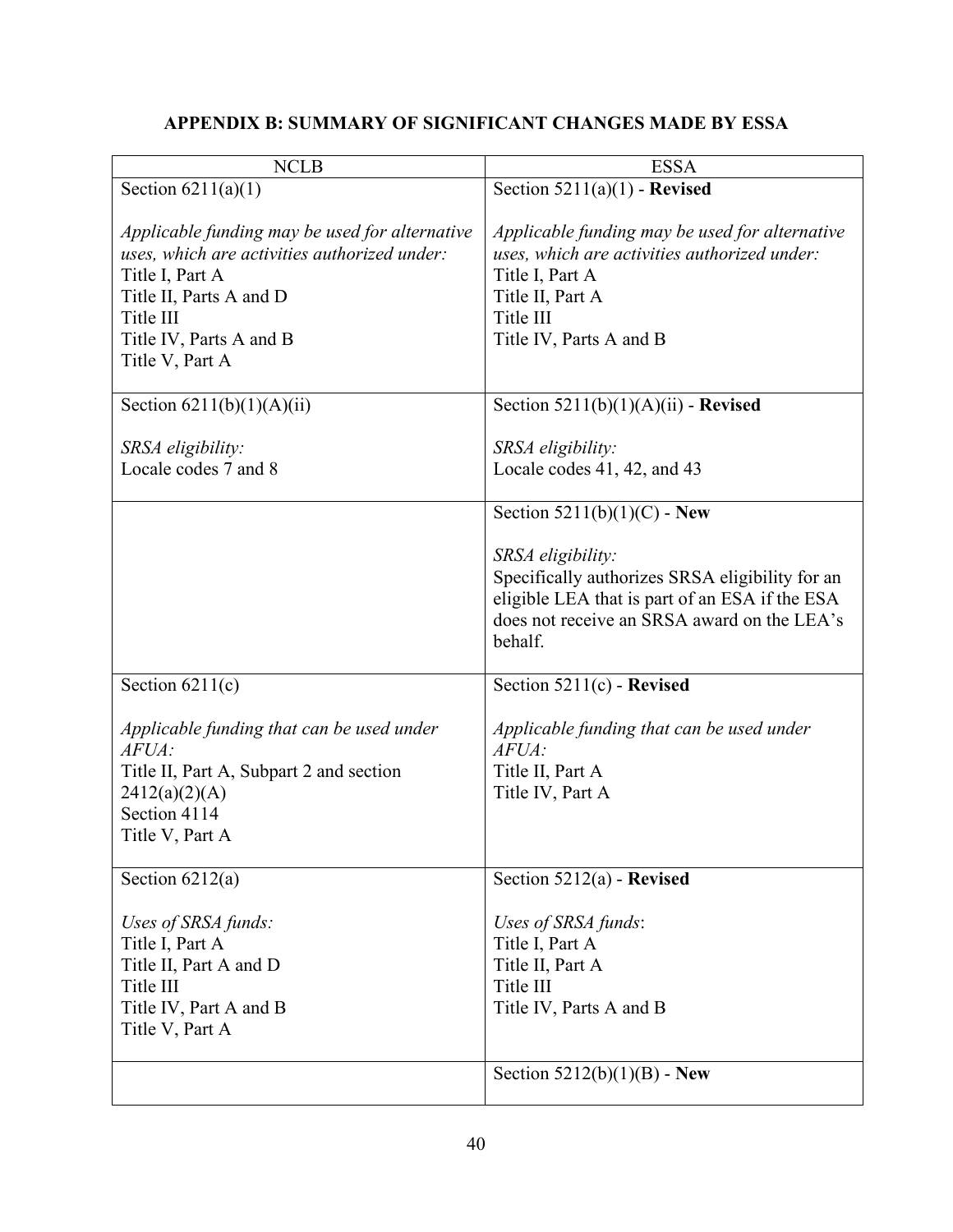| <b>NCLB</b>                                                                                                                                                 | <b>ESSA</b>                                                                                                                                                                                                                                                                            |
|-------------------------------------------------------------------------------------------------------------------------------------------------------------|----------------------------------------------------------------------------------------------------------------------------------------------------------------------------------------------------------------------------------------------------------------------------------------|
|                                                                                                                                                             | Special determination of allocation amount:<br>Describes the process the Secretary may use to<br>make an award directly to an LEA that is a<br>member of an ESA.                                                                                                                       |
|                                                                                                                                                             | Section $5212(b)(2)(B) - New$                                                                                                                                                                                                                                                          |
|                                                                                                                                                             | Special rule for initial amount and maximum<br>grant award:<br>Adjusts the minimum initial amount used in the<br>LEA funding formula and the maximum LEA<br>award to \$80,000 when the funds made<br>available for the REAP program exceed<br>\$265,000,000.                           |
| Section $6212(c)$ –                                                                                                                                         | Section 5225 - Revised                                                                                                                                                                                                                                                                 |
| SRSA eligibility:<br>Established that an LEA that was eligible for<br>an SRSA award in a given year was not<br>eligible for an RLIS award in the same year. | Choice of Participation:<br>Requires an LEA eligible for both RLIS and<br>SRSA to choose which program to participate<br>in, such that the LEA may not receive funds<br>under both programs. Requires the LEA to<br>notify the Secretary and the SEA which<br>program the LEA chooses. |
| Section $6213 -$                                                                                                                                            | <b>Deleted</b>                                                                                                                                                                                                                                                                         |
| Accountability, including determination of<br>continuing participation                                                                                      |                                                                                                                                                                                                                                                                                        |
| Section $6221(b)(1)(A)(ii)$                                                                                                                                 | Section $5221(b)(1)(A)(ii)$ - Revised                                                                                                                                                                                                                                                  |
| RLIS eligibility:<br>Locale codes: 6, 7 and 8                                                                                                               | RLIS eligibility:<br>Locale codes: 32, 33, 41, 42, and 43                                                                                                                                                                                                                              |
|                                                                                                                                                             | Section 5221(b)(1)(B) and 5221(b)(2) – New                                                                                                                                                                                                                                             |
|                                                                                                                                                             | RLIS eligibility:<br>Extends the same alternative rural definition<br>option that exists for SRSA eligibility. An LEA<br>may be considered rural if it demonstrates, and<br>the SEA concurs, that the LEA is located in an<br>area defined as rural by a State governmental<br>agency. |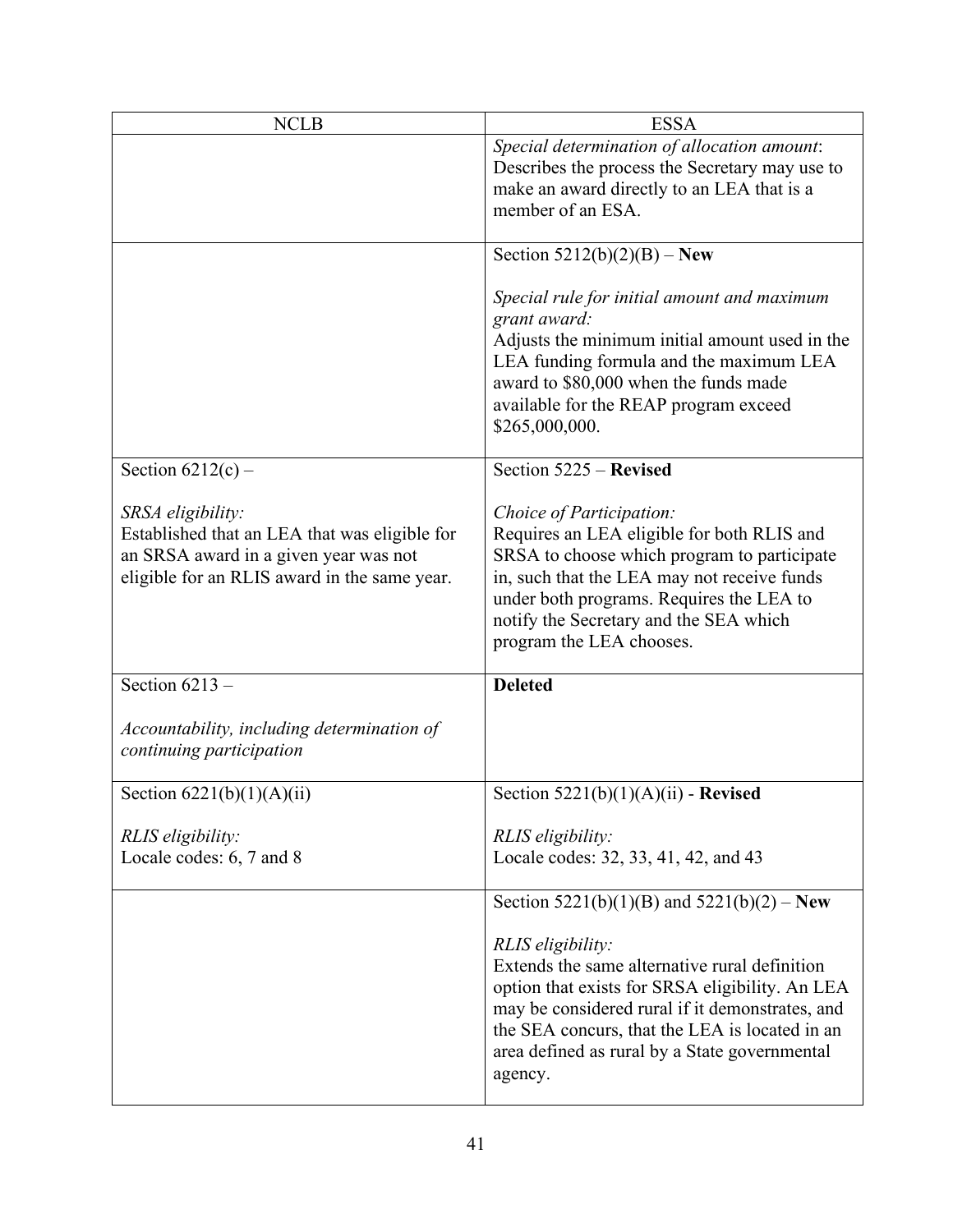| <b>NCLB</b>                                                                                                                                                                                                                                         | <b>ESSA</b>                                                                                                                                                                                                                                                                                                                         |
|-----------------------------------------------------------------------------------------------------------------------------------------------------------------------------------------------------------------------------------------------------|-------------------------------------------------------------------------------------------------------------------------------------------------------------------------------------------------------------------------------------------------------------------------------------------------------------------------------------|
| Section $6222(a)$                                                                                                                                                                                                                                   | Section $5222(a)$ – Revised                                                                                                                                                                                                                                                                                                         |
| RLIS uses of funds:<br>Teacher recruitment and retention<br>Teacher professional development<br><b>Educational technology</b><br>Parental involvement activities                                                                                    | RLIS uses of funds:<br>Activities authorized under Title I, Part A<br>Activities authorized under Title II, Part A<br>Activities authorized under Title III<br>Activities authorized under Title IV, Part A<br>Parental involvement activities                                                                                      |
| Section 6223                                                                                                                                                                                                                                        | Section 5223 - Revised                                                                                                                                                                                                                                                                                                              |
| <b>RLIS</b> application contents:<br>Required RLIS applications to include<br>information on measurable goals and<br>objectives.                                                                                                                    | RLIS application contents:<br>Requires RLIS applications to include<br>information on program objectives and<br>outcomes, a description of how the SEA will<br>review applications and make awards if it<br>chooses to make awards competitively, and a<br>description of how the SEA will provide<br>technical assistance to LEAs. |
| Section 6224                                                                                                                                                                                                                                        | Section 5224 – Revised                                                                                                                                                                                                                                                                                                              |
| <i>Accountability:</i><br>Established reporting requirements for SEAs<br>and SQAs, required that the Department report<br>to Congress, and required SEAs and the<br>Department to make subsequent RLIS awards<br>based on adequate yearly progress. | Report:<br>Continues to require that SEAs and SQAs<br>submit an annual report to the Department, but<br>removes the Congressional reporting<br>requirement and the requirement that SEAs and<br>the Department make subsequent RLIS awards<br>based on adequate yearly progress.                                                    |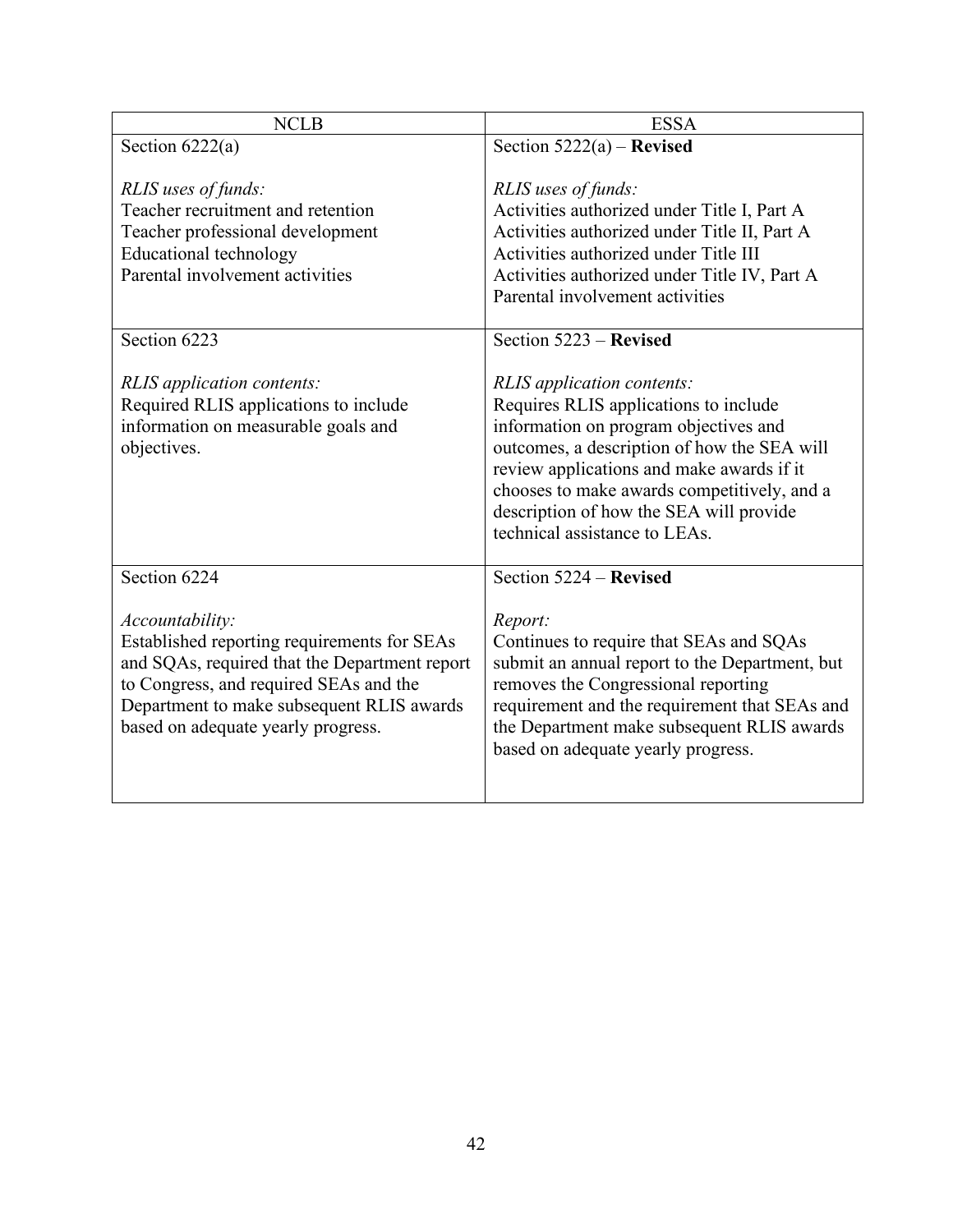# <span id="page-48-0"></span>**APPENDIX C: AFUA AND TRANSFERABILITY GUIDELINES FOR REAP LEAS**

An LEA eligible for SRSA has great flexibility in using the formula grant funds it receives under certain State-administered Federal programs. This flexibility, referred to as AFUA, is similar to the flexibility available to all LEAs—not just SRSA-eligible LEAs—under the transferability provisions in section 5103(b) of the ESEA. Under the transferability authority, all LEAs have the authority to transfer funds from certain ESEA formula grant programs to others. Unlike AFUA, however, an LEA exercising its transferability authority actually transfers the funds from one program's allocation into another program's allocation, and those funds become funds of the program to which they are transferred and are subject to all of the rules and requirements of that program.

The chart below compares AFUA and transferability authorities for LEAs. Please note that while the information in the transferability column is correct as applied to all LEAs, not just REAPeligible LEAs, the information provided is tailored for REAP grantees. Also note that this chart discusses the transferability authority available to LEAs, not the transferability authority available to States.

|    |                   | <b>AFUA</b>                         | <b>Transferability</b>               |
|----|-------------------|-------------------------------------|--------------------------------------|
|    | 1. Summary        | An SRSA-eligible LEA has            | An LEA may transfer all or a         |
|    |                   | flexibility in the use of certain   | portion of the funds it receives by  |
|    |                   | Federal formula funds; funds are    | formula under certain programs to    |
|    |                   | not actually transferred from one   | other programs to better address     |
|    |                   | program to another. While the       | local needs. When an LEA transfers   |
|    |                   | eligible funding may be used for    | funds, those funds become funds of   |
|    |                   | local activities authorized under   | the program to which they are        |
|    |                   | certain ESEA programs, it is not    | transferred and are subject to the   |
|    |                   | subject to all of the rules and     | rules and requirements of the        |
|    |                   | requirements of those programs.     | program.                             |
| 2. | <b>Which LEAs</b> | LEAs eligible for SRSA. Only        | All LEAs that receive Title II, Part |
|    | can exercise      | LEAs eligible for the SRSA          | A or Title IV, Part A funds,         |
|    | this authority?   | program may exercise AFUA. An       | including both SRSA- and RLIS-       |
|    |                   | LEA need not receive an SRSA        | eligible LEAs, as well as LEAs that  |
|    |                   | grant award to exercise AFUA, but   | are not eligible for REAP, may       |
|    |                   | the LEA must meet the statutory     | transfer funds under the ESEA        |
|    |                   | eligibility criteria for the SRSA   | transferability provision. However,  |
|    |                   | program. For example, an LEA        | an LEA may only transfer eligible    |
|    |                   | that is eligible for an SRSA award  | funds into a program for which that  |
|    |                   | but receives a \$0 allocation may   | LEA receives an allocation in a      |
|    |                   | exercise AFUA. For more             | particular fiscal year. This means   |
|    |                   | information about SRSA              | that only an LEA that receives       |
|    |                   | eligibility, see the SRSA program   | REAP funds-either SRSA or            |
|    |                   | website:                            | RLIS—may transfer funds into its     |
|    |                   | https://oese.ed.gov/offices/office- | REAP allocation in a particular      |
|    |                   | of-formula-grants/rural-insular-    | fiscal year.                         |
|    |                   | native-achievement-                 |                                      |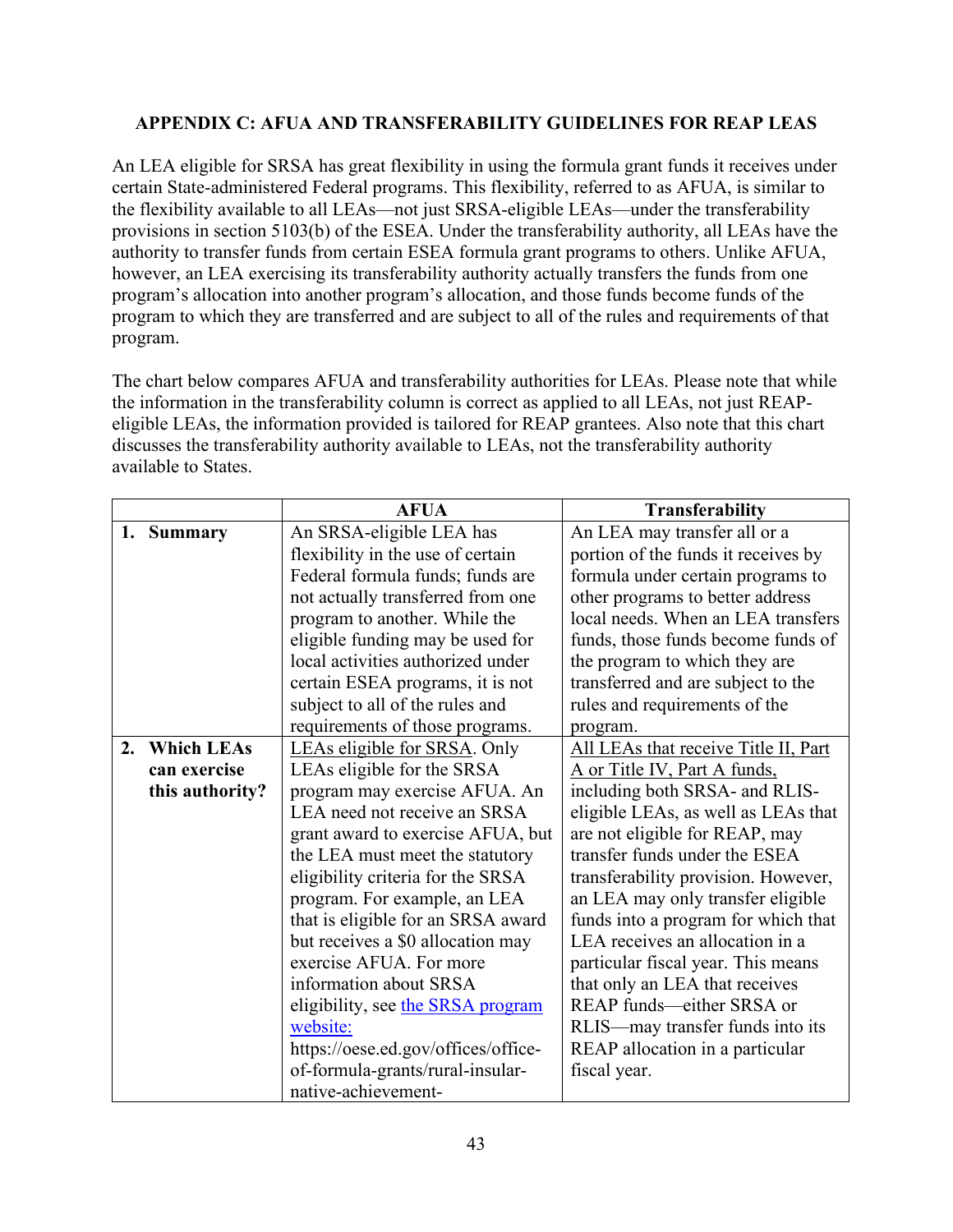|    |                    | <b>AFUA</b>                            | <b>Transferability</b>                  |
|----|--------------------|----------------------------------------|-----------------------------------------|
|    |                    | programs/rural-education-              |                                         |
|    |                    | achievement-program/small-rural-       |                                         |
|    |                    | school-achievement-                    |                                         |
|    |                    | program/eligibility/                   |                                         |
| 3. | <b>Which funds</b> | Title II, Part A and Title IV, Part    | Title II, Part A and Title IV, Part A.  |
|    | are eligible for   | A. An SRSA-eligible LEA may            | An LEA may choose to transfer its       |
|    | this flexibility?  | use some or all of its Title II, Part  | formula Title II, Part A or Title IV,   |
|    |                    | A and IV, Part A funds for             | Part A funds into its allocations       |
|    |                    | activities authorized under certain    | under certain other Federal             |
|    |                    | other Federal programs (see            | programs (see Question 4). Please       |
|    |                    | Question 4). Please note that in       | note that in order to receive its       |
|    |                    | order to receive its funds under       | funds under Titles II, Part A or IV,    |
|    |                    | Titles II, Part A or IV, Part A, an    | Part A, an LEA must meet the            |
|    |                    | LEA must meet the relevant             | relevant application and eligibility    |
|    |                    | application and eligibility            | requirements, regardless of whether     |
|    |                    | requirements, regardless of            | it intends to transfer those funds to   |
|    |                    | whether it intends to use the funds    | other program allocations.              |
|    |                    | for alternative uses under AFUA.       |                                         |
| 4. | What               | <u>An LEA must spend the funds on</u>  | An LEA must treat transferred           |
|    | requirements       | local activities authorized under      | funds as all other funds allocated      |
|    | apply to how       | eligible ESEA programs. An             | under the eligible ESEA program or      |
|    | an LEA spends      | eligible LEA may spend some or         | programs into which the LEA has         |
|    | the eligible       | all of its formula Title II, Part A or | transferred funds. An LEA may           |
|    | funds?             | IV, Part A funds on local activities   | transfer some or all of its formula     |
|    |                    | authorized under one or more of        | Title II, Part A or IV, Part A funds    |
|    |                    | these ESEA programs:                   | into its allocation under one or        |
|    |                    | Part A of Title I;<br>$\bullet$        | more of these ESEA programs:            |
|    |                    | Part A of Title II;<br>$\bullet$       | Parts A, C, or D of Title I;            |
|    |                    | Title III; and/or                      | Part A of Title II;<br>$\bullet$        |
|    |                    | Parts A or B of Title IV.              | Part A of Title III;                    |
|    |                    | While Title II, Part A or Title IV,    | Part A of Title IV; and/or<br>$\bullet$ |
|    |                    | Part A funds may be used for local     | Part B of Title V (SRSA                 |
|    |                    | activities authorized under these      | and RLIS).                              |
|    |                    | programs, those funds are not          | When an LEA transfers funds,            |
|    |                    | subject to all of the rules and        | those funds become funds of the         |
|    |                    | requirements of these programs.        | program to which they are               |
|    |                    | For example, these funds would         | transferred and are subject to all of   |
|    |                    | not be subject to the requirement      | the rules and requirements of that      |
|    |                    | that an LEA receiving \$30,000 or      | program. For example, an LEA that       |
|    |                    | more of Title IV, Part A funds use     | receives RLIS funds could transfer      |
|    |                    | not less than 20% to support well-     | all of its Title II, Part A funds into  |
|    |                    | rounded education; 20% to support      | its RLIS allocation. Those funds        |
|    |                    | safe and healthy students; and a       | would then be considered RLIS           |
|    |                    | portion to support the effective use   | funds and would be subject to the       |
|    |                    |                                        | rules and requirements of the RLIS      |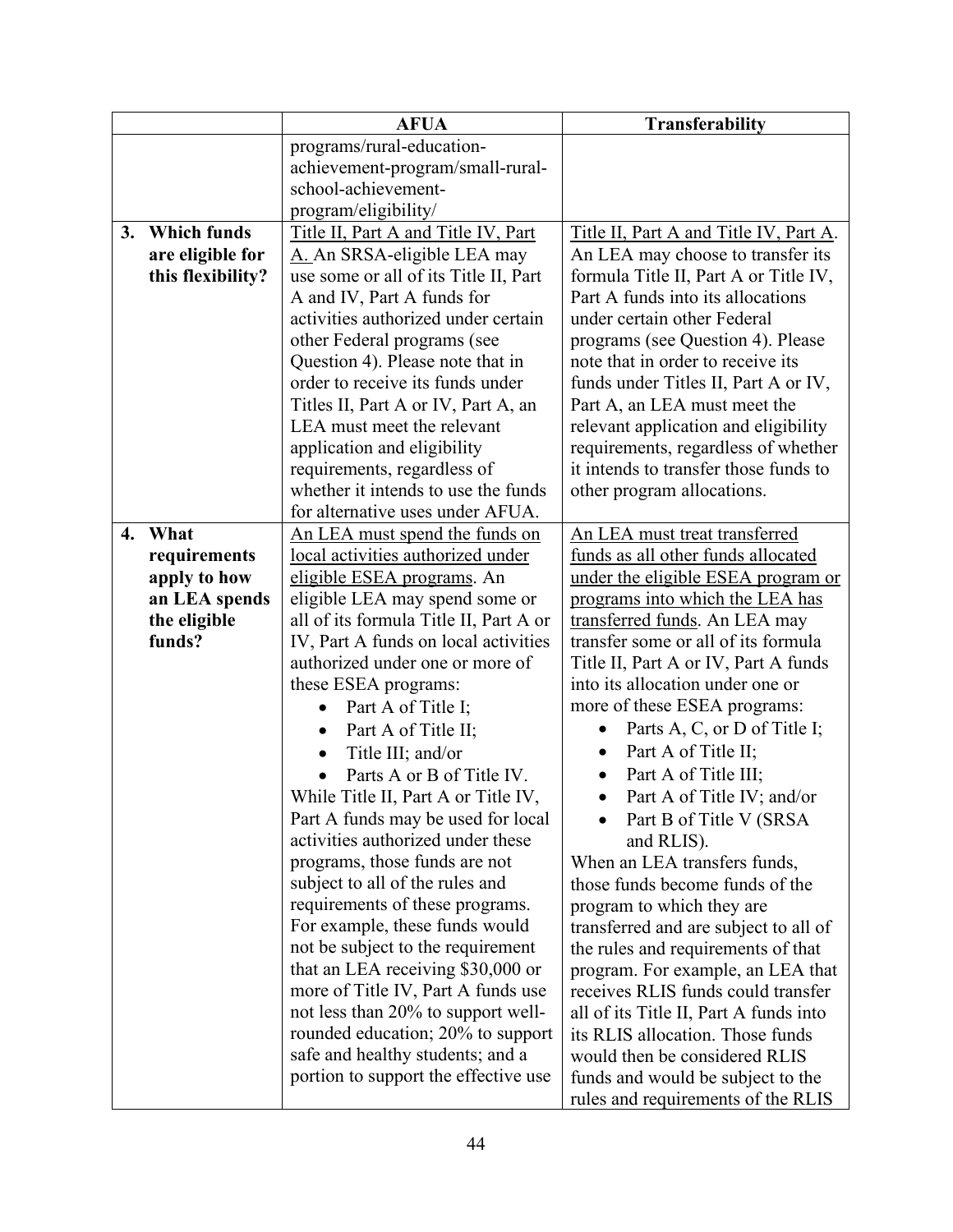|    |                   | <b>AFUA</b>                          | <b>Transferability</b>                  |
|----|-------------------|--------------------------------------|-----------------------------------------|
|    |                   | of technology (ESEA section          | program. For more information           |
|    |                   | $4106(e)(2)(C)-(E)).$                | about RLIS allowable activities, see    |
|    |                   |                                      | https://oese.ed.gov/offices/office-     |
|    |                   | Additionally, an LEA does not        | of-formula-grants/rural-insular-        |
|    |                   | have to receive funds under one of   | native-achievement-programs/rural-      |
|    |                   | these programs in order to spend     | education-achievement-program/.         |
|    |                   | its Title II, Part A or IV, Part A   |                                         |
|    |                   | funds on an allowable local          | An LEA must receive an allocation       |
|    |                   | activity under that program. For     | in a particular fiscal year in order to |
|    |                   | example, an LEA exercising           | transfer its Title II, Part A or IV,    |
|    |                   | AFUA that does not receive funds     | Part A funds for that fiscal year into  |
|    |                   | under Part A of Title I may          | that program. For example, only an      |
|    |                   | nonetheless use its formula Title    | LEA that receives REAP funds            |
|    |                   | II, Part A or IV, Part A funds for   | (Title V, Part B) in a given year       |
|    |                   | Title I activities.                  | may transfer Title II, Part A or Title  |
|    |                   |                                      | IV, Part A funds into an SRSA or        |
|    |                   |                                      | RLIS allocation for that year.          |
| 5. | <b>What rules</b> | Eligible funds are not subject to    | Rules and requirements of               |
|    | apply to the      | rules and requirements of the        | programs into which funds are           |
|    | funds?            | programs that authorize the          | transferred apply. The rules and        |
|    |                   | activities for which funds are       | requirements of the programs into       |
|    |                   | spent. If an LEA exercises AFUA      | which funds are transferred apply to    |
|    |                   | with respect to its Title II, Part A | the transferred funds. See Question     |
|    |                   | or IV, Part A funds, those funds     | 4 for more information and              |
|    |                   | may be spent on local activities     | examples.                               |
|    |                   | authorized under the programs        |                                         |
|    |                   | listed in Question 4, but those      | When completing financial reports,      |
|    |                   | funds are not subject to all of the  | an LEA must report any transferred      |
|    |                   | rules and requirements of those      | funds as expenditures under the         |
|    |                   | programs. See Question 4 for more    | programs to which funds are             |
|    |                   | information and examples. This       | transferred.                            |
|    |                   | means, for example, that an          |                                         |
|    |                   | eligible LEA exercising AFUA         |                                         |
|    |                   | with respect to its Title IV, Part A |                                         |
|    |                   | funds may use those funds for any    |                                         |
|    |                   | allowable activity under Title IV,   |                                         |
|    |                   | Part A; it does not need to meet     |                                         |
|    |                   | the requirements under Title IV,     |                                         |
|    |                   | Part A that certain percentages of   |                                         |
|    |                   | Title IV, Part A funds be spent on   |                                         |
|    |                   | specific types of activities.        |                                         |
|    |                   |                                      |                                         |
|    |                   | When completing financial            |                                         |
|    |                   | reports, an LEA must report its      |                                         |
|    |                   | Titles II, Part A and IV, Part A     |                                         |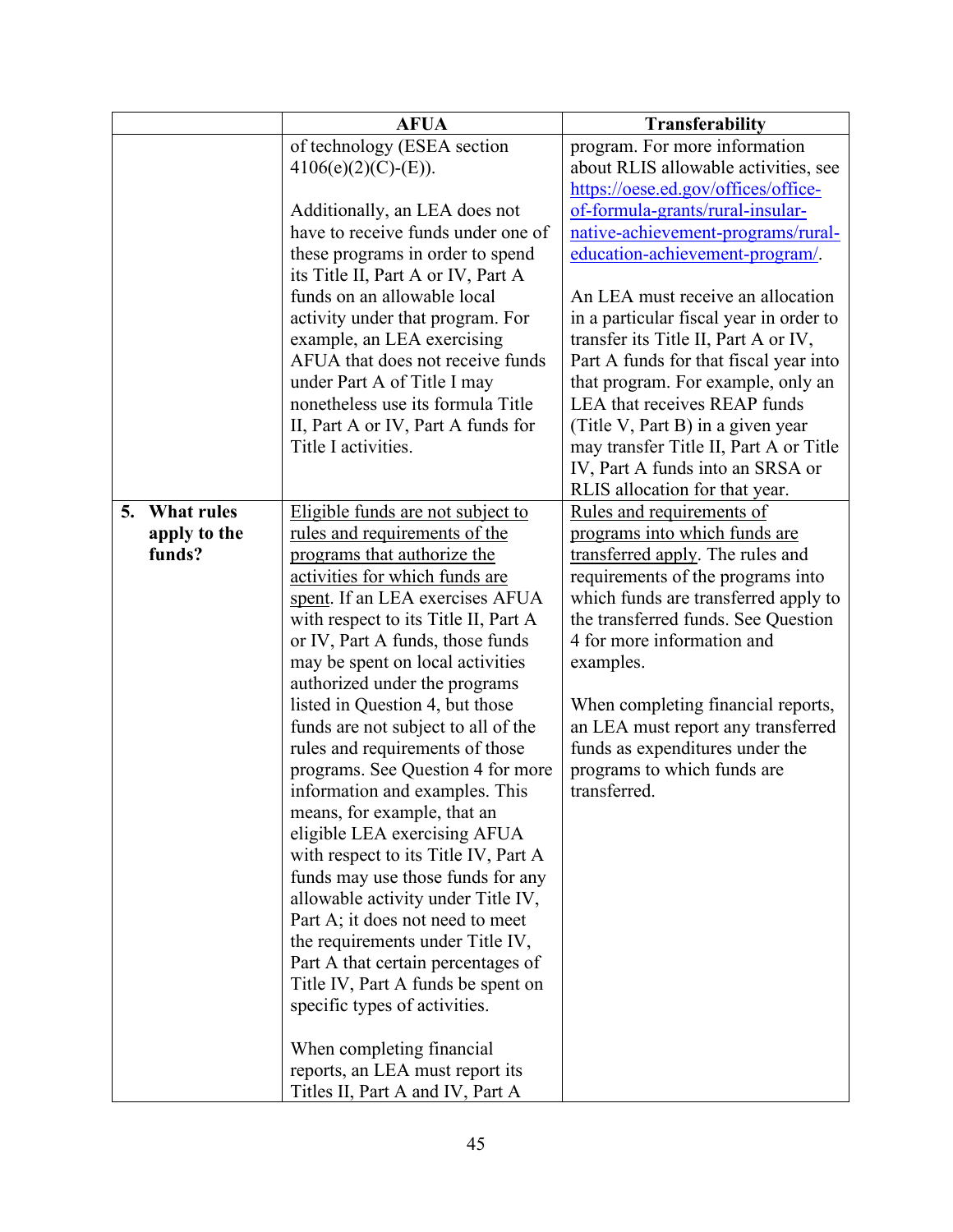|    |                  | <b>AFUA</b>                            | <b>Transferability</b>                  |
|----|------------------|----------------------------------------|-----------------------------------------|
|    |                  | funds as expenditures under Title      |                                         |
|    |                  | II and IV respectively, even if it     |                                         |
|    |                  | exercises AFUA to spend those          |                                         |
|    |                  | funds on authorized activities         |                                         |
|    |                  | under other programs listed under      |                                         |
|    |                  | Question 4.                            |                                         |
|    | 6. Does an LEA   | No. An eligible LEA does not           | Yes. An LEA must receive an             |
|    | need to receive  | have to receive funds under a          | allocation in a particular fiscal year  |
|    | funds under a    | particular program (e.g., Title III)   | in order to transfer its Title II, Part |
|    | given program    | in order to spend its Title II, Part A | A or IV, Part A funds into that         |
|    | in order to      | or IV, Part A funds on an              | program. For example, only an           |
|    | spend eligible   | allowable local activity under that    | LEA that receives REAP funds            |
|    | funds under      | program. For example, an LEA           | (Title V, Part B) in a particular       |
|    | that program?    | exercising AFUA that does not          | fiscal year may transfer funds into     |
|    |                  | receive funds under Part A of Title    | an SRSA or RLIS allocation in that      |
|    |                  | I may nonetheless use its formula      | fiscal year.                            |
|    |                  | Title II, Part A or IV, Part A funds   |                                         |
|    |                  | for Title I, Part A activities.        |                                         |
| 7. | What are an      | <u>An LEA must provide equitable</u>   | <u>An LEA must provide equitable</u>    |
|    | LEA's            | services under ESEA Title II, Part     | services based on the amount of         |
|    | responsibilities | A and Title IV, Part A, if it          | funds the LEA is allocated for each     |
|    | for providing    | receives funds under those             | program, after the funds are            |
|    | equitable        | programs. Exercising AFUA does         | transferred. An LEA must provide        |
|    | services under   | not relieve an LEA of its              | private school students and teachers    |
|    | this authority?  | responsibility to provide equitable    | equitable services under the            |
|    |                  | services for private school students   | program(s) to which, and from           |
|    |                  | and teachers if it receives Title II,  | which, the funds are transferred        |
|    |                  | Part A or IV, Part A funds. An         | based on the total amount of funds      |
|    |                  | LEA exercising AFUA with its           | available to each program after the     |
|    |                  | Title II, Part A and/or Title IV,      | transfer, if such programs are          |
|    |                  | Part A funds must reserve for          | subject to the equitable services       |
|    |                  | equitable services to private school   | requirements under ESEA section         |
|    |                  | students and teachers the              | 1117 or 8501.                           |
|    |                  | proportion of its Title II, Part A     |                                         |
|    |                  | and IV, Part A funds that is equal     | An LEA must engage in timely and        |
|    |                  | to the expenditures (including         | meaningful consultation with            |
|    |                  | those under AFUA authority) for        | appropriate private school officials    |
|    |                  | the public school program, taking      | before transferring funds from a        |
|    |                  | into account the number and            | program that provides for the           |
|    |                  | educational needs of the children      | participation of private school         |
|    |                  | to be served, as required in ESEA      | students and teachers (ESEA             |
|    |                  | section 8501.                          | section $5103(e)(2)$ ). This            |
|    |                  |                                        | consultation must be consistent         |
|    |                  | After timely and meaningful            | with the requirements for               |
|    |                  | consultation with private school       | consultation in ESEA section 8501.      |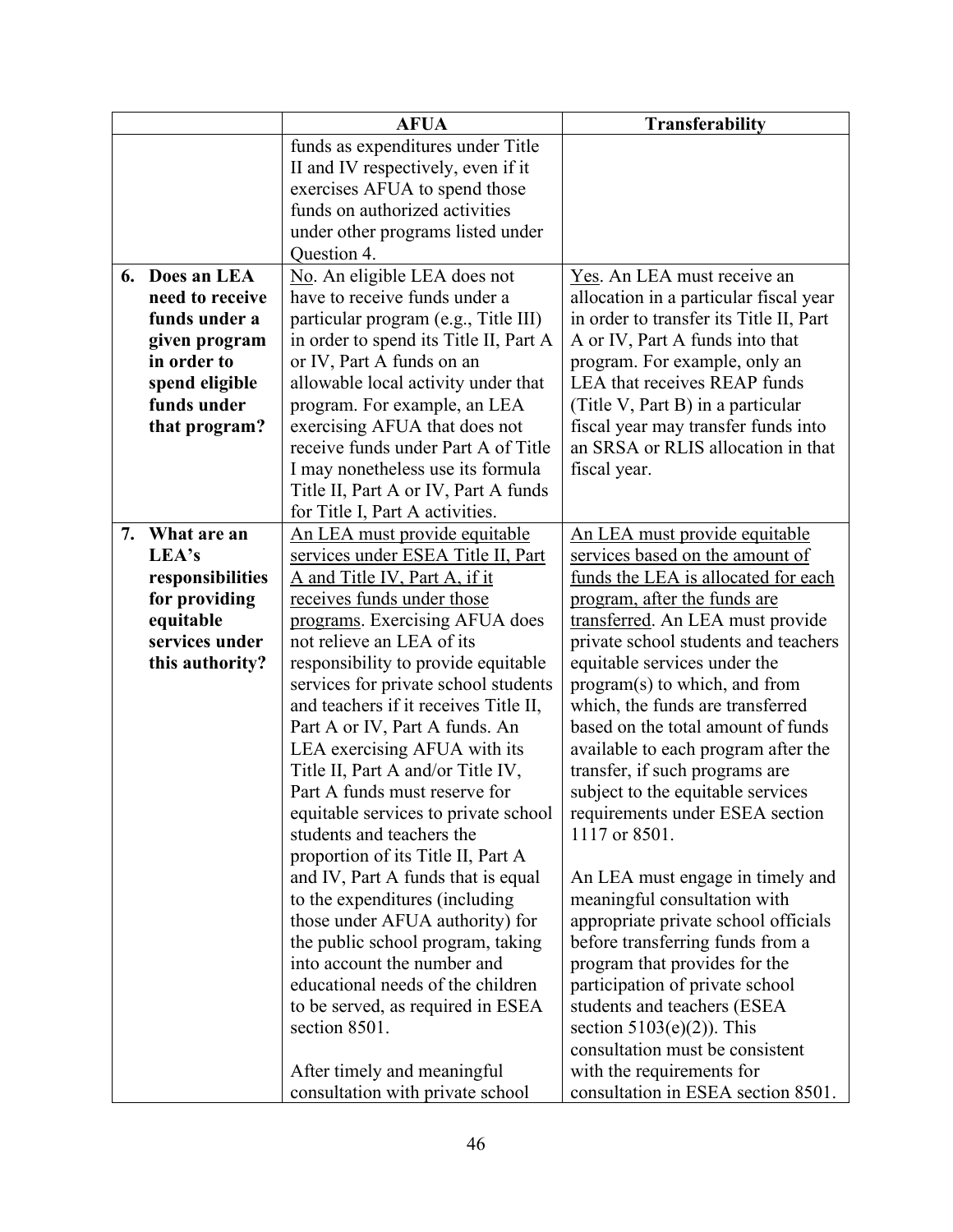| <b>AFUA</b>                             | Transferability                     |
|-----------------------------------------|-------------------------------------|
| officials (see ESEA section             | For more information about          |
| $8501(c)$ , an LEA exercising           | programs subject to the equitable   |
| AFUA determines how the                 | services requirements, please see   |
| reserved funds will be expended         | Fiscal Changes and Equitable        |
| for the benefit of private school       | Services Requirements under the     |
| students and teachers. An LEA           | ESEA, as amended by ESSA            |
| may exercise AFUA with respect          | (issued 2016, section $V$ on        |
| to the reserved funds to use those      | Equitable Services) [available at   |
| funds for local activities under the    | https://www2.ed.gov/policy/elsec/le |
| <b>ESEA</b> programs listed in Question | g/essa/essaguidance160477.pdf       |
| 4 for the purposes of providing         | and the Office of Non-Public        |
| equitable services for/to private       | Education [available at             |
| school students and teachers.           | https://www2.ed.gov/about/inits/ed/ |
|                                         | non-public-education/index.html].   |
| Funds for private school students       |                                     |
| and teachers need not be expended       |                                     |
| under the same programs as funds        |                                     |
| for public school students and          |                                     |
| teachers and should meet the needs      |                                     |
| of the private school students and      |                                     |
| teachers. For example, an LEA           |                                     |
| exercising AFUA may use its             |                                     |
| Titles II, Part A and IV, Part A        |                                     |
| funds for school improvement            |                                     |
| activities for public schools under     |                                     |
| Title I, Part A, but use the Title II,  |                                     |
| Part A and IV, Part A funds             |                                     |
| reserved for equitable services for     |                                     |
| private schools for professional        |                                     |
| development for private school          |                                     |
| teachers under Title II, Part A.        |                                     |
|                                         |                                     |
| For more information about              |                                     |
| equitable services, please see the      |                                     |
| guidance documents Fiscal               |                                     |
| Changes and Equitable Services          |                                     |
| Requirements under the ESEA, as         |                                     |
| amended by ESSA (issued 2016,           |                                     |
| section V on Equitable Services)        |                                     |
| [available at                           |                                     |
| https://www2.ed.gov/policy/elsec/l      |                                     |
| eg/essa/essaguidance160477.pdf          |                                     |
| and the Office of Non-Public            |                                     |
| Education [available at                 |                                     |
| https://www2.ed.gov/about/inits/e       |                                     |